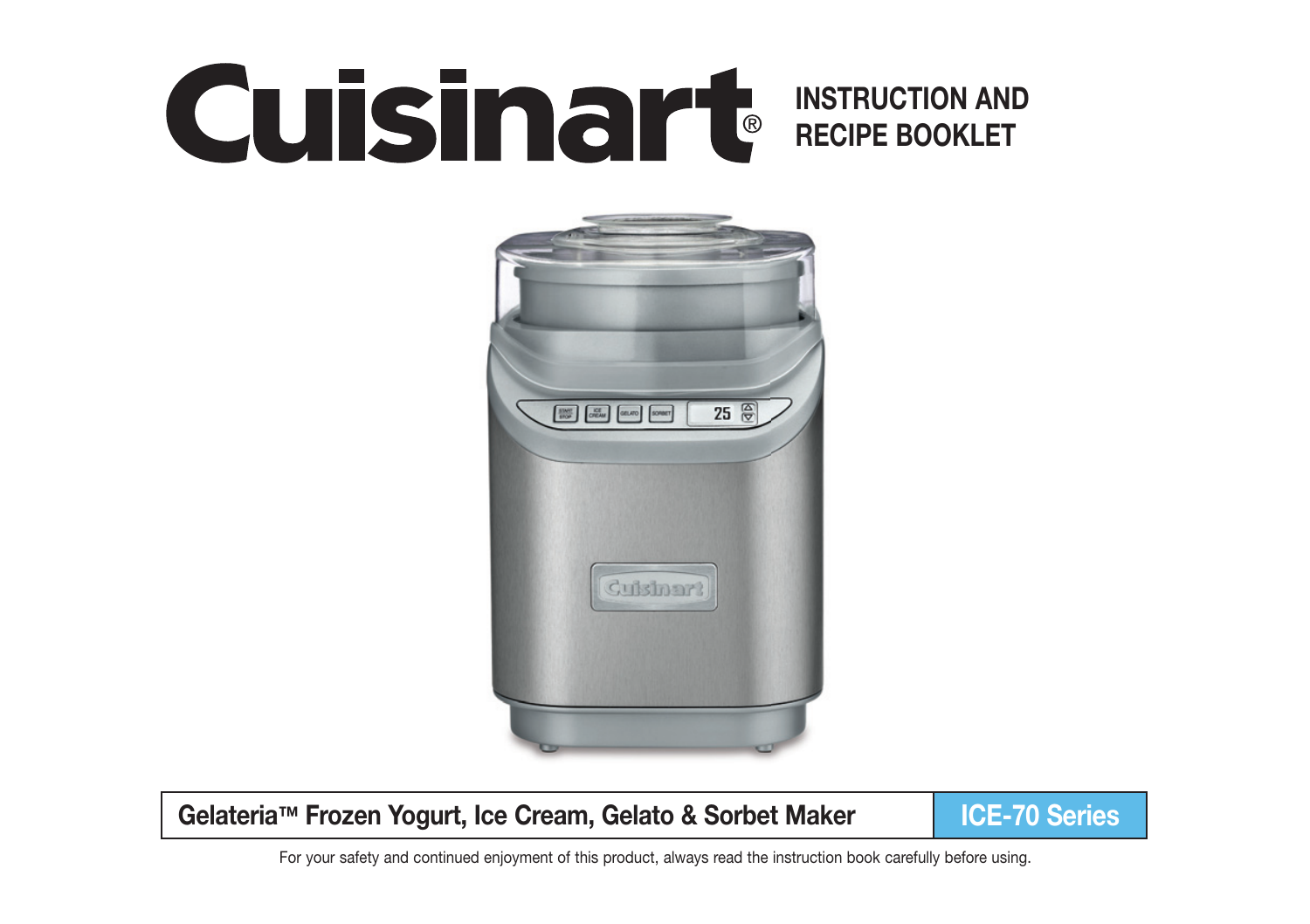# **IMPORTANT SAFEGUARDS**

When using an electrical appliance, basic safety precautions should always be followed to reduce the risk of fire, electric shock, and/or injury, including the following:

#### 1. **READ ALL INSTRUCTIONS BEFORE USING.**

- 2. To protect against risk of electric shock, do not place cord, plug, or base of appliance in water or any other liquid.
- 3. Close supervision is necessary when any appliance is used by or near children.
- 4. Always unplug from outlet when not in use, before putting on or taking off parts, and before cleaning.
- 5. Avoid contact with moving parts. Keep hands, hair, clothing, as well as spatulas and other utensils away during operation to reduce the risk of injury and/or damage to the appliance.
- 6. Do not operate any appliance with a damaged cord or plug, or after the appliance malfunctions, or is dropped or damaged in any manner. Return the appliance to the nearest Cuisinart Repair Center for examination, repair, electrical or mechanical adjustment.
- 7. The use of attachments not recommended by Cuisinart may cause fire, electric shock or risk of injuries.
- 8. Do not use outdoors.
- 9. Do not let cord hang over edge of table or counter, or touch hot surfaces.
- 10. Keep hands and utensils out of freezer bowl while in use to reduce the risk of injury to persons or to the appliance itself. DO NOT USE SHARP OBJECTS OR UTENSILS INSIDE THE FREEZER BOWL! Sharp objects will scratch and damage the inside of the freezer bowl. A rubber spatula or wooden spoon may be used when the appliance is in the OFF position.
- 11. This appliance is for household use. Any servicing other than cleaning and user maintenance should be done only by authorized Cuisinart Repair Personnel.
- 12. Do not use the freezer bowl on flames, hot plates or stoves. Do not expose to heat source. Do not wash in dishwasher; doing so may cause risk of fire, electric shock or injury.
- 13. Do not operate your appliance in an appliance garage or under a wall cabinet. **When storing in an appliance garage always unplug the unit from the electrical outlet.** Not doing so could create a risk of fire, especially if the appliance touches the walls of the garage or the door touches the unit as it closes.

## **SAVE THESE INSTRUCTIONS**

## **FOR HOUSEHOLD USE ONLY NOTICE**

This appliance has a polarized plug (one blade is wider than the other). To reduce the risk of electric shock, this plug will fit in a polarized outlet only one way. If the plug does not fit fully in the outlet, reverse the plug. If it still does not fit, contact a qualified electrician. Do not attempt to defeat this safety feature.

## **CAUTION**

This appliance is for household use. Any servicing other than cleaning and user maintenance should be performed by an authorized service representative.

- Do not immerse base in water.
- To reduce the risk of fire or electric shock do not disassemble the base. Note: The base does not contain any user-serviceable parts.
- Repairs should be made only by authorized personnel.
- Check voltage to be sure that the voltage indicated on the nameplate agrees with your voltage.
- Never clean with scouring powders or hard implements.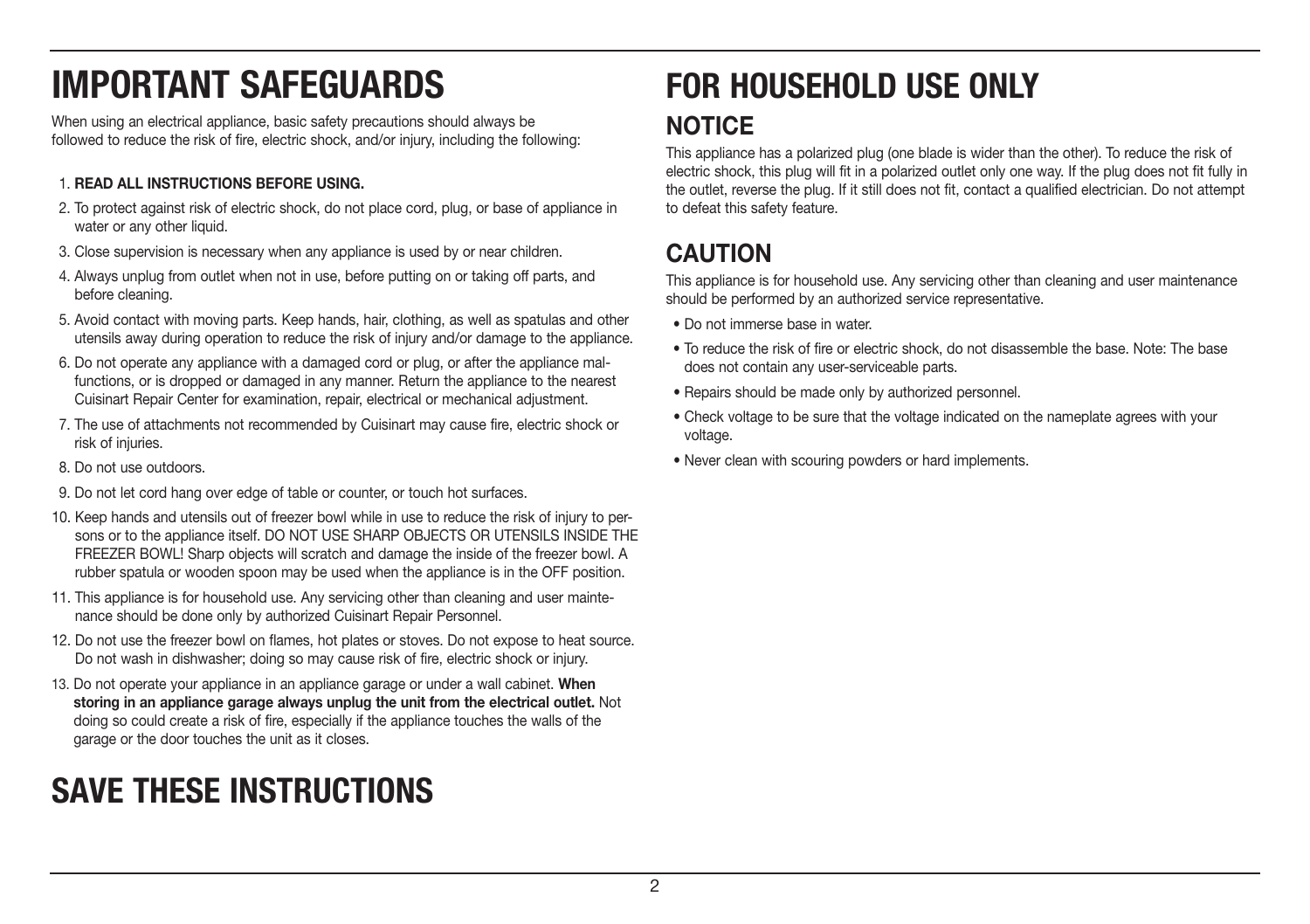## **FEATURES AND BENEFITS**

#### **1. Cap With Measurement Cup**

Pour recipe ingredients through the spout. Also use to add ingredients, like chips or nuts, without interrupting the freezing cycle.

#### **2. Easy-Lock Lid with Ingredient Spout**

Transparent to let you watch the freezing process as it progresses. Lid is designed to easily lock to the base.

#### **3. Mixing Arm**

Mixes and aerates ingredients in freezer bowl to create frozen desserts.



**1**

**4**



#### **4. Freezer Bowl**

Contains cooling liquid within a double insulated wall to create fast and even freezing. Double wall keeps the bowl cool and at an even temperature.

#### **5. Control Panel with Timer**

Select function and preset program time will appear.

#### **6. Base**

Contains heavy-duty motor system strong enough to handle ice cream, gelato, frozen yogurt, and sorbet.

#### **7. Rubber Feet (not shown)**

Nonslip feet keep base stationary during use.

#### **8. Cord Storage (not shown)**

Unused cord is easily pushed into the bottom of base to keep counters neat and safe.

## **BEFORE USING FOR THE FIRST TIME**

DO NOT immerse the motor base in water. Wipe it with a moist cloth. Wash the lid, freezer bowl and mixing arm in warm soapy water to remove any dust or residue from the manufacturing and shipping process. DO NOT clean any of the parts with abrasive cleaners or hard implements.

## **FREEZING TIME AND BOWL PREPARATION**

The freezer bowl must be completely frozen before you begin your recipe. For the most convenient frozen desserts, leave your freezer bowl in the freezer at all times. You can take it out any time for immediate use. In general, freezing time is between 12 hours and 24 hours. To determine whether the bowl is completely frozen, shake it. If you do not hear liquid moving, the cooling liquid is frozen. Before freezing, wash and dry the bowl. We recommend that you place the freezer bowl in the back of your freezer where it is coldest.

**Reminder:** Your freezer should be set to 0°F to ensure proper freezing of all foods.

## **MAKING FROZEN DESSERTS**

- 1. Use Cuisinart's recipes from the pages that follow, or use your own recipe, making sure it yields 2 quarts or less. Do not fill the freezer bowl higher than ½" from the top. The ingredi ents will increase in volume during the freezing process. For best results, prepare ingredi ents in a container from which it is easy to pour.
- 2. Remove the freezer bowl from the freezer. Place freezer bowl on the center of the base.

**NOTE:** Bowl will begin to defrost quickly once it has been removed from freezer. Use it immediately after removing from freezer.

- 3. Place mixing arm in freezer bowl. Arm does not fit tightly. It rests in the center of the bowl, with the circle side facing up.
- 4. Place lid on base, oriented to the right of center, and turn clockwise to lock. Easy-lock lid mechanism allows lid to rest on base.
- 5. Once the unit is plugged in, all function buttons should be lit. Using the control panel, select the desired function: ICE CREAM, GELATO or SORBET. You will hear a beep indicating ready mode. Note: Use the ICE CREAM function when preparing frozen yogurt. The function cannot be changed after the preparation cycle begins. If necessary, press Start/Stop twice to reset the unit.
- 6. Adjust the preset time by using the arrows, if necessary. Max time is 60 minutes. (Time can not be adjusted after the process begins.) Select Start/Stop. The freezer bowl will start turn ing, and the pre-programmed time will appear on the LCD screen.
- 7. Immediately pour ingredients through ingredient spout. Place measurement cup on lid.
- 8. Frozen desserts will be done in 15 to 40 minutes. The time will depend on the recipe and vol ume of the dessert you are making. When the mixture has thickened to your liking, it is done. If you desire a firmer consistency, transfer the dessert to an airtight container and store in the freezer for two or more hours.

 Once the time expires, the timer will begin counting negative to keep the unit cool for an additional maximum time of 30 minutes. The unit will beep for 5 seconds every 5 minutes during the keep-cool feature to remind you that your dessert is ready to serve or store.

**NOTE:** There are many variables to the final consistency — room temperature, bowl temperature, ingredient temperature, etc. If the recipe is done sooner, press Start/Stop.

**NOTE:** Do not store frozen desserts in the freezer bowl. Desserts will stick to the side of the freezer bowl and may damage the bowl. Store only in a plastic airtight container.

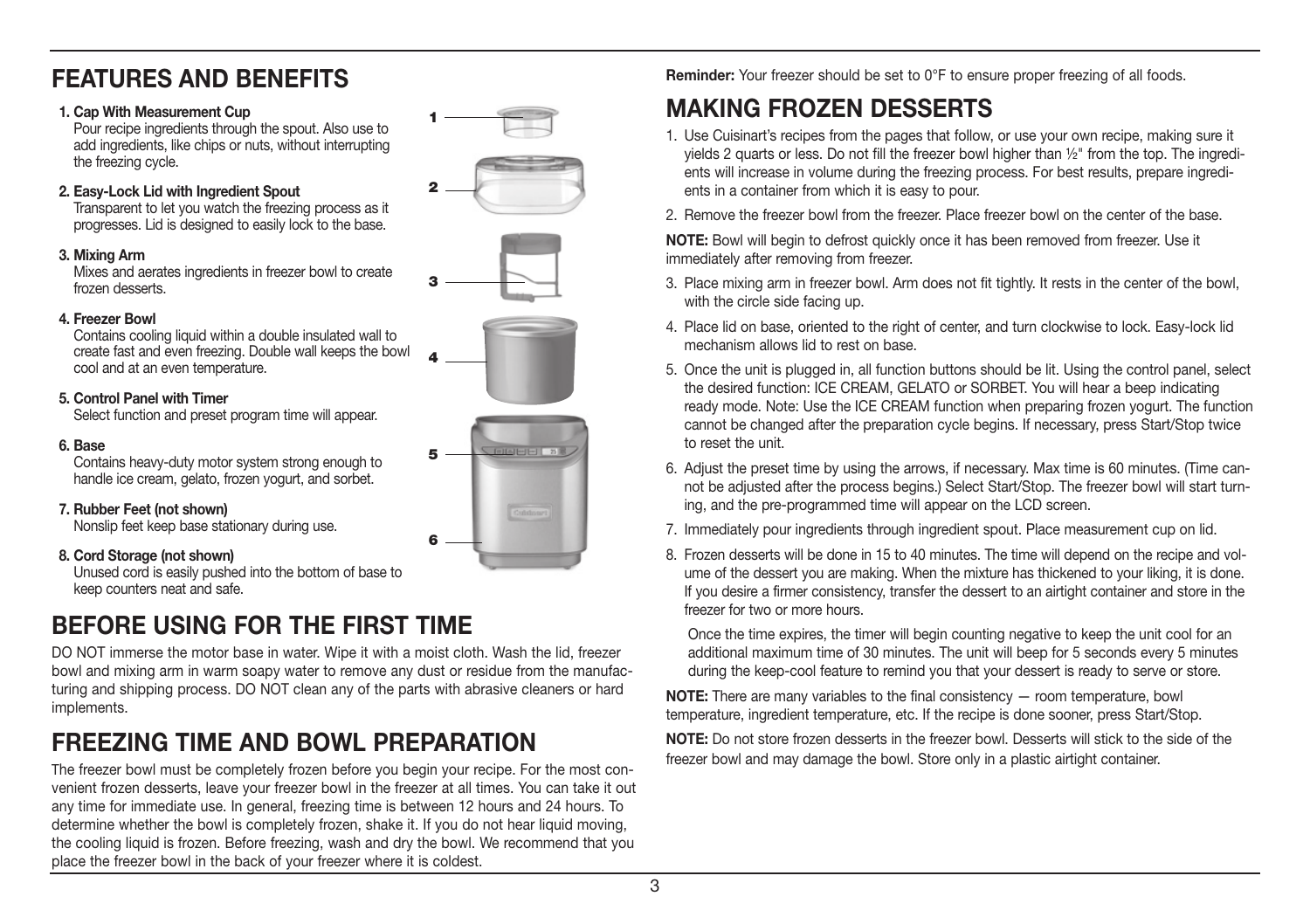## **ADDING INGREDIENTS**

In general, ingredients such as chips and nuts should be added about 5 minutes before the recipe is complete. Once the dessert has begun to thicken, add the ingredients through the ingredient spout.

To add a chocolate swirl to ice cream, gelato or frozen yogurt, drizzle in hot fudge or melted chocolate. The melted chocolate will harden once it makes contact with the freezing ingredients so add it in a slow drizzle to ensure that it does not clump.

## **SAFETY FEATURE**

Cuisinart® Gelateria™ Frozen Yogurt, Ice Cream, Gelato & Sorbet Maker is equipped with a safety feature that automatically stops the unit if the system overheats. This may occur if the dessert is extremely thick, if the unit has been running for an excessively long period of time, or if added ingredients (nuts, etc.) are in extremely large pieces. Remove ingredients to serve or store, press the Start/Stop, begin the process again, if making another cycle.

## **CLEANING, STORAGE AND MAINTENANCE**

#### **Cleaning**

Clean the freezer bowl, mixing arm and lid in warm soapy water. DO NOT PUT FREEZER BOWL IN THE DISHWASHER. DO NOT CLEAN WITH ABRASIVE CLEANSERS OR IMPLEMENTS. Wipe motor base clean with damp cloth. Dry all parts thoroughly.

#### **Storage**

DO NOT put freezer bowl in freezer if bowl is wet. DO NOT store lid, mixing arm, or base in freezer

#### **Maintenance**

Any other servicing should be performed by an authorized service representative.

## **WARRANTY**

## **LIMITED THREE-YEAR WARRANTY**

This warranty is available to consumers only. You are a consumer if you own a Cuisinart® Gelateria™ Frozen Yogurt, Ice Cream, Gelato & Sorbet Maker that was purchased at retail for personal, family or household use. Except as otherwise required under applicable law, this warranty is not available to retailers or other commercial purchasers or owners.

We warrant that your Cuisinart® Gelateria™ Frozen Yogurt, Ice Cream, Gelato & Sorbet Maker will be free of defects in materials and workmanship under normal home use for 3 years from the date of original purchase.

We recommend that you visit our website, www.cuisinart.com, for a fast, efficient way to complete your product registration. However, product registration does not eliminate the need for the consumer to maintain the original proof of purchase in order to obtain the warranty benefits. In the event that you do not have proof of purchase date, the purchase date for purposes of this warranty will be the date of manufacture.

If your Cuisinart® Gelateria™ Frozen Yogurt, Ice Cream, Gelato & Sorbet Maker should prove to be defective within the warranty period, we will repair it, or if we think necessary, replace it. To obtain warranty service, simply call our toll-free number 1-800-726-0190 for additional information from our Customer Service Representatives, or send the defective product to Customer Service at Cuisinart, 7475 North Glen Harbor Blvd., Glendale, AZ 85307.

To facilitate the speed and accuracy of your return, please enclose \$10.00 for shipping and handling of the product.

Please pay by check or money order (California residents need only supply proof of purchase and should call 1-800-726-0190 for shipping instructions).

**NOTE:** For added protection and secure handling of any Cuisinart® product that is being returned, we recommend you use a traceable, insured delivery service. Cuisinart cannot be held responsible for in-transit damage or for packages that are not delivered to us. Lost and/ or damaged products are not covered under warranty. Please be sure to include your return address, daytime phone number, description of the product defect, product model number (located on bottom of product), original date of purchase, and any other information pertinent to the product's return.

#### **CALIFORNIA RESIDENTS ONLY:**

California law provides that for In-Warranty Service, California residents have the option of returning a nonconforming product (A) to the store where it was purchased or (B) to another retail store which sells Cuisinart® products of the same type.

The retail store shall then, at its discretion, either repair the product, refer the consumer to an independent repair facility, replace the product, or refund the purchase price less the amount directly attributable to the consumer's prior usage of the product. If the above two options do not result in the appropriate relief to the consumer, the consumer may then take the product to an independent repair facility if service or repair can be economically accomplished. Cuisinart and not the consumer will be responsible for the reasonable cost of such service, repair, replacement, or refund for nonconforming products under warranty.

California residents may also, according to their preference, return nonconforming products directly to Cuisinart for repair, or if necessary, replacement, by calling our Consumer Service Center toll-free at 1-800-726-0190.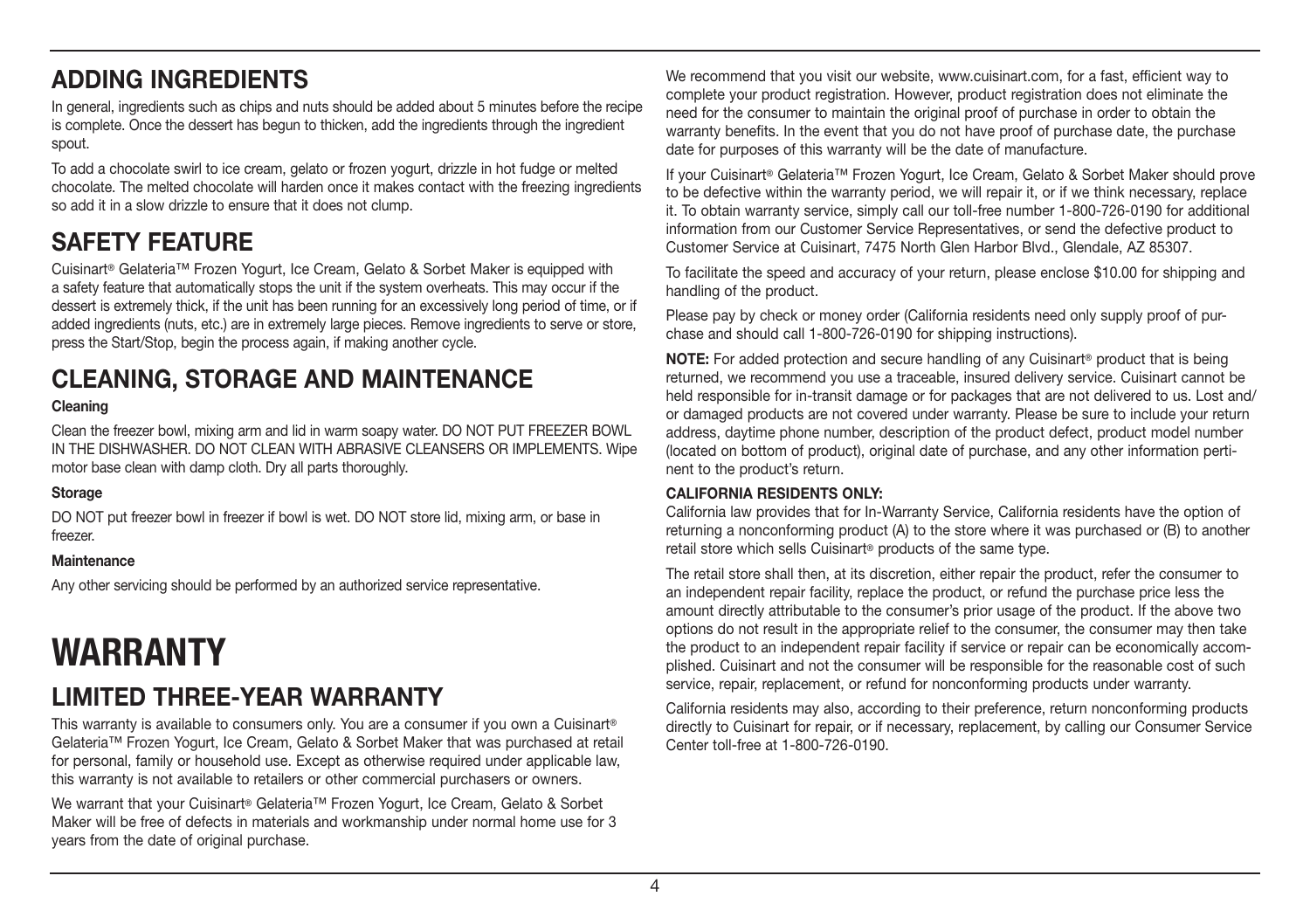Cuisinart will be responsible for the cost of the repair, replacement, and shipping and handling for such products under warranty.

#### **BEFORE RETURNING YOUR CUISINART PRODUCT**

If you are experiencing problems with your Cuisinart product, we suggest that you call our Cuisinart Service Center at 1-800-726-0190 before returning the product for service. If servicing is needed, a representative can confirm whether the product is under warranty and direct you to the nearest service location.

Your Cuisinart® Gelateria™ Frozen Yogurt, Ice Cream, Gelato & Sorbet Maker has been manufactured to the strictest specifications and has been designed for use only in 120-volt outlets and only with authorized accessories and replacement parts. This warranty expressly excludes any defects or damages caused by attempted use of this unit with a converter, as well as by use with accessories, replacement parts or repair service other than those authorized by Cuisinart. This warranty does not cover any damage caused by accident, misuse, shipment or other than ordinary household use. This warranty excludes all incidental or consequential damages. Some states do not allow the exclusion or limitation of these damages, so these exclusions may not apply to you. You may also have other rights, which vary from state to state.

**Important:** If the nonconforming product is to be serviced by someone other than Cuisinart's Authorized Service Center, please remind the servicer to call our Consumer Service Center at 1-800-726-0190 to ensure that the product is serviced with the correct parts, and to ensure the product is still under warranty.

# **Troubleshooting**

- r**Problem:** The incorrect function was selected.
- **Solution:** Reset the unit by pressing the Start/Stop button twice.
- **Problem:** The unit is beeping every few minutes.
- **Solution:** Press the Start/Stop button, the process has completed.
- **Problem:** The time will not adjust by pressing the arrows.
- **Solution:** Once the Start/Stop button is selected and the processing begins, time cannot be adjusted. To reset the unit, press Start/Stop.
- **Problem:** The unit stopped running.
- **Solution:** Recipe is either complete, or load was too heavy. Press Start/Stop and let unit cool.
- **Problem:** Finished recipe is too thin.
- **Solution:** Place freezer bowl back in the freezer. (Re-evaluate ingredients and/or bowl temperature.)
- Problem: Cannot select desired settings. (e.g. cannot adjust timer while running)
- **Solution:** Unplug the unit, and start over.

©2014 Cuisinart 150 Milford Road East Windsor, NJ 08520

> Printed in China www.cuisinart.com 14CE002800

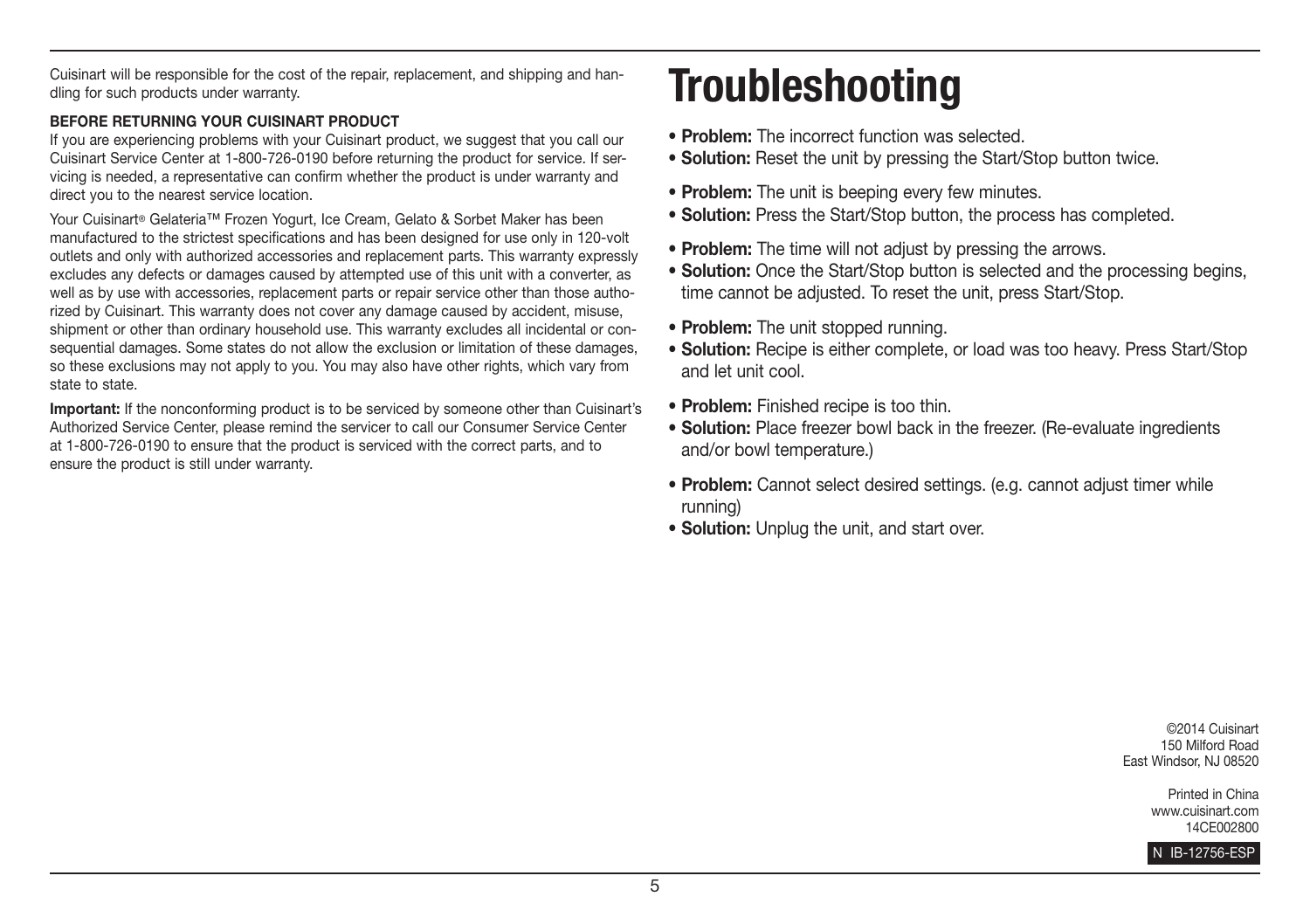## **RECIPE TIPS**

The recipes that follow offer you a variety of options for delicious frozen desserts. You may create or use recipes of your own, as long as bases yield 2 quarts or less.

Recipe Tips

- For optimum consistency, chill all mixtures for a minimum of 2 hours or up to 3 days. Always re-whisk the mixture after chilling to be sure all ingredients are well combined. While chilling the mixture is not required, resting it in a chilled environment helps bind the ingredients together, and prevents any ice or fat crystals from forming during the freezing process.
- Some recipes use precooked ingredients. For best results, the precooked mixture should be chilled overnight or chilled over an ice bath before using. To make an ice bath, fill a large container with ice and water. Place saucepan or other container into the ice bath. Cool precooked ingredients completely.
- You may substitute lower-fat creams (e.g., half and half) and/or milk (reduced fat or low fat) for heavy cream and whole milk used in many recipes. However, keep in mind that the higher the fat content, the richer and creamier the result. Using lower-fat substitutes may change the taste, consistency and texture of the dessert. When substituting, be sure to use the same volume of the substitute as you would have used of the original item. For example, if the recipe calls for 2 cups of cream, use a total of 2 cups of the substitute (such as 1 cup cream, plus 1 cup whole milk).
- You may substitute artificial sweeteners for sugar. Stir the mixture thoroughly to dissolve the sweetener. See our recipe suggestions on page 14 for a guide.
- If a firmer consistency is desired, after churning transfer to an airtight container and place in freezer for about 2 hours. Remove from freezer about 15 minutes before serving.
- When making sorbet, be sure to test the ripeness and sweetness of the fruit before you use it. The freezing process reduces the sweetness of the fruit so that it will taste less sweet than the recipe mixture before churning. If the fruit tastes tart, add additional sugar to the recipe. If the fruit is very ripe or sweet, reduce the amount of sugar in the recipe. Use our sorbet recipes beginning on page 22 as a guide.
- Make sure the mixing arm and lid are in place before turning on machine.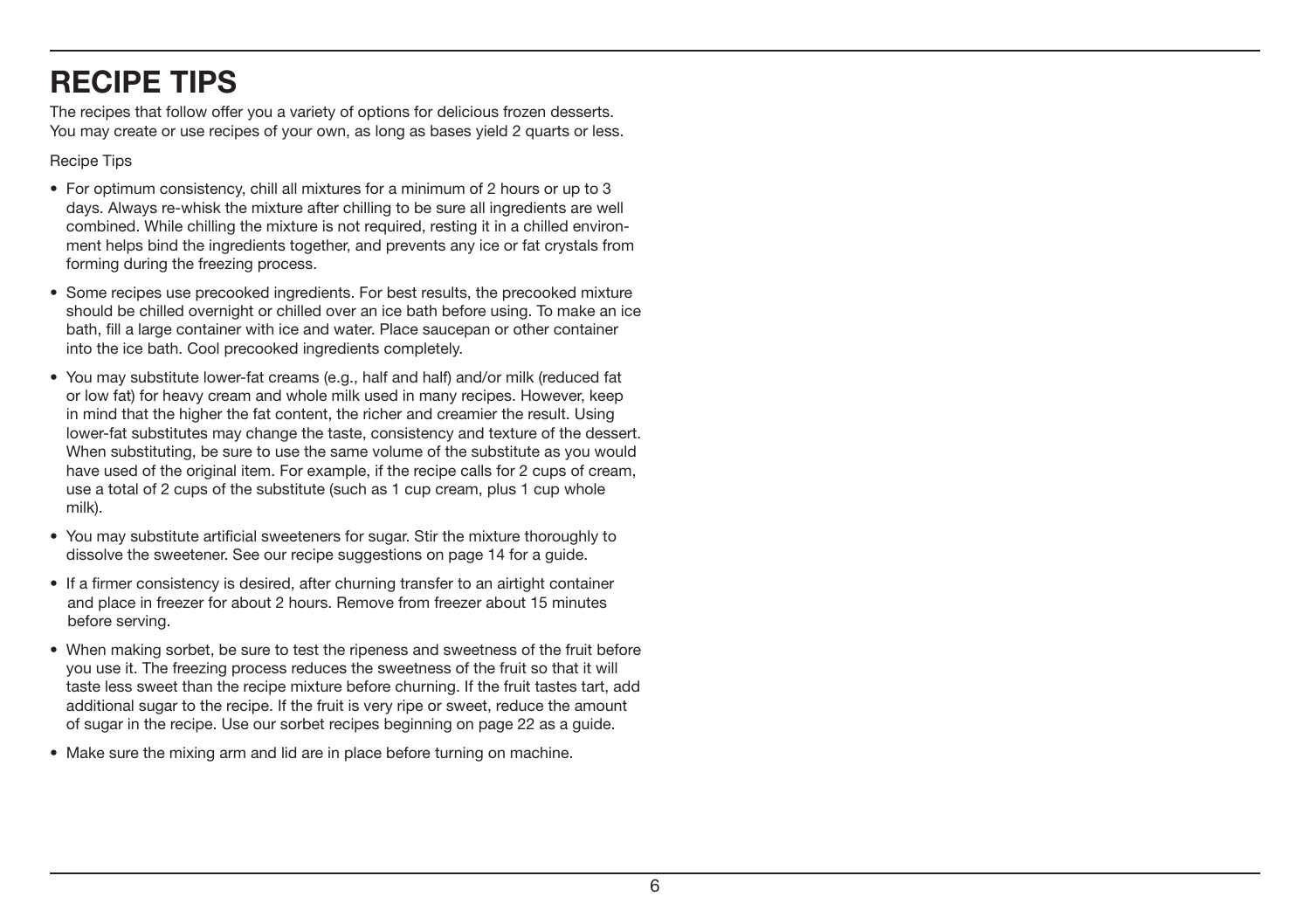## **RECIPES**

### Ice Cream:

## **Alternative Ice Cream:**

### Gelati:

### Frozen Yogurts:

#### Sorbet:

#### **Frozen Desserts:**

#### Sauces: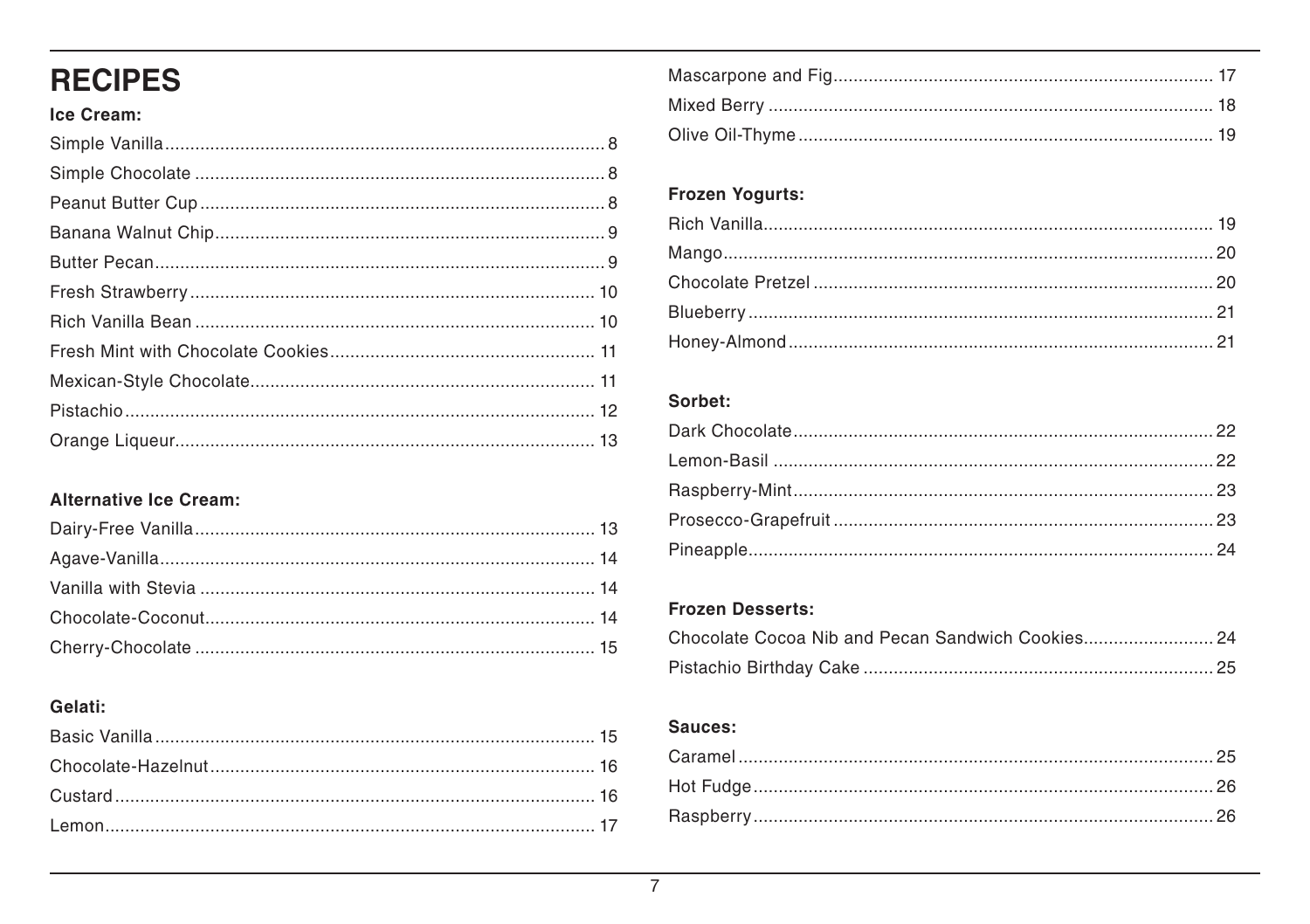## **Simple Vanilla Ice Cream**

This ice cream can easily be dressed up by adding your favorite chopped candies or sprinkles at the end of churning.

Makes about 7 cups (fourteen ½-cup servings)

- **1½ cups whole milk**
- **1 cup plus 2 tablespoons granulated sugar Pinch kosher salt**
- **3 cups heavy cream**
- **1½ tablespoons pure vanilla extract**
- 1. In a medium bowl, use a hand mixer on low speed or whisk to combine the milk, sugar and salt until the sugar is dissolved. Stir in the heavy cream and vanilla. Cover and refrigerate at least 2 hours, or overnight.
- 2. Press Ice Cream and then Start/Stop. Pour the mixture through the spout and then cover with the cap. Let mix until thickened. The ice cream will have a soft, creamy texture. If a firmer consistency is desired, transfer the ice cream to an airtight container and place in freezer for about 2 hours. Remove from freezer about 15 minutes before serving.

Nutritional information per serving (based on ½ cup): Calories 260 (67% from fat)  $\bullet$  carb. 19g  $\bullet$  pro. 2g  $\bullet$  fat 20g  $\bullet$  sat. fat 12g • chol. 75mg • sod. 45mg • calc. 66mg • fiber 0g

## **Simple Chocolate Ice Cream**

For a real treat, serve this with our Hot Fudge Sauce on page 26.

Makes about 7 cups (fourteen ½-cup servings)

- **2⁄3 cup cocoa powder, sifted**
- **½ cup granulated sugar**
- **1⁄3 cup packed brown sugar Pinch kosher salt**
- **1½ cups whole milk**
- **3½ cups heavy cream**
- **2 teaspoons pure vanilla extract**
- 1. Put the cocoa, sugars and salt in a medium bowl; whisk to combine, breaking up any larger pieces with your fingers. Add the milk and, using a hand mixer on low speed or a whisk, beat to combine until the dry ingredients are dissolved. Stir in the heavy cream and vanilla. Cover and refrigerate at least 2 hours, or overnight.
- 2. Press Ice Cream and then START/STOP. Pour the mixture through the spout and then cover with the cap. Let mix until thickened. The ice cream will have a soft, creamy texture. If a firmer consistency is desired, transfer the ice cream to an airtight container and place in freezer for about 2 hours. Remove from freezer about 15 minutes before serving.

Nutritional information per serving (based on ½ cup): Calories 283 (72% from fat)  $\bullet$  carb. 17g  $\bullet$  pro. 3g  $\bullet$  fat 23g  $\bullet$  sat. fat 14g • chol. 85mg • sod. 46mg • calc. 71mg • fiber 1g

## **Peanut Butter Cup Ice Cream**

One of the easiest ice creams to make, the rich peanut butter flavor in this ice cream will have your friends and family in awe.

Makes about 6 cups (twelve ½-cup servings)

- **1 cup good quality peanut butter**
- **2⁄3 cup granulated sugar**
- **1 cup whole milk**
- **2 cups heavy cream**
- **1 teaspoon pure vanilla extract**
- **1 cup chopped chocolate peanut butter cup candies (about 15 miniature peanut butter cups)**
- 1. In a medium mixing bowl, use a hand mixer on low speed to combine the peanut butter and sugar until smooth. Add the milk and mix on low speed until the sugar is dissolved, about 1 to 2 minutes. Stir in the heavy cream and vanilla. Cover and refrigerate at least 2 hours, or overnight.
- 2. Press Ice Cream and then Start/Stop. Pour the mixture through the spout and then cover with the cap. Let mix until thickened. When the ice cream is almost fully churned, gradually add the chopped candy into the churning ice cream. Allow to mix thoroughly. The ice cream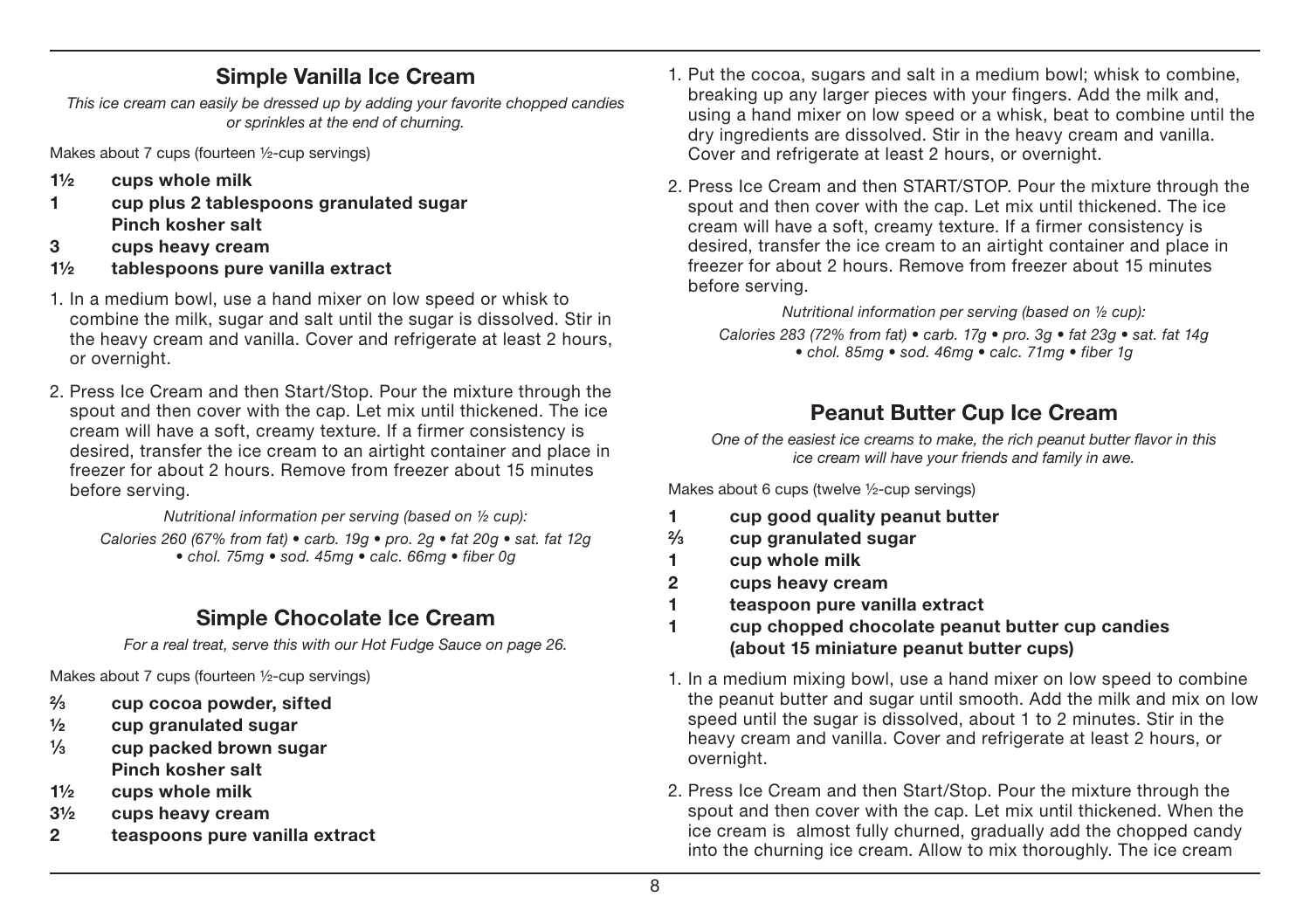will have a soft, creamy texture. If a firmer consistency is desired, transfer the ice cream to an airtight container and place in freezer for about 2 hours. Remove from freezer about 15 minutes before serving.

Nutritional information per serving (based on ½ cup): Calories 365 (68% from fat) • carb. 23g • pro. 8g • fat 29g • sat. fat 12g  $\cdot$  chol. 58mg  $\cdot$  sod. 157mg  $\cdot$  calc. 58mg  $\cdot$  fiber 2g

## **Banana Walnut Chip Ice Cream**

Do not be intimidated by the multiple steps in this ice cream. The end result of frozen banana, toasted walnuts and flecks of chocolate makes it worth every minute.

Makes about 6 cups (twelve ½-cup servings)

- **¾ cup whole milk**
- **2½ cups heavy cream**
- **1 whole vanilla bean, halved and seeds scraped**
- **½ teaspoon pure vanilla extract**
- **½ teaspoon kosher salt**
- **½ cup packed dark brown sugar**
- **1 tablespoon water**
- **3 tablespoons unsalted butter**
- **3 large bananas, cut into 1-inch pieces**
- **2 tablespoons rum**
- **½ teaspoon fresh lemon juice**
- **¾ cup toasted walnuts, roughly chopped**
- **6 ounces bittersweet chocolate, roughly chopped**
- 1. In a medium saucepan set over medium-low heat, bring the milk, cream, scraped vanilla bean (including the pod), vanilla extract and the salt just to a boil. Remove from heat; let mixture steep for 30 minutes.
- 2. While the milk/cream mixture is steeping, heat the sugar with water in a large skillet until it begins to sizzle. Stir in the butter and heat until melted. Add the bananas; cook for about 2 minutes, or until fragrant and softened. Carefully stir in the rum and cook for an additional 2 minutes, or until slightly thickened. Remove from heat. Stir the lemon juice into the bananas and then mix into the steeped milk/cream. Cover and refrigerate at least 2 hours, or overnight.
- 3. Right before churning ice cream, melt the bittersweet chocolate in a bowl set over a pot of simmering water. Keep chocolate at room temperature (it should remain fluid, but not hot).
- 4. Remove the vanilla pod from the steeped milk/cream mixture; discard pod. Press Ice Cream and then Start/Stop. Pour the mixture through the spout and then cover with the cap. Let mix until thickened.
- 5. When the ice cream is almost fully churned, add the walnuts; let mix until combined. Right before the ice cream is done, drizzle the melted chocolate into the churning ice cream. The ice cream will have a soft, creamy texture. If a firmer consistency is desired, transfer the ice cream to an airtight container and place in freezer for about 2 hours. Remove from freezer about 15 minutes before serving.

Nutritional information per serving (based on ½ cup): Calories 260 (62% from fat)  $\bullet$  carb. 22g  $\bullet$  pro. 3g  $\bullet$  fat 19g  $\bullet$  sat. fat 9g • chol. 35mg • sod. 90mg • calc. 38mg • fiber 2g

## **Butter Pecan Ice Cream**

The butter used to toast the pecans can be saved and used over pancakes or waffles.

Makes about 6½ cups (thirteen ½-cup servings)

- **4 tablespoons unsalted butter**
- **1 cup pecan halves**
- **1 teaspoon kosher salt, plus pinch**
- **1¼ cups whole milk**
- **1 cup granulated sugar**
- **2½ cups heavy cream**
- **2 teaspoons pure vanilla extract**
- 1. Melt the butter in a medium skillet. Add the pecans and 1 teaspoon of salt. Cook over medium-low heat until pecans are toasted and golden, stirring frequently, about 6 to 8 minutes. Remove from the heat, strain and reserve the pecans, allowing them to chill.
- 2. In a medium bowl, use a hand mixer on low speed or whisk to combine the milk, sugar and pinch of salt until the sugar is dissolved. Stir in the heavy cream and vanilla. Cover and refrigerate at least 2 hours, or overnight. Whisk mixture together again before pouring into the ice cream maker.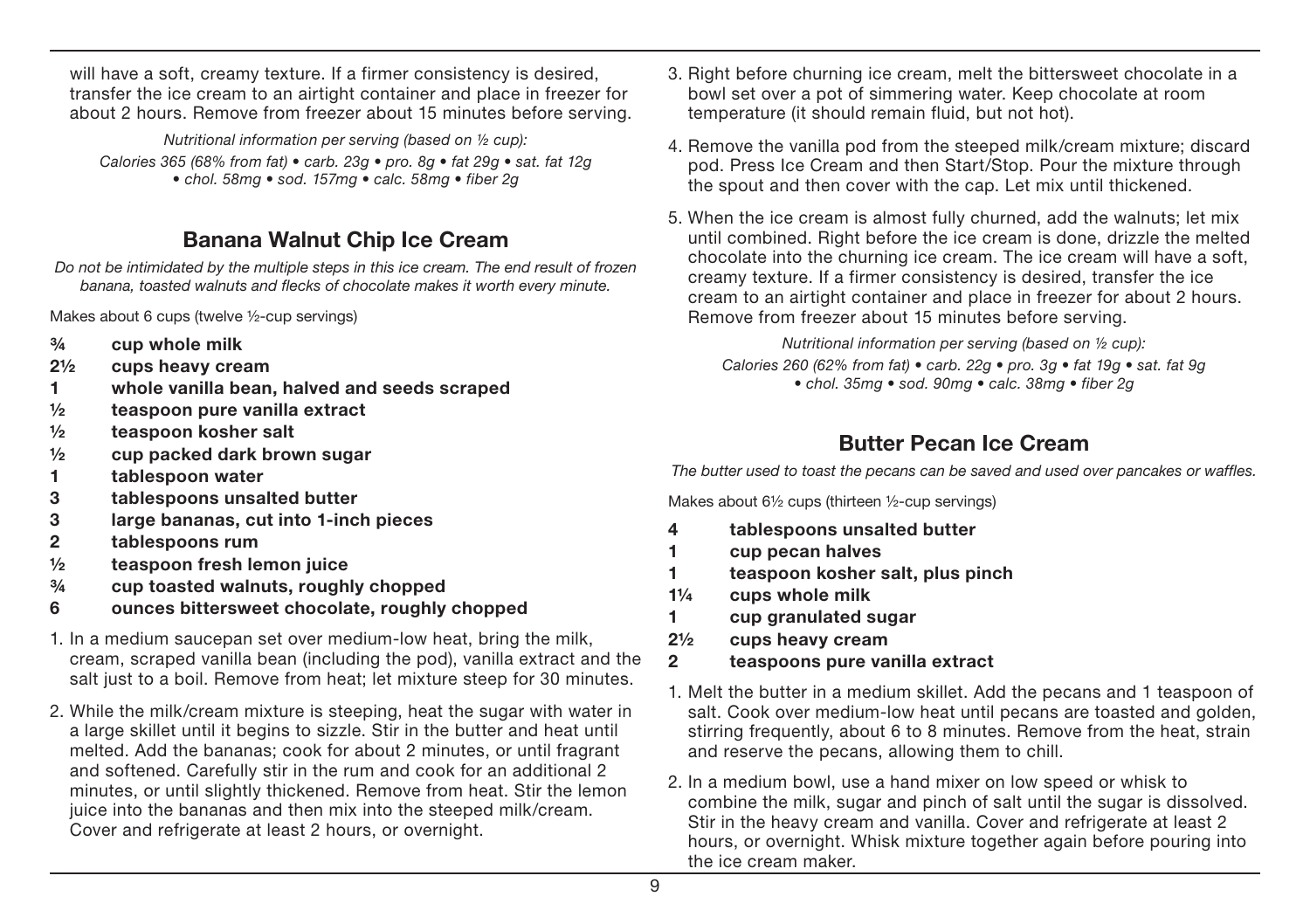3. Press Ice Cream and then Start/Stop. Pour the mixture through the spout and then cover with the cap. Let mix until thickened. When the ice cream is almost fully churned, gradually add the pecans. Allow to mix thoroughly. The ice cream will have a soft, creamy texture. If a firmer consistency is desired, transfer the ice cream to an airtight container and place in freezer for about 2 hours. Remove from freezer about 15 minutes before serving.

Nutritional information per serving (based on ½ cup): Calories 349 (75% from fat) • carb. 19g • pro. 3g • fat 30g • sat. fat 15g • chol. 81mg • sod. 45mg • calc. 68mg • fiber 1g

## **Fresh Strawberry Ice Cream**

Best made when strawberries are at their peak, this ice cream is light, sweet and fruity.

Makes about 5½ cups (eleven ½-cup servings)

- **1½ cups fresh strawberries, hulled\***
- **¾ cup whole milk**
- **2⁄3 cup granulated sugar Pinch kosher salt**
- **1½ cups heavy cream**
- **1½ teaspoons pure vanilla extract**
- 1. Put the strawberries into the bowl of a food processor fitted with the chopping blade. Pulse strawberries until rough/fine chopped (depending on preference).
- 2. In a medium bowl, use a hand mixer on low speed or whisk to combine the milk, sugar and salt until the sugar is dissolved. Stir in the heavy cream and vanilla. Stir in reserved strawberries with all juices. Cover and refrigerate at least 2 hours, or overnight. Whisk mixture together again before pouring into the ice cream maker.
- 3. Press Ice Cream and then Start/Stop. Pour the mixture through the spout and then cover with the cap. Let mix until thickened. The ice cream will have a soft, creamy texture. If a firmer consistency is desired, transfer the ice cream to an airtight container and place in freezer for about 2 hours. Remove from freezer about 15 minutes before serving.

 \*Thawed frozen strawberries may be substituted if fresh strawberries are not available.

Nutritional information per serving (based on ½ cup): Calories 175 (62% from fat) • carb. 15g • pro. 1g • fat 12g • sat. fat 8g • chol. 46mg • sod. 21mg • calc. 24mg • fiber 0g

## **Rich Vanilla Bean Ice Cream**

For the true vanilla lover, be sure to use fresh vanilla beans to capture the intense flavor.

Makes about 6 cups (twelve ½-cup servings)

- **21⁄3 cups whole milk**
- **2½ cups heavy cream**
- **1¼ cups granulated sugar, divided Pinch kosher salt**
- **1 whole vanilla bean, halved and seeds scraped**
- **7 large egg yolks**
- 1. In a medium saucepan set over medium-low heat, add the milk, cream, half of the sugar, salt and the scraped vanilla bean (including the pod). Whisk to combine and bring the mixture just to a boil.
- 2. While the milk/cream mixture is heating, combine the yolks and remaining sugar in a medium bowl. Using a hand mixer on low speed or whisk, beat until mixture is pale and thick.
- 3. Once the milk/cream mixture has come to a slight boil, whisk about  $\frac{1}{3}$ of the hot mixture into the yolk/sugar mixture. Add another  $\frac{1}{3}$  of the mixture, then return the combined mixture to the saucepan. Using a wooden spoon, stir the mixture constantly over low heat until it thickens slightly and coats the back of the spoon. This mixture must NOT boil or the yolks will overcook – the process should only take a few minutes.
- 4. Let ice cream base come to room temperature. Then cover and refrigerate at least 2 hours, or overnight. Before churning, pour the mixture through a fine mesh strainer and discard the vanilla pod.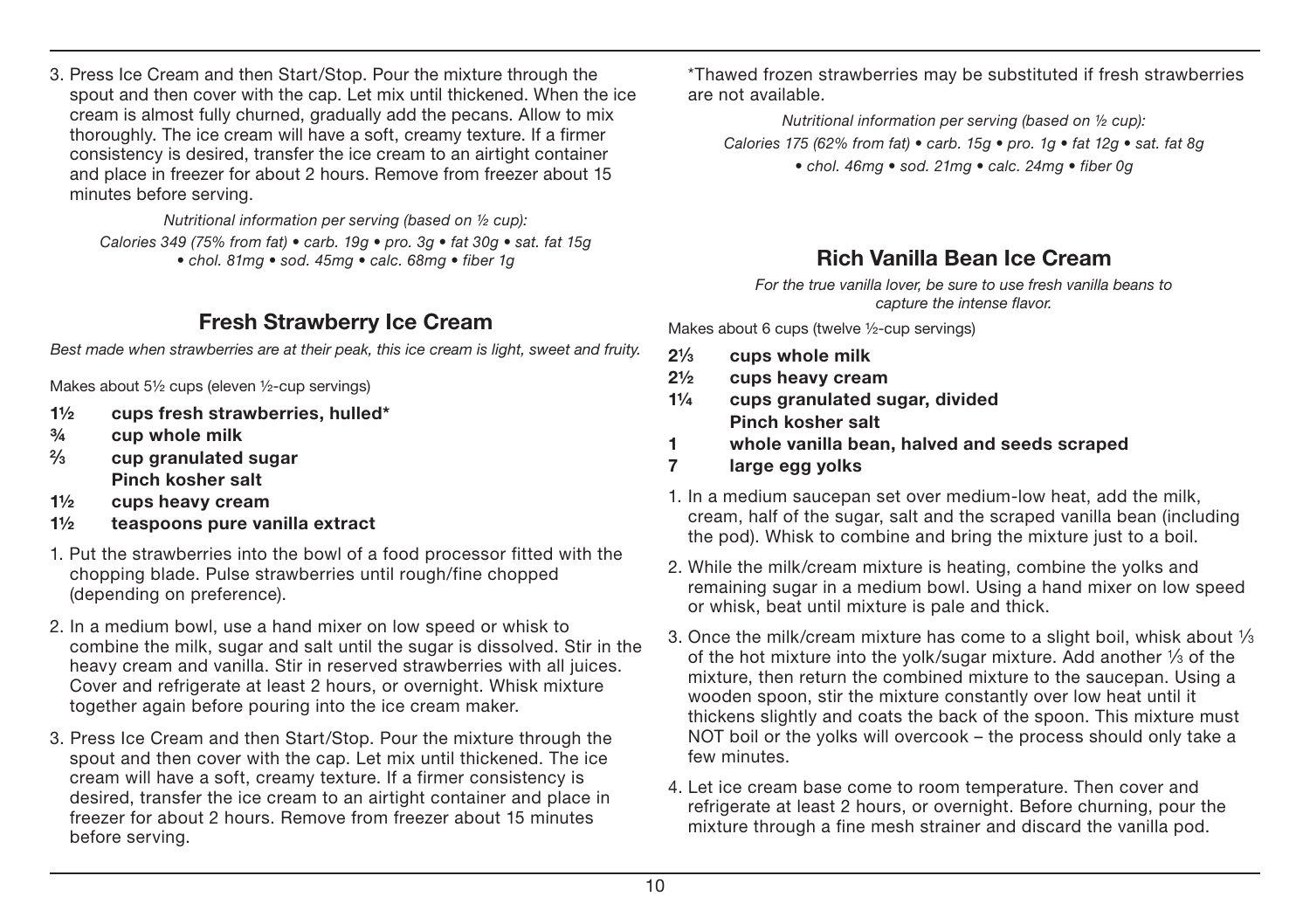5. Press Ice Cream and then Start/Stop. Pour the mixture through the spout and then cover with the cap. Let mix until thickened. The ice cream will have a soft, creamy texture. If a firmer consistency is desired, transfer the ice cream to an airtight container and place in freezer for about 2 hours. Remove from freezer about 15 minutes before serving.

> Nutritional information per serving (based on ½ cup): Calories 260 (62% from fat)  $\bullet$  carb. 21g  $\bullet$  pro. 3g  $\bullet$  fat 18g  $\bullet$  sat. fat 11g  $\bullet$  chol. 165mg  $\bullet$  sod. 50mg  $\bullet$  calc. 87mg  $\bullet$  fiber 0g

## **Fresh Mint with Chocolate Cookies Ice Cream**

Always a winning combination, fresh mint and chocolate take the forefront in this rich and creamy ice cream.

Makes about 7 cups (fourteen ½-cup servings)

- **21⁄3 cups whole milk**
- **21⁄3 cups heavy cream**
- **1¼ cups granulated sugar, divided**
- **¼ teaspoon kosher salt**
- **2 teaspoons pure vanilla extract**
- **3 cups fresh mint leaves**
- **7 large egg yolks**
- **1½ cups crushed chocolate sandwich cookies (about 12 cookies)**
- 1. In a medium saucepan set over medium-low heat, add the milk, cream, half of the granulated sugar, salt, vanilla and mint leaves. Whisk to combine and bring the mixture just to a boil.
- 2. While the milk/cream mixture is heating, combine the yolks and remaining sugar in a medium bowl. Using a hand mixer on low speed or a whisk, beat until mixture is pale and thick.
- 3. Once the milk/cream mixture has just come to a boil, slowly whisk about  $\frac{1}{3}$  of the hot mixture into the yolk/sugar mixture. Whisk in another  $\frac{1}{3}$  of the mixture and return the combined mixture to the saucepan. Using a wooden spoon, stir the mixture constantly over low heat until it thickens slightly and coats the back of the spoon. This

mixture must NOT boil or the yolks will overcook – the process should only take a few minutes.

- 4. Bring the ice cream base to room temperature. Then cover and refrigerate at least 2 hours, or overnight. Before churning, pour the custard through a fine mesh strainer.
- 5. Press Ice Cream and then Start/Stop. Pour the mixture through the spout and then cover with the cap. Let mix until thickened. When the ice cream is almost fully churned, gradually add the crushed cookies. Allow to mix thoroughly. The ice cream will have a soft, creamy texture. If a firmer consistency is desired, transfer the ice cream to an airtight container and place in freezer for about 2 hours. Remove from freezer about 15 minutes before serving.

Nutritional information per serving (based on ½ cup): Calories 330 (56% from fat)  $\bullet$  carb. 32g  $\bullet$  pro. 5g  $\bullet$  fat 21g  $\bullet$  sat. fat 12g • chol. 165mg • sod. 115mg • calc. 126mg • fiber 2g

## **Mexican-Style Chocolate Ice Cream**

This ice cream can be spicy for some, so adjust the cayenne to your personal taste. Makes about 6 cups (about twelve 1/2-cup servings)

- **2½ cups whole milk**
- **2½ cups heavy cream**
- **2 teaspoons pure vanilla extract**
- **1½ teaspoons ground cinnamon**
- **¼ teaspoon cayenne**
- **¾ teaspoon kosher salt**
- **1 cup granulated sugar, divided**
- **8 large egg yolks**
- **8 ounces bittersweet chocolate, roughly chopped**
- 1. In a medium saucepan set over medium-low heat, add the milk, cream, vanilla, spices, salt and half of the sugar. Whisk to combine and bring the mixture just to a boil.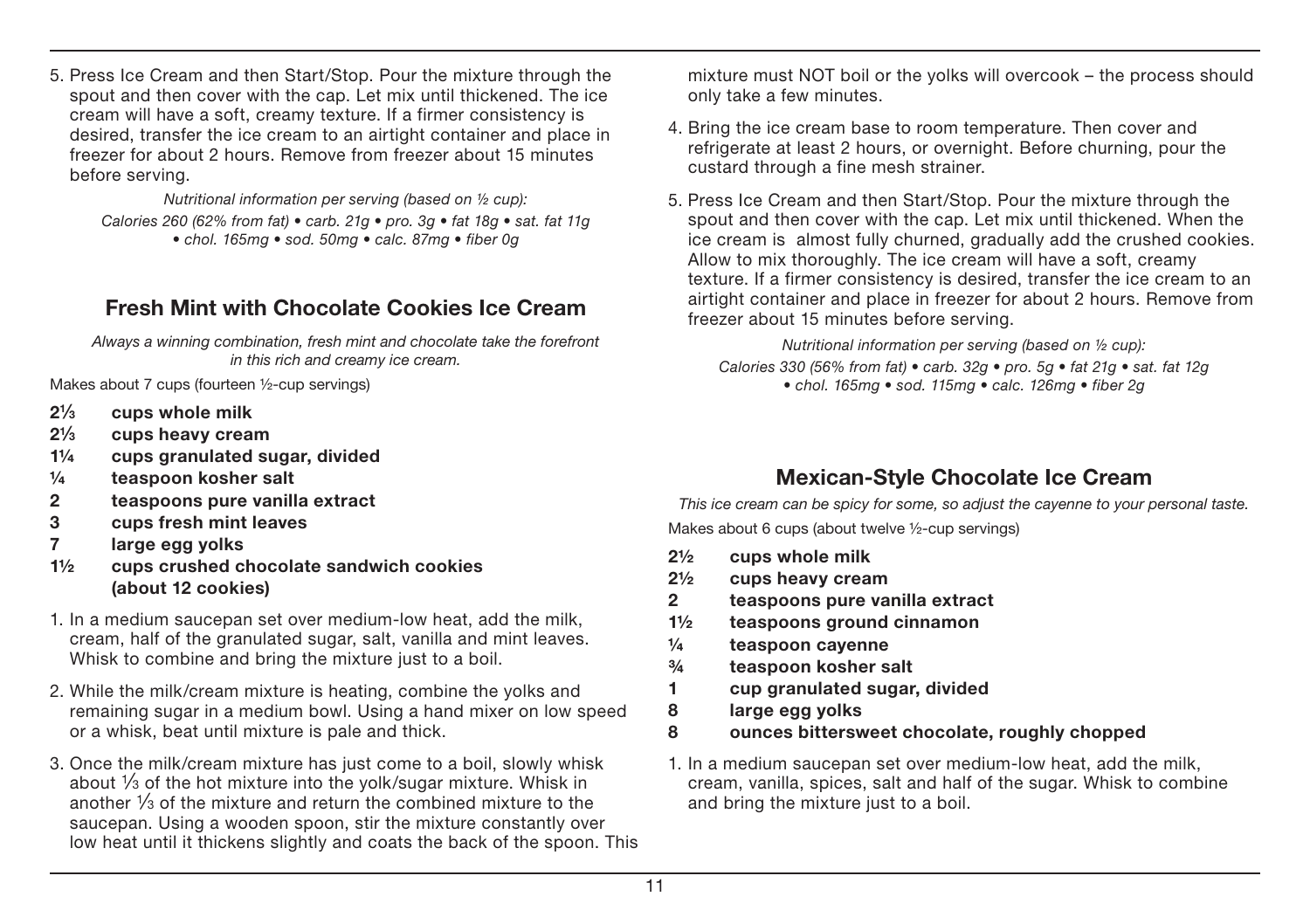- 2. While the milk/cream mixture is heating, combine the yolks and remaining sugar in a medium bowl. Using a hand mixer on low speed or a whisk, beat until mixture is pale and thick.
- 3. Place the chopped chocolate in a separate mixing bowl; reserve.
- 4. Once the milk/cream mixture has come to a slight boil, whisk about  $\frac{1}{3}$ of the hot mixture into the yolk/sugar mixture. Add another  $\frac{1}{3}$  of the mixture and return the combined mixture to the saucepan. Using a wooden spoon, stir the mixture constantly over the low heat until it thickens slightly and coats the back of the spoon. This mixture must NOT boil or the yolks will overcook – the process should only take a few minutes.
- 5. Pour the hot mixture through a fine mesh strainer into the bowl of the reserved chocolate; let stand for about 1 minute then whisk to combine, making sure the chocolate is melted and custard is smooth. Let the base come to room temperature. Then cover and refrigerate at least 2 hours, or overnight.
- 6. Press Ice Cream and then Start/Stop. Pour the mixture through the spout and then cover with the cap. Let mix until thickened. The ice cream will have a soft, creamy texture. If a firmer consistency is desired, transfer the ice cream to an airtight container and place in freezer for about 2 hours. Remove from freezer about 15 minutes before serving.

Nutritional information per serving (based on ½ cup):

Calories 300 (65% from fat) • carb. 23g • pro. 4g • fat 23g • sat. fat 13g • chol. 160mg · sod. 140mg · calc. 85mg · fiber 1a

## **Pistachio Ice Cream**

An old standby takes center stage in the Cuisinart® Gelateria™ Frozen Yogurt, Ice Cream, Gelato & Sorbet Maker, We love this flavor in our Birthday Cake on page 25, or just scoop into your favorite cone.

Makes about 7 cups (about fourteen ½-cup servings)

- **2 cups whole milk**
- **2 cups heavy cream**
- **1 cup granulated sugar, divided Pinch kosher salt**
- **5 large egg yolks**
- **1½ cups shelled, roasted, unsalted pistachios**
- **¾ teaspoon almond extract**
- 1. In a medium saucepan set over medium-low heat, combine the milk, cream, **1⁄3** cup of the sugar, and salt. Whisk to combine and bring the mixture just to a boil.
- 2. While the milk/cream mixture is heating, combine the yolks and **1⁄3** cup of the sugar in a medium bowl. Using a hand mixer on low speed or a whisk, beat until mixture is pale and thick.
- 3. In the bowl of a food processor fitted with the chopping blade, combine the pistachios with the remaining sugar. Pulse to roughly chop the nuts and set aside.
- 4. Once the milk/cream mixture has just come to a boil, whisk about  $\frac{1}{3}$ of the hot mixture into the yolk/sugar mixture. Add another  $\frac{1}{3}$  of the mixture and return the combined mixture to the saucepan. Using a wooden spoon, stir the mixture constantly over low heat until it thickens slightly and coats the back of the spoon. This mixture must NOT boil or the yolks will overcook – the process should only take a few minutes.
- 5. Pour the mixture through a fine mesh strainer into a medium bowl. Stir in the chopped pistachios and the almond extract. Let the base come to room temperature. Then cover and refrigerate at least 2 hours, or overnight.
- 6. Press Ice Cream and then Start/Stop. Pour the mixture through the spout and then cover with the cap. Let mix until thickened.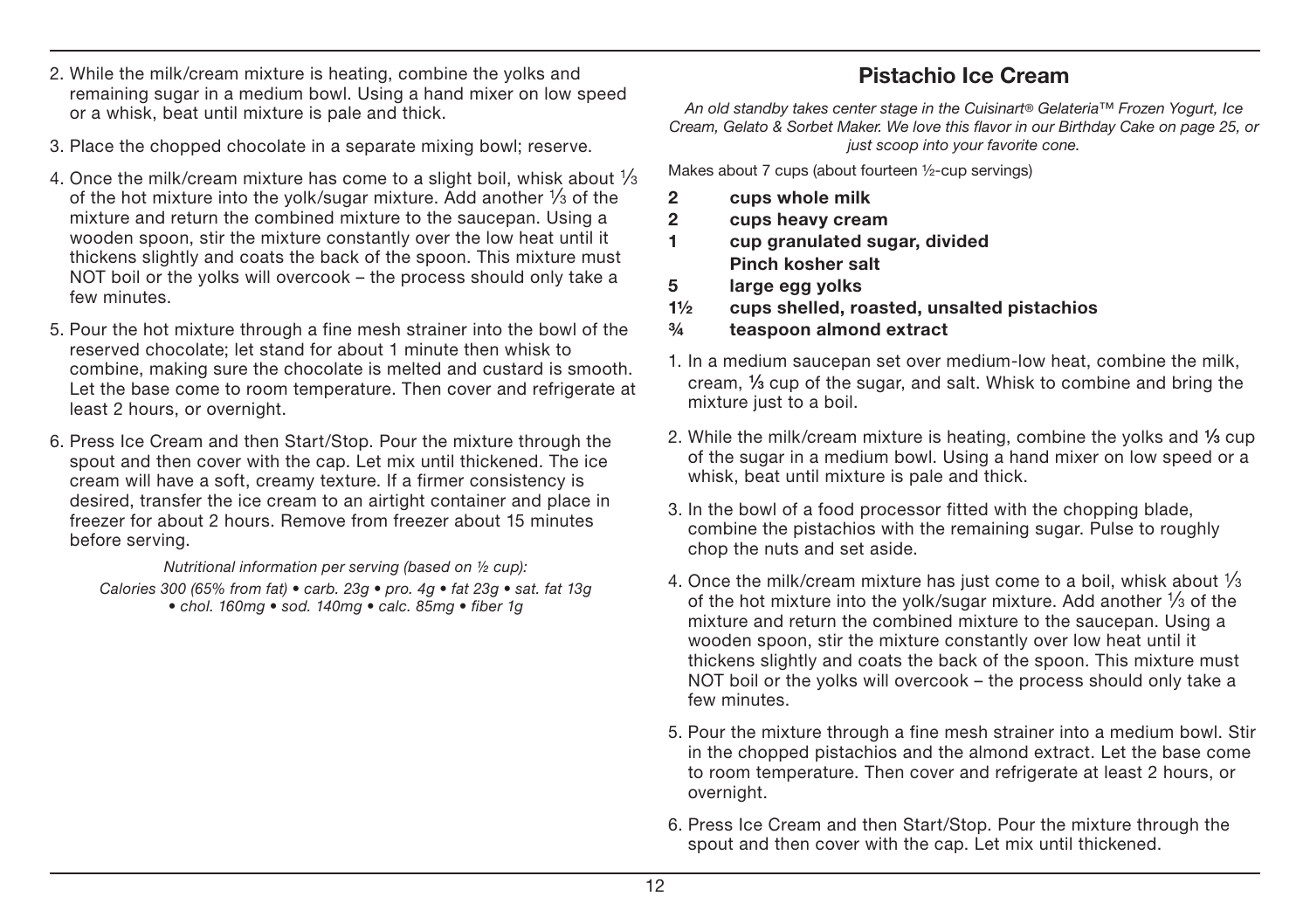The ice cream will have a soft, creamy texture. If a firmer consistency is desired, transfer the ice cream to an airtight container and place in freezer for about 2 hours. Remove from freezer about 15 minutes before serving.

Nutritional analysis per serving (based on ½ cup): Calories 289 (64% from fat) • carb. 21g • pro. 6g • fat 21g • sat. fat 10g • chol. 117mg • sod. 46mg • calc. 87mg • fiber 1g

## **Orange Liqueur Ice Cream**

A luxurious treat intended for the adult crowd.

Makes about 5 cups (about ten ½-cup servings)

- **2 cups whole milk**
- **2 cups heavy cream Zest of one medium-large orange**
- **1 cup granulated sugar, divided Pinch kosher salt**
- **5 large egg yolks**
- **1 teaspoon pure vanilla extract**
- **3 tablespoons orange liqueur**
- 1. In a medium saucepan set over medium-low heat, stir together the milk and heavy cream. Bring the mixture just to a boil. Turn heat off and add the orange zest; let mixture steep for 30 to 60 minutes. After steeping, add half of the sugar and salt and gradually return the mixture just to a boil over medium-low heat.
- 2. While the milk/cream mixture is reheating, combine the yolks and remaining sugar in a medium bowl. Using a hand mixer on low speed or a whisk, beat until mixture is pale and thick.
- 3. Once the milk/cream mixture has come to a slight boil, whisk about **1⁄3** of the hot mixture into the yolk/sugar mixture. Add another **1⁄3** of the mixture, then return the combined mixture to the saucepan. Using a wooden spoon, stir the mixture constantly over the low heat until it thickens slightly and coats the back of the spoon. This mixture must

NOT boil or the yolks will overcook – the process should only take a few minutes.

- 4. Stir in the vanilla and orange liqueur and pour the mixture through a fine mesh strainer (discard the orange zest); bring to room temperature. Cover and refrigerate at least 2 hours, or overnight. Whisk mixture again before pouring into the ice cream maker.
- 5. Press Ice Cream and then START/STOP. Pour the mixture through the spout and then cover with the cap. Let mix until thickened. The ice cream will have a soft, creamy texture. If a firmer consistency is desired, transfer the ice cream to an airtight container and place in freezer for about 2 hours. Remove from freezer about 15 minutes before serving.

Nutritional information per serving (based on ½ cup): Calories 313 (60% from fat) • carb. 24g • pro. 4g • fat 21g • sat. fat 13g • chol. 177mg • sod. 62mg • calc. 103mg • fiber 0g

## **Dairy-Free Vanilla Ice Cream**

You will not miss anything in this alternative sweet treat.

Makes about 6 cups (twelve ½-cup servings)

- **4 cups unsweetened dairy-free milk (soy, hemp, almond, rice)**
- **2½ tablespoons tapioca starch**
- **1 cup granulated sugar Pinch kosher salt**
- **1½ teaspoons pure vanilla extract**
- 1. In a medium bowl, use a hand mixer on low speed or whisk to combine all of the ingredients. Cover, refrigerate at least 2 hours, or overnight. Whisk mixture again before pouring into the ice cream maker.
- 2. Press Ice Cream and then Start/Stop. Pour the mixture through the spout and then cover with the cap. Let mix until thickened. The ice cream will have a soft, creamy texture. If a firmer consistency is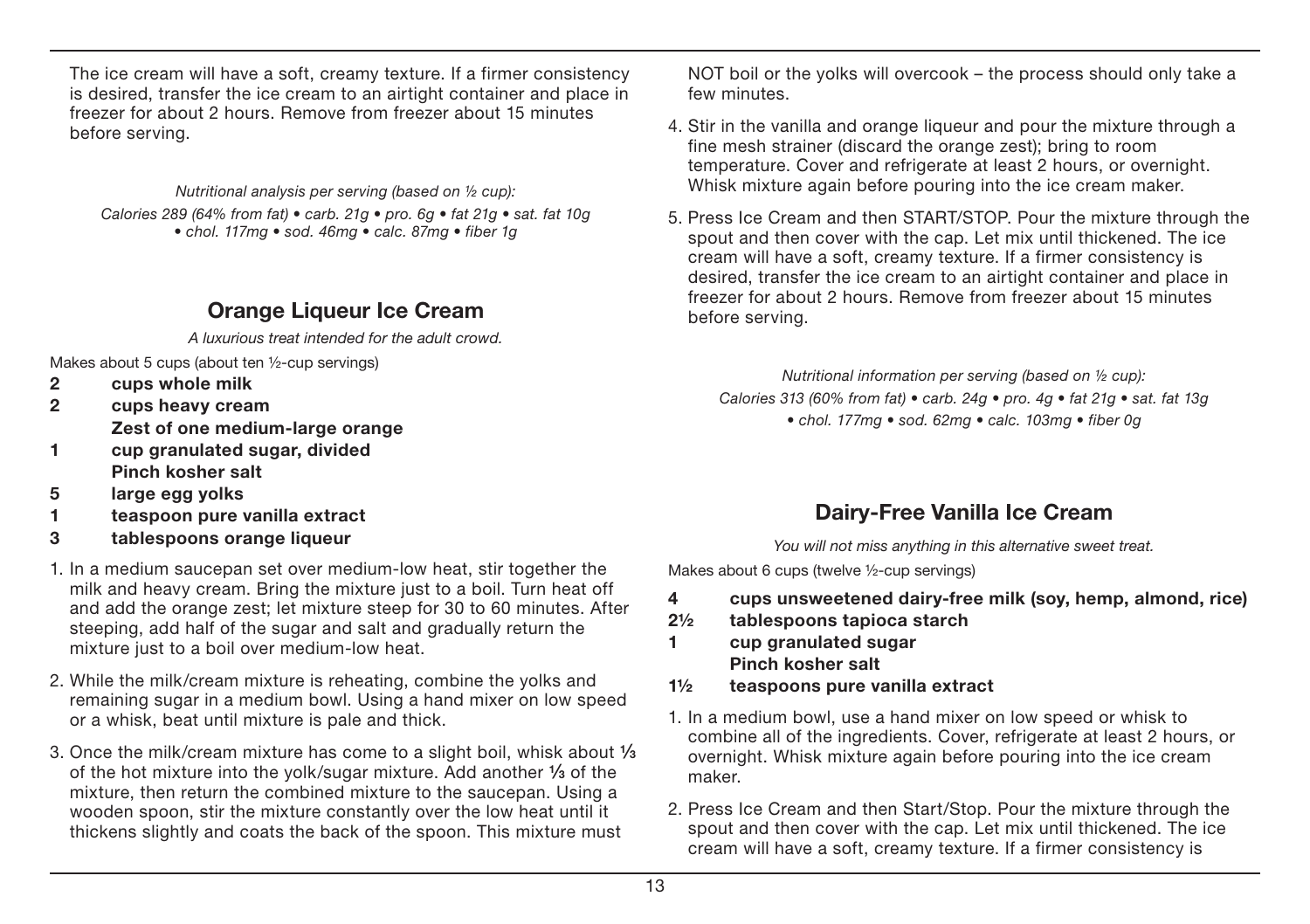desired, transfer the ice cream to an airtight container and place in freezer for about 2 hours. Remove from freezer about 15 minutes before serving.

Nutritional information per serving (based on ½ cup):

Calories 105 (8% from fat)  $\bullet$  carb. 21g  $\bullet$  pro. 3g  $\bullet$  fat 1g  $\bullet$  sat. fat 0g  $\bullet$  chol. 0mg  $\bullet$  sod. 38mg  $\bullet$  calc. 14mg  $\bullet$  fiber 1g

## **Agave-Vanilla Ice Cream**

The agave nectar gives this vanilla ice cream a honey-like taste.

Makes about 6 cups (twelve ½-cup servings)

- **1½ cups whole milk**
- **2⁄3 cup agave nectar Pinch kosher salt**
- **3 cups heavy cream**
- **1½ teaspoons pure vanilla extract**
- 1. In a medium bowl, use a hand mixer on low speed or whisk to combine the milk, agave and salt until homogenous. Stir in the heavy cream and vanilla. Cover and refrigerate at least 2 hours, or overnight.
- 2. Press Ice Cream and then Start/Stop. Pour the mixture through the spout and then cover with the measuring cup. Let mix until thickened. The ice cream will have a soft, creamy texture. If a firmer consistency is desired, transfer the ice cream to an airtight container and place in freezer for about 2 hours. Remove from freezer about 15 minutes before serving.

Nutritional information per serving (based on ½ cup):

Calories 228 (87% from fat)  $\bullet$  carb. 5g  $\bullet$  pro. 1g  $\bullet$  fat 21g  $\bullet$  sat. fat 17g • chol. 83mg • sod. 47mg • calc. 84mg • fiber 1g

## **Vanilla Ice Cream with Stevia**

A little goes a long way when using stevia. We recommend using only 1 tablespoon of the stevia powder, but if the ice cream is not sweet enough, try adding some blended frozen fruit as well.

Makes about 5 cups (ten ½-cup servings)

- **1½ cups whole milk**
- **4 teaspoons stevia powder Pinch kosher salt**
- **3 cups heavy cream**
- **2 teaspoons pure vanilla extract**
- 1. In a medium bowl, use a hand mixer on low speed or whisk to combine the milk, stevia and salt until the stevia is dissolved. Stir in the heavy cream and vanilla. Cover and refrigerate at least 2 hours, or overnight.
- 2. Press Ice Cream and then Start/Stop. Pour the mixture through the spout and then cover with the cap. Let mix until thickened, adding additional time as necessary. The ice cream will have a soft, creamy texture. If a firmer consistency is desired, transfer the ice cream to an airtight container and place in freezer for about 2 hours. Remove from freezer about 15 minutes before serving.

Nutritional information per serving (based on ½ cup):

Calories 268 (95% from fat)  $\bullet$  carb. 3g  $\bullet$  pro. 1g  $\bullet$  fat 25g  $\bullet$  sat. fat 17g  $\bullet$  chol. 100mg  $\bullet$  sod. 30mg  $\bullet$  calc. 41mg  $\bullet$  fiber 0g

## **Chocolate-Coconut Ice Cream**

 A delicious and creamy non-dairy frozen treat. Be sure to mix the batter very well before freezing to avoid any clumps in the final product.

Makes about 4 cups (eight ½-cup servings)

- **¾ cup cocoa powder, sifted**
- **2⁄3 cup granulated sugar**
- **1⁄3 cup packed light brown sugar Pinch kosher salt**
- **2 cans (13.5 ounces each) coconut milk (do not use "lite")**
- **1½ teaspoons pure vanilla extract**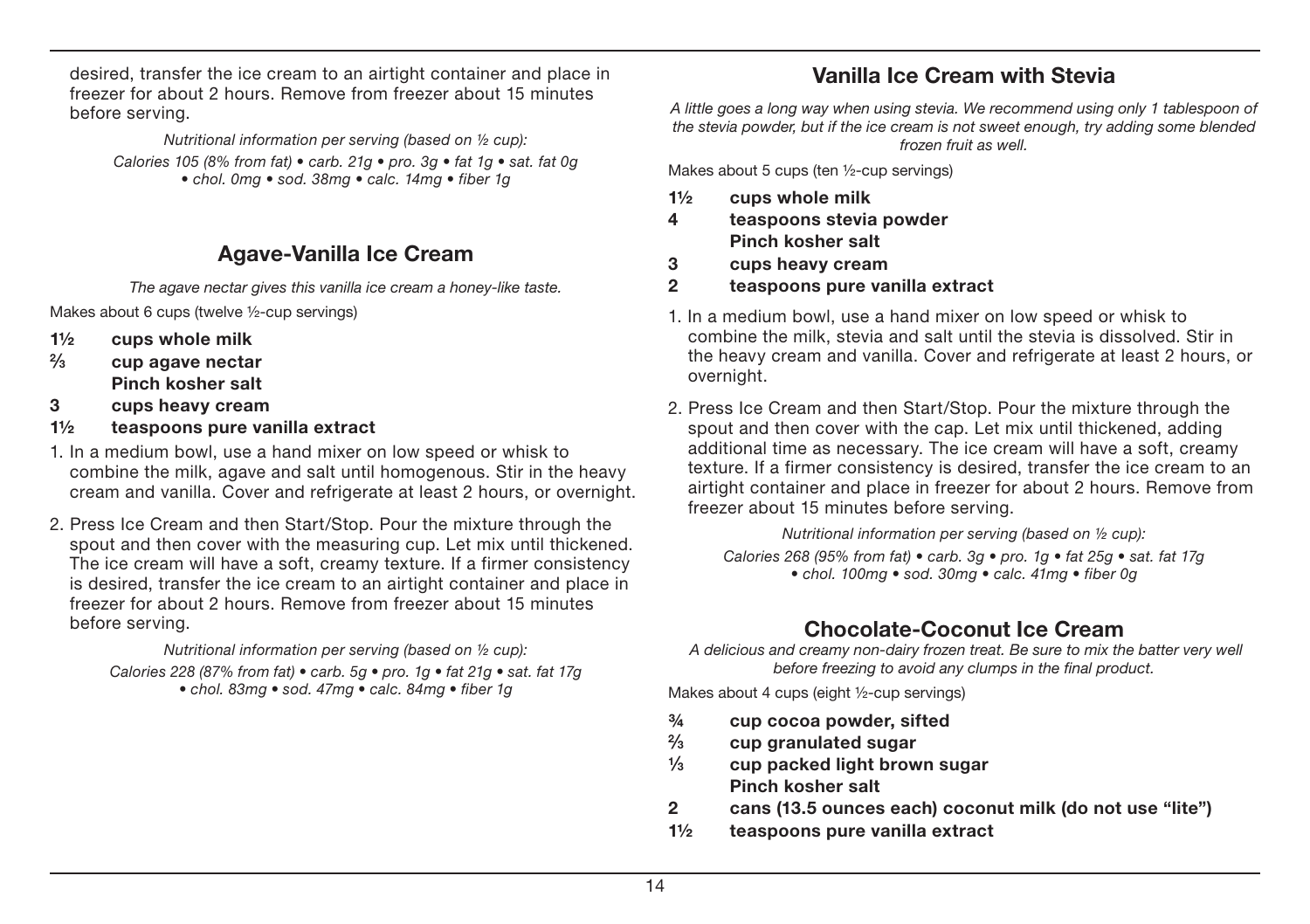- 1. Using a blender or in a bowl with an immersion blender on low speed, mix all ingredients together until very smooth with no clumps.
- 2. Cover and refrigerate 2 hours, or overnight. Whisk mixture before pouring into the ice cream maker.
- 3. Press Ice Cream and then Start/Stop. Pour the mixture through the spout and then cover with the cap. Let mix until thickened. The ice cream will have a soft, creamy texture. If a firmer consistency is desired, transfer the ice cream to an airtight container and place in freezer for about 2 hours. Remove from freezer about 15 minutes before serving.

Nutritional information per serving (based on ½ cup): Calories 305 (57% from fat) • carb. 31g • pro. 3g • fat 20g • sat. fat 18g  $\bullet$  chol. 0mg  $\bullet$  sod. 46mg  $\bullet$  calc. 6mg  $\bullet$  fiber 2g

## **Cherry-Chocolate Ice Cream**

Chocolate-covered cherries in ice cream form. This dairy-free dessert is sure to please all.

Makes about 6 cups (twelve ½-cup servings)

- **2 cans (13.5 ounces each) coconut milk (do not use "lite")**
- **¾ cup granulated sugar**
- **½ teaspoon kosher salt**
- **1 teaspoon pure vanilla extract**
- **1 cup frozen cherries, thawed**
- **4 ounces semisweet chocolate (about ¾ cup), melted and kept warm (or use dairy-free or carob chips)**
- 1. Using a blender or in a bowl with an immersion blender on low speed, mix the coconut milk, sugar, salt and vanilla until very smooth with no clumps. Add the thawed cherries and pulse to combine (they can be fully puréed, or left in pieces, depending on personal preference).
- 2. Chill for at least 2 hours, or overnight. Whisk mixture before pouring into the ice cream maker.
- 3. Press Ice Cream and then Start/Stop. Pour the mixture through the spout and then cover with the cap. Let mix until thickened. When the ice cream is almost fully churned, drizzle in the melted chocolate. The

ice cream will have a soft, creamy texture. If a firmer consistency is desired, transfer the ice cream to an airtight container and place in freezer for about 2 hours. Remove from freezer about 15 minutes before serving.

Nutritional information per serving (based on ½ cup): Calories 165 (74% from fat) • carb. 10g • pro. 1g • fat 15g • sat. fat 13g  $\cdot$  chol. 0mg  $\cdot$  sod. 112mg  $\cdot$  calc. 3mg  $\cdot$  fiber 1g

## **Basic Vanilla Gelato**

Drizzle in melted chocolate for a decadent stracciatela gelato.

Makes about 5 cups (ten ½-cup servings)

- **1 cup heavy cream**
- **3 cups whole milk, divided**
- **1 cup granulated sugar**
- **2 tablespoons cornstarch Pinch kosher salt**
- **½ teaspoon pure vanilla extract**
- **1 tablespoon liquid pectin**
- 1. In a medium saucepan, combine cream and 2 cups of the milk. Set over medium/medium-low heat and bring to a simmer.
- 2. While cream/milk mixture is heating, put the remaining milk, sugar, cornstarch, salt and vanilla into a small-medium mixing bowl. Whisk to combine.
- 3. Once cream/milk mixture comes to a simmer, add the milk/sugar mixture and stir until fully combined. While still set over medium/ medium-low heat, continuously stir until mixture comes to a strong simmer and thickens slightly, so it just coats the back of a spoon (this will take no more than 20 minutes, depending on the stove being used).
- 4. Remove pan from heat, stir in pectin, strain and cool to room temperature. Cover and refrigerate at least 2 hours, or overnight. Whisk mixture together again before pouring into the ice cream maker.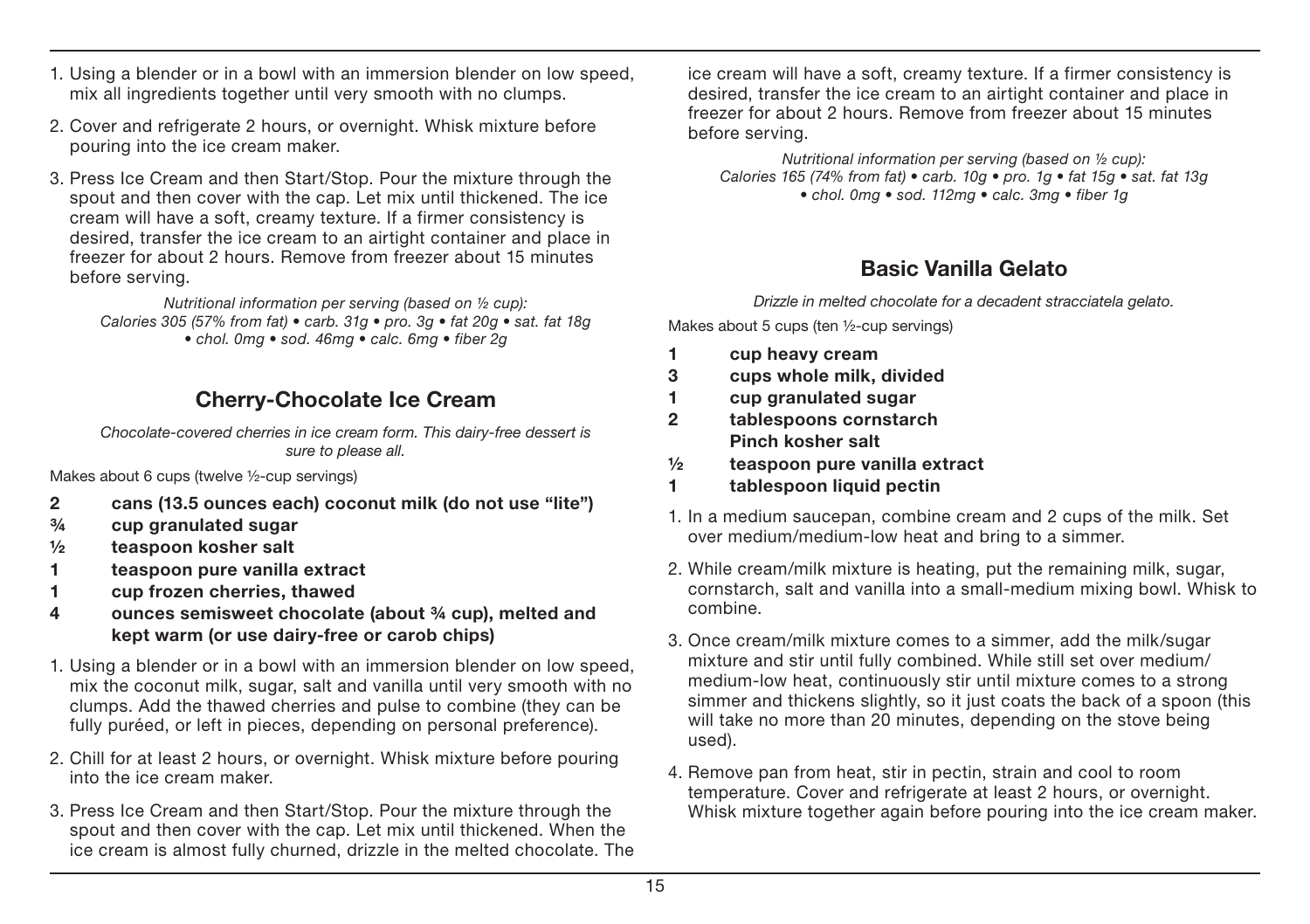5. Press Gelato and then Start/Stop. Pour the mixture through the spout and then cover with the cap. Let mix until thickened. The gelato will have a soft, creamy texture. If a firmer consistency is desired, transfer the gelato to an airtight container and place in freezer for about 2 hours. Remove from freezer about 15 minutes before serving.

> Nutritional information per serving (based on ½ cup): Calories 211 (46% from fat) • carb. 26g • pro. 3g • fat 11g • sat. fat 7g • chol. 43mg • sod. 61mg • calc. 106mg • fiber 0g

## **Chocolate-Hazelnut Gelato**

A standard in many gelateria, bring the flavors of Italy to your kitchen with this recipe.

Makes about 5 cups (ten ½-cup servings)

- **1¾ cups heavy cream**
- **2¼ cups whole milk, divided**
- **½ cup granulated sugar**
- **2 tablespoons cornstarch Pinch kosher salt**
- **1 cup chocolate-hazelnut spread**
- **½ cup chopped hazelnuts**
- 1. In a medium saucepan, combine the cream and 1½ cups of the milk. Set over medium/medium-low heat and bring to a simmer.
- 2. While cream/milk mixture is heating, put the remaining milk, sugar, cornstarch and salt into a small-medium mixing bowl. Whisk to combine.
- 3. Once cream/milk mixture comes to a simmer, add the milk/sugar mixture and stir until fully combined. Slowly whisk in the chocolatehazelnut spread. While still set over medium/medium-low heat, continuously stir until mixture comes to a strong simmer and thickens slightly so it just coats the back of a spoon (this will take no more than 20 minutes, depending on the stove being used).
- 4. Remove pan from heat, strain and cool to room temperature. Cover and refrigerate at least 2 hours, or overnight. Whisk mixture together again before pouring into the ice cream maker.

5. Press Gelato and then Start/Stop. Pour the mixture through the spout and then cover with the cap. Let mix until thickened. When the gelato is almost fully churned, gradually add the hazelnuts. Allow to mix thoroughly. The gelato will have a soft, creamy texture. If a firmer consistency is desired, transfer the gelato to an airtight container and place in freezer for about 2 hours. Remove from freezer about 15 minutes before serving.

Nutritional information per serving (based on ½ cup): Calories 403 (65% from fat) • carb. 30g • pro. 5g • fat 30g • sat. fat 13g • chol. 65mg • sod. 71mg • calc. 136mg • fiber 3g

## **Custard Gelato**

This recipe uses egg yolks to create an extra creamy and custard-like flavor. Makes about 4 cups (eight ½-cup servings)

- **1 cup heavy cream**
- **2 cups whole milk, divided**
- **2 teaspoons pure vanilla extract**
- **¼ teaspoon kosher salt**
- **2 tablespoons cornstarch**
- **6 large egg yolks**
- **¾ cup granulated sugar**
- 1. Put the cream and 1¾ cups milk together with the vanilla and salt into a saucepan over medium heat and bring just to a simmer. In a small bowl, mix together the remaining milk with the cornstarch and reserve.
- 2. While the cream/milk mixture is heating, combine the yolks and sugar in a medium bowl. Using a hand mixer on low speed or whisk, beat well until mixture is pale and thick.
- 3. Once the cream/milk mixture has come to a simmer, stir in the milk/ cornstarch mixture and continue to stir over heat for an additional 5 minutes, being sure mixture does not come to a boil.
- 4. Whisking continuously at the same time, whisk about **1⁄3** of the hot mixture into the yolk/sugar mixture. Add another **1⁄3** of the mixture, then return the combined mixture to the saucepan. Using a wooden spoon, stir the mixture constantly over low heat until it thickens slightly and coats the back of the spoon. This mixture must NOT boil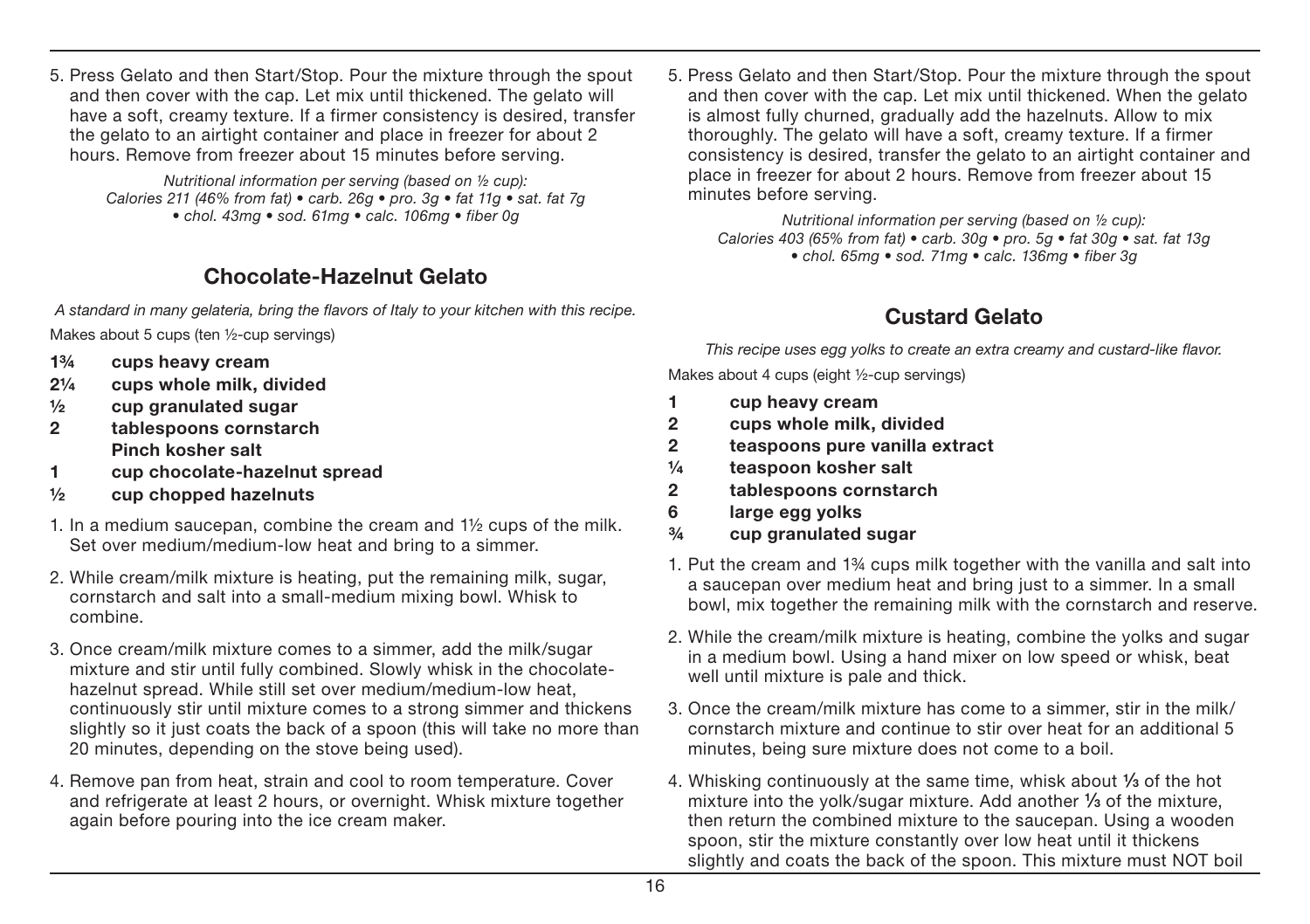or the yolks will overcook. The process should only take a few minutes.

- 5. Let gelato base come to room temperature. Then cover and refrigerate at least 2 hours, or overnight. Before churning, strain the base through a fine mesh sieve.
- 6. Press Gelato and then Start/Stop. Pour the mixture through the spout and then cover with the cap. Let mix until thickened. The gelato will have a soft, creamy texture. If a firmer consistency is desired, transfer the gelato to an airtight container and place in freezer for about 2 hours. Remove from freezer about 15 minutes before serving.

Nutritional information per serving (based on ½ cup): Calories 176 (55% from fat)  $\bullet$  carb 17g  $\bullet$  pro. 3g  $\bullet$  fat 11g  $\bullet$  sat. fat 6g • chol. 138ma • sod. 82 ma • calc. 74ma • fiber 0a

## **Lemon Gelato**

The perfect amount of sweet and tart for this classic gelato flavor.

Makes about 5 cups (ten ½-cup servings)

- **1 cup heavy cream**
- **2 cups whole milk, divided**
- **½ cup lemon zest (from about 4–6 medium lemons)**
- **1¼ cups granulated sugar**
- **2 tablespoons cornstarch Pinch kosher salt**
- **1 teaspoon pure vanilla extract**
- **1 tablespoon liquid pectin**
- **1 cup lemon juice (from about 4–6 medium lemons)**
- 1. In a medium saucepan, combine the cream and 1 cup of the milk. Set over medium/medium-low heat and bring to a simmer.
- 2. While cream/milk mixture is heating, put the remaining milk, lemon zest, sugar, cornstarch, salt and vanilla into a small-medium mixing bowl. Whisk to combine.
- 3. Once cream/milk mixture comes to a simmer, add the milk/sugar mixture and stir until fully combined. While still set over medium/

 medium-low heat, continuously stir until mixture comes to a strong simmer and thickens slightly so it just coats the back of a spoon (this will take no more than 20 minutes, depending on the stove being used).

- 4. Remove pan from heat, stir in pectin, strain and cool to room temperature. Stir in the lemon juice, cover and refrigerate at least 2 hours, or overnight. Whisk mixture together again before pouring into the ice cream maker.
- 5. Press Gelato and then Start/Stop. Pour the mixture through the spout and then cover with the cap. Let mix until thickened. The gelato will have a soft, creamy texture. If a firmer consistency is desired, transfer the gelato to an airtight container and place in freezer for about 2 hours. Remove from freezer about 15 minutes before serving.

Nutritional information serving (based on ½ cup): Calories 281 (40% from fat) • carb. 40g • pro 3g • fat 13g • sat fat 8g • chol 50mg • sod. 43mg • calc. 105mg • fiber 1g

## **Mascarpone and Fig Gelato**

Mascarpone and fig combine deliciously together in this grown-up gelato flavor.

Makes about 6½ cups (thirteen ½-cup servings)

**Fig purée: (or, you can substitute 1 cup fig jam for the homemade purée)**

- **1 cup dried, sulfate-free figs, about 10 to 12 figs**
- **1½ cups water, plus more as needed**
- **2 tablespoons honey**

#### **Mascarpone base:**

- **1½ cups heavy cream**
- **3 cups whole milk, divided**
- **12⁄3 cups granulated sugar**
- **3 tablespoons cornstarch Pinch kosher salt**
- **2 teaspoons pure vanilla extract**
- **1½ cups mascarpone**
- **1½ tablespoons liquid pectin**
- **1 recipe Fig Purée (entire yield from recipe above)**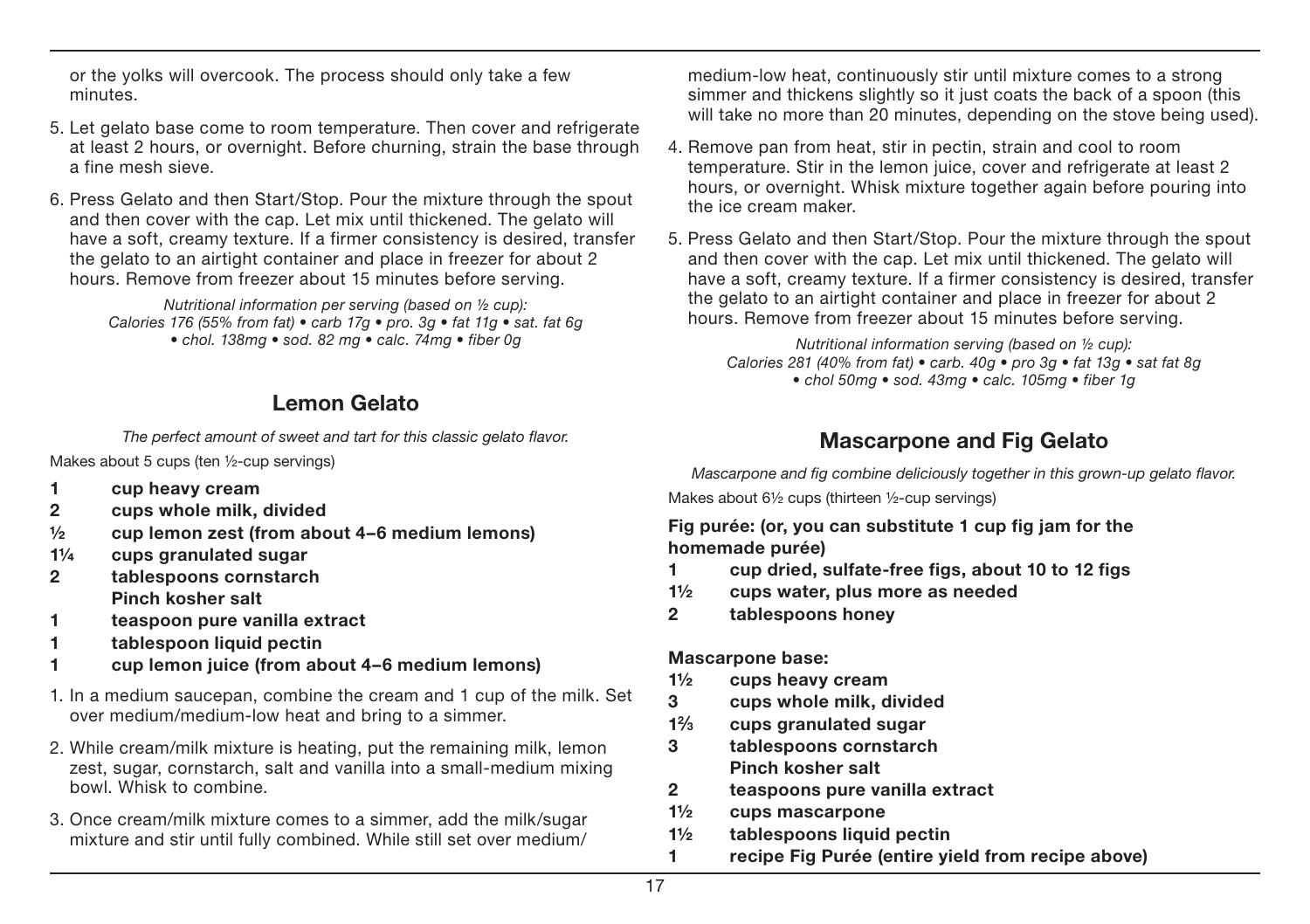Make the purée:

- 1. Put the figs, water and honey in a small saucepan. Bring mixture to a boil and then immediately reduce the heat to maintain a slight simmer.
- 2. Continue simmering for at least 3 hours, adding water as necessary to keep the figs covered while they are simmering.
- 3. When figs are really soft and there is only ½ cup of liquid remaining, purée mixture with a hand blender until smooth. Refrigerate until ready to use.

While the figs are simmering, prepare the base:

- 1. In a medium saucepan, combine the cream and  $1\frac{1}{2}$  cups of the milk. Set over medium/medium-low heat and bring to a simmer.
- 2. While cream/milk mixture is heating, put the remaining milk, sugar, cornstarch, salt and vanilla into a medium mixing bowl. Whisk to combine.
- 3. Once cream/milk mixture comes to a simmer, add the milk/sugar mixture and stir until fully combined; reserve the mixing bowl for the mascarpone. Add the mascarpone to the reserved bowl and whisk to loosen slightly.
- 4. While still set over medium/medium-low heat, continuously stir until mixture comes to a strong simmer and thickens slightly so it just coats the back of a spoon (this will take no more than 20 minutes, depending on the stove being used).
- 5. Remove pan from heat. Slowly pour the hot liquid into the mascarpone, mixing with a hand mixer or whisk until mixture is completely homogenous. Once mixture is homogenous, stir in pectin, strain and cool to room temperature. Cover and refrigerate at least 2 hours, or overnight. Whisk mixture together again before pouring into the ice cream maker. Mixture will be very thick.
- 6. Press Gelato and then Start/Stop. Pour the mixture through the spout and then cover with the cap. Let mix until thickened. When the gelato is almost fully churned, gradually add the fig purée, a dollop at a time. Allow to mix thoroughly. The gelato will have a soft, creamy texture. If a firmer consistency is desired, transfer the gelato to an

 airtight container and place in freezer for about 2 hours. Remove from freezer about 15 minutes before serving.

Nutritional information per serving (based on ½ cup): Calories 364 (50% from fat)  $\bullet$  carb. 41g  $\bullet$  pro. 4g  $\bullet$  fat 20g  $\bullet$  sat. fat 13g  $\bullet$  chol. 74mg  $\bullet$  sod. 128mg  $\bullet$  calc. 115mg  $\bullet$  fiber 1g

## **Mixed Berry Gelato**

The richness of the cream and the sweetness of the berries are reminiscent of pie à la mode.

Makes about 7 cups (fourteen ½-cup servings)

- **2 cups heavy cream**
- **4 cups whole milk, divided**
- **1½ cups granulated sugar**
- **3 tablespoons cornstarch**
- **¼ teaspoon kosher salt**
- **2 cups mixed fresh or frozen (thawed) berries**
- **1 teaspoon pure vanilla extract**
- **2 tablespoons mixed berry jam**
- 1. In a medium saucepan, combine the cream and 3 cups of the milk. Set over medium/medium-low heat and bring to a simmer.
- 2. While cream/milk mixture is heating, put the remaining milk, sugar, cornstarch and salt into a small-medium mixing bowl. Whisk to combine. Using a blender, food processor or hand blender, purée the berries until mostly smooth; reserve.
- 3. Once cream/milk mixture comes to a simmer, add the milk/sugar mixture and stir until fully combined. While still set over medium/ medium-low heat, continuously stir until mixture comes to a strong simmer and thickens slightly, so it just coats the back of a spoon (this will take no more than 20 minutes, depending on the stove being used).
- 4. Remove pan from heat, stir in the puréed berries, vanilla and jam; strain and cool to room temperature. Cover and refrigerate a minimum of 2 hours, or overnight. Whisk mixture together again before pouring into the ice cream maker.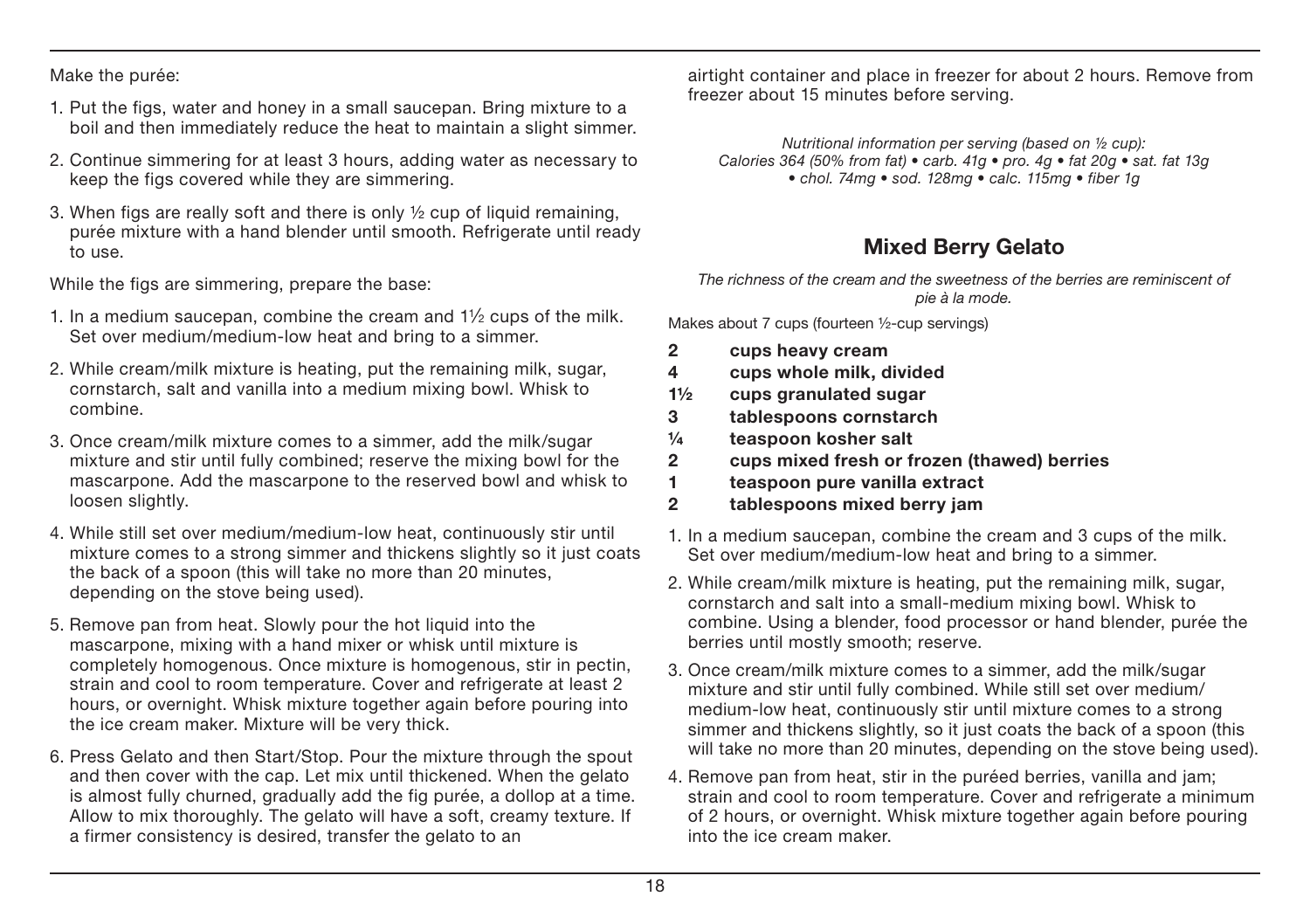5. Press Gelato and then Start/Stop. Pour the mixture through the spout and then cover with the cap. Let mix until thickened. The gelato will have a soft, creamy texture. If a firmer consistency is desired, transfer the gelato to an airtight container and place in freezer for about 2 hours. Remove from freezer about 15 minutes before serving.

Nutritional information per serving (based on ½ cup): Calories 207 (44% from fat) • carb. 27g • pro. 2g • fat 10g • sat. fat 6g  $\bullet$  chol. 40mg  $\bullet$  sod. 49mg  $\bullet$  calc. 77mg  $\bullet$  fiber 0g

## **Olive Oil-Thyme Gelato**

A savory treat, this fragrant gelato is perfect with a simple cookie on the side.

Makes about 4½ cups (nine ½-cup servings)

- **1 cup heavy cream**
- **3 cups whole milk, divided**
- **2 sprigs fresh thyme**
- **1 cup granulated sugar**
- **2 tablespoons cornstarch Pinch kosher salt**
- **¾ cup extra virgin olive oil**
- **1 tablespoon liquid pectin**
- 1. In a medium saucepan, combine the cream, 2 cups of the milk, and the thyme. Set over medium/medium-low heat and bring to a simmer. Remove from heat and allow thyme to steep in the cream/milk mixture for about 30 minutes. After steeping, remove and discard thyme and then return to the heat and bring back to a simmer.
- 2. While cream/milk mixture is re-heating, put the remaining milk, sugar, cornstarch and salt into a small-medium mixing bowl. Whisk to combine. Slowly whisk in the olive oil.
- 3. Once cream/milk mixture comes to its second simmer, add the milk/ sugar mixture and stir until fully combined. While still set over medium/ medium-low heat, continuously stir until mixture comes to a strong simmer and thickens slightly, so it just coats the back of a spoon (this will take no more than 20 minutes, depending on the stove being used).
- 4. Remove pan from heat, stir in pectin, strain and cool to room temperature. Cover and refrigerate at least 2 hours, or overnight. Whisk mixture together again before pouring into the ice cream maker.

5. Press Gelato and then Start/Stop. Pour the mixture through the spout and then cover with the cap. Let mix until thickened. The gelato will have a soft, creamy texture. If a firmer consistency is desired, transfer the gelato to an airtight container and place in freezer for about 2 hours. Remove from freezer about 15 minutes before serving.

Nutritional information per serving (based on ½ cup): Calories 394 (69% from fat)  $\bullet$  carb. 29g  $\bullet$  pro. 3g  $\bullet$  fat 31g  $\bullet$  sat. fat 10g • chol. 48mg • sod. 68mg • calc. 118mg • fiber 0g

## **Rich Vanilla Frozen Yogurt**

While part-skim or fat-free yogurt can be substituted, to get the real flavor and richness of this frozen yogurt it is best to use the whole-milk variety.

Makes about 4 cups (eight ½-cup servings)

- **2 tablespoons light corn syrup**
- **2 tablespoons honey**
- **¼ cup water**
- **1 vanilla bean, split and seeds scraped**
- **4 cups whole milk, plain Greek yogurt**
- **1½ teaspoons pure vanilla extract**
- **1¼ cups granulated sugar Pinch kosher salt**
- 1. Add the corn syrup, honey, water and scraped vanilla pod to a medium saucepan. Bring mixture to a boil and then simmer until reduced by half; cool and reserve.
- 2. In a large mixing bowl, whisk the yogurt, vanilla seeds, reserved honeyvanilla reduction, vanilla extract, sugar and salt together. Whisk until the sugar has dissolved. Cover and refrigerate for 2 to 3 hours, or overnight.
- 3. Press Ice Cream and then Start/Stop. Pour the mixture through the spout and then cover with the cap. Let mix until thickened. The frozen yogurt will have a soft, creamy texture. If a firmer consistency is desired, transfer the frozen yogurt to an airtight container and place in freezer for about 2 hours. Remove from freezer about 15 minutes before serving.

Nutritional information per serving (based on ½ cup): Calories 387 (27% from fat) • carb. 48g • pro. 5g • fat 12g • sat. fat 8g • chol. 30mg • sod. 90mg • calc. 154mg • fiber 0g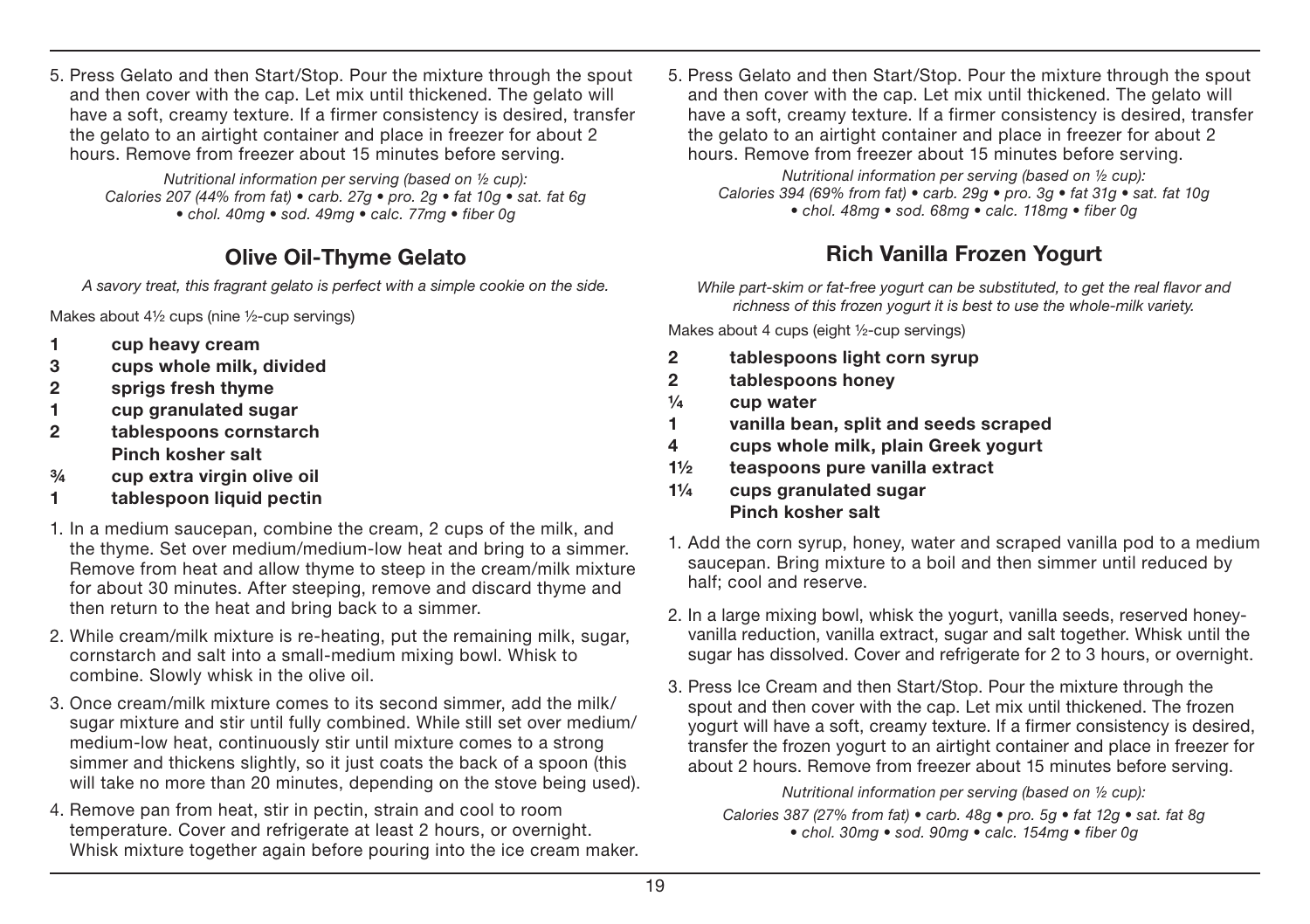## **Mango Frozen Yogurt**

We use frozen mango to make this a quick, simple dessert, but for a more intense flavor, use ripe, fresh mango.

Makes about 6 cups (twelve ½-cup servings)

- **2 cups whole milk, plain Greek yogurt**
- **½ cup granulated sugar**
- **4 cups frozen mango pieces, thawed**
- **1 teaspoon fresh lime juice Pinch kosher salt**
- 1. Put all of the ingredients into a Cuisinart® food processor. Purée until completely smooth, stopping to scrape down the sides of the bowl as needed. Strain mixture into a medium mixing bowl, cover and refrigerate at least 2 hours, or overnight.
- 2. Press Ice Cream and then Start/Stop. Pour the mixture through the spout and then cover with the cap. Let mix until thickened. The frozen yogurt will have a soft, creamy texture. If a firmer consistency is desired, transfer the frozen yogurt to an airtight container and place in freezer for about 2 hours. Remove from freezer about 15 minutes before serving.

Nutritional information per serving (based on ½ cup): Calories 130 (7% from fat)  $\bullet$  carb. 27g  $\bullet$  pro. 4g  $\bullet$  fat 1g  $\bullet$  sat. fat 1g • chol. 5mg • sod. 65mg • calc. 182mg • fiber 2g

## **Chocolate Pretzel Frozen Yogurt**

The combination of the chocolate and the salt from the pretzel is a standout in this tangy and sweet dessert.

Makes about 6½ cups (thirteen ½-cup servings)

- **4 cups whole milk, plain Greek yogurt**
- **¾ cup granulated sugar**
- **1⁄3 cup cocoa powder, sifted Pinch kosher salt**
- **1 cup whole milk**
- **½ teaspoon pure vanilla extract**
- **1 cup chopped chocolate-or yogurt-covered pretzels**
- 1. In a large mixing bowl, whisk together all ingredients except the pretzels, until the dry ingredients have dissolved. Cover and refrigerate at least 2 hours, or overnight.
- 2. Press Ice Cream and then Start/Stop. Pour the mixture through the spout and then cover with the cap. Let mix until thickened. When the frozen yogurt is almost fully churned, gradually add the chopped pretzels. Allow to mix thoroughly. The frozen yogurt will have a soft texture. If a firmer consistency is desired, transfer the frozen yogurt to an airtight container and place in freezer for about 2 hours. Remove from freezer about 15 minutes before serving.

Nutritional information per serving (based on ½ cup):

Calories 254 (40% from fat)  $\bullet$  carb. 32g  $\bullet$  pro. 5g  $\bullet$  fat 11g  $\bullet$  sat. fat 7g • chol. 21mg • sod. 183mg • calc. 131mg • fiber 0g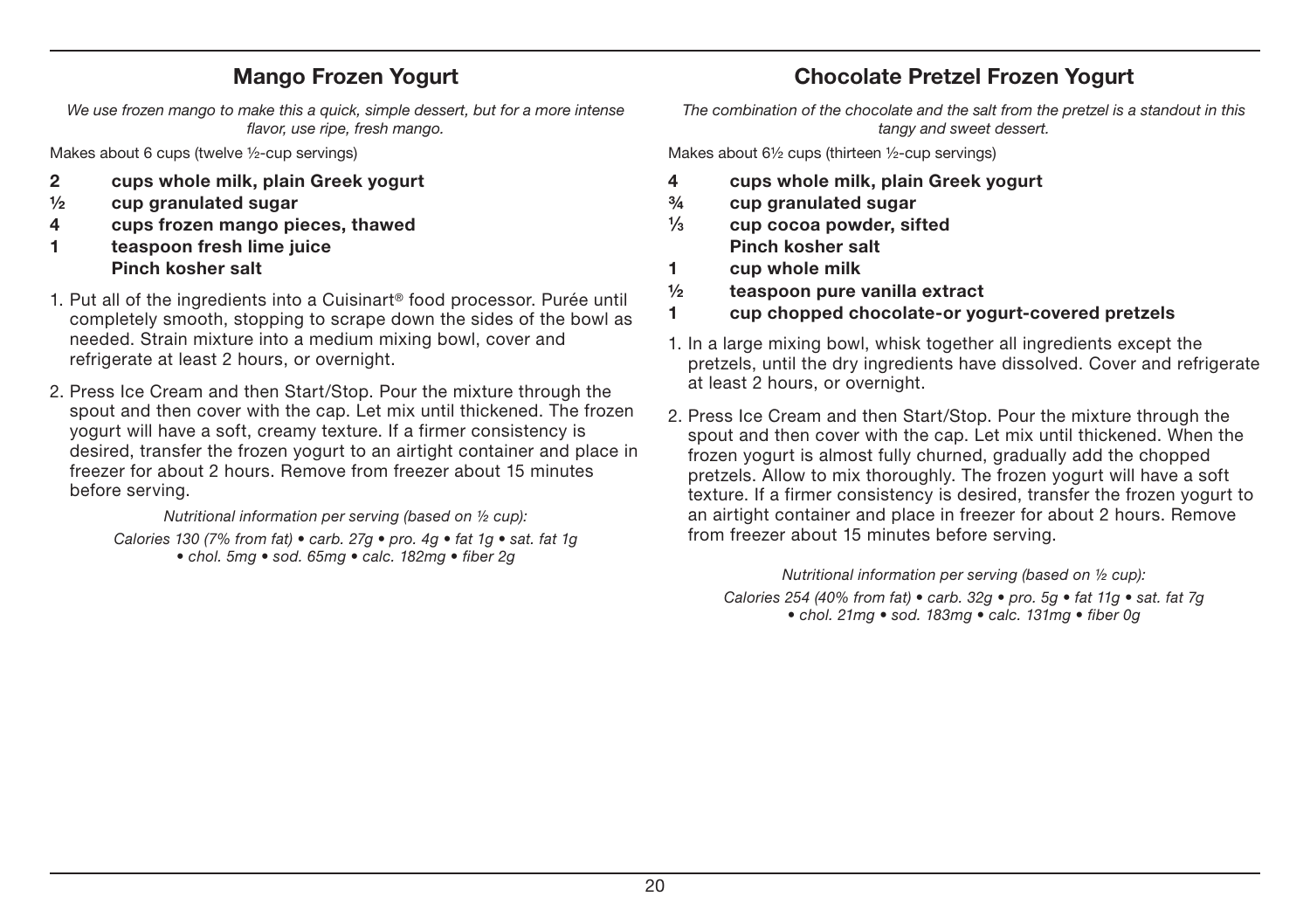## **Blueberry Frozen Yogurt**

The tanginess of the yogurt comes through in this low-fat dessert.

Makes about 7 cups (fourteen ½-cup servings)

- **2 cups whole milk, plain Greek yogurt**
- **½ cup granulated sugar Pinch kosher salt**
- **1 teaspoon pure vanilla extract**
- **4 cups blueberries fresh or frozen (thawed)**
- **1 teaspoon fresh lemon juice**
- 1. Put all ingredients into a Cuisinart® food processor. Purée until completely smooth, stopping to scrape down the sides of the bowl as needed. Strain into a large mixing bowl, cover and refrigerate at least 2 hours, or overnight.
- 2. Press Ice Cream and then Start/Stop. Pour the mixture through the spout and then cover with the cap. Let mix until thickened. The frozen yogurt will have a soft, creamy texture. If a firmer consistency is desired, transfer the frozen yogurt to an airtight container and place in freezer for about 2 hours. Remove from freezer about 15 minutes before serving.

Nutritional information per serving (based on ½ cup): Calories 95 (32% from fat)  $\bullet$  carb. 15g  $\bullet$  pro. 2g  $\bullet$  fat 3g  $\bullet$  sat. fat 2g  $\bullet$  chol. 9mg  $\bullet$  sod. 29mg $\bullet$  calc. 45mg  $\bullet$  fiber 1g

## **Honey-Almond Frozen Yogurt**

The flavors of this are like eating a bowl of Greek yogurt topped with honey. Makes about 5 cups (ten 1/2-cup servings)

- **3 cups heavy cream**
- **1⁄3 cup honey**
- **1⁄3 cup granulated sugar Pinch kosher salt**
- **2 cups whole milk, plain Greek yogurt**
- **1½ teaspoons pure almond extract**
- **¾ cup sliced almonds**
- 1. In a small to medium saucepan, combine the cream, honey, sugar and salt. Bring to a simmer, whisking occasionally to combine ingredients. Cool to room temperature.
- 2. In a medium mixing bowl, whisk the yogurt and almond extract together until combined. Slowly whisk in the cooled cream/honey mixture and continue to whisk until combined. Cover and refrigerate at least 2 hours, or overnight. Whisk mixture again before pouring into the ice cream maker.
- 3. Press Ice Cream and then Start/Stop. Pour the mixture through the spout and then cover with the cap. Let mix until thickened. The frozen yogurt will have a soft, creamy texture. If a firmer consistency is desired, transfer the frozen yogurt to an airtight container and place in freezer for about 2 hours. Remove from freezer about 15 minutes before serving.

Nutritional information per serving (based on ½ cup): Calories 282 (65% from fat)  $\bullet$  carb. 22g  $\bullet$  pro. 3g  $\bullet$  fat 20g  $\bullet$  sat. fat 14g • chol. 71mg • sod. 56mg • calc. 78mg • fiber 1g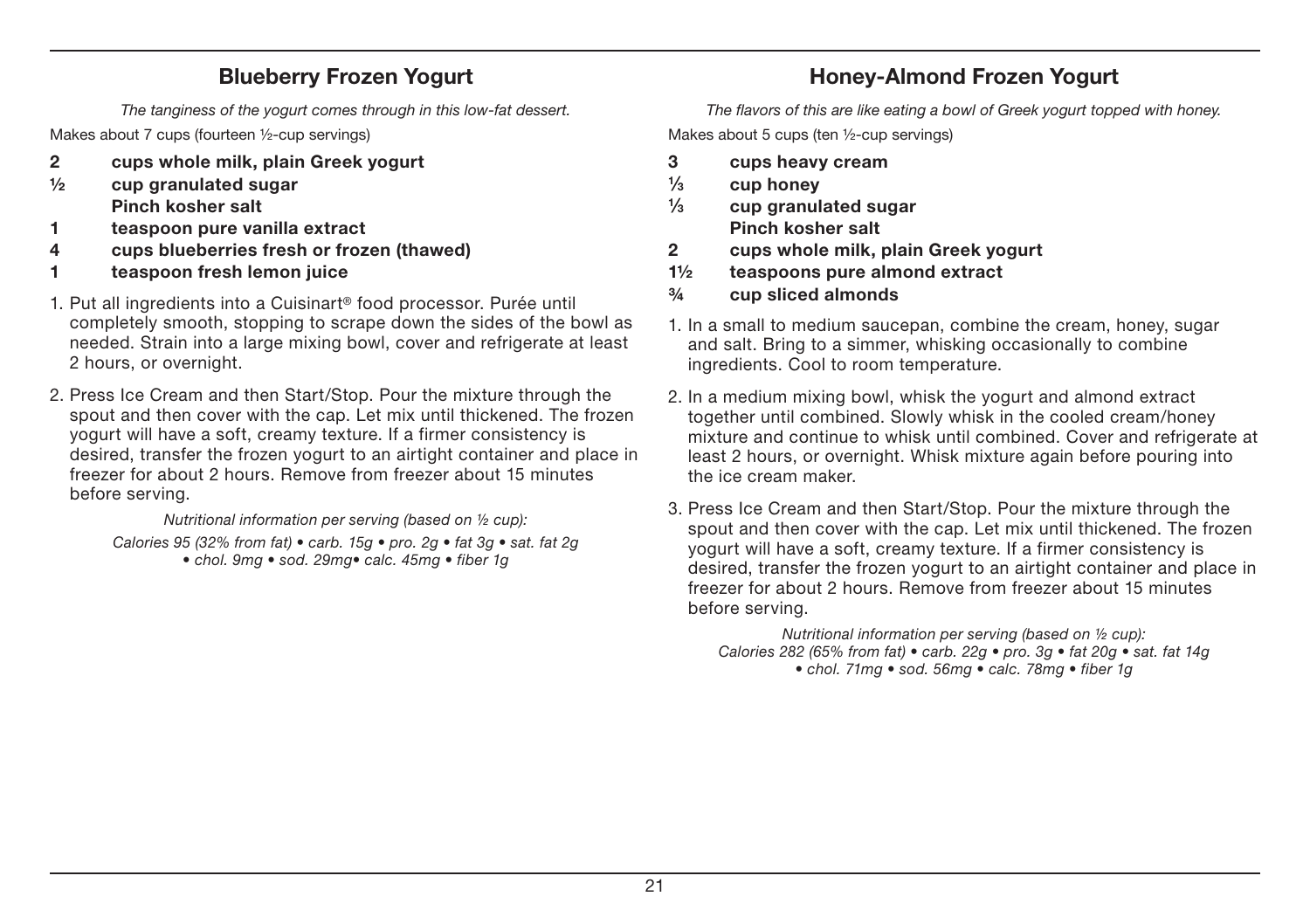## **Dark Chocolate Sorbet**

A step away from ordinary sorbets, our Dark Chocolate Sorbet is a decadent treat. Makes about 8 cups (sixteen ½-cup servings)

- **4 cups water**
- **2 cups granulated sugar**
- **½ teaspoon kosher salt**
- **4 ounces semisweet chocolate, chopped (or about 3⁄4 cup chocolate chips)**
- **2 cups cocoa powder, sifted**
- **1½ teaspoons pure vanilla extract**
- 1. Prepare simple syrup with the water, sugar and salt by adding all three to a medium saucepan set over medium-low heat. Cook mixture until the sugar is fully dissolved.
- 2. While syrup is cooking, put the chocolate in a medium bowl; reserve.
- 3. In a medium bowl, gradually add the hot simple syrup to the cocoa powder by whisking constantly until smooth. Pour mixture over the chopped chocolate. Let sit for 5 minutes to melt the chocolate; add the vanilla and stir to combine. Cool to room temperature. Cover, and refrigerate at least 2 hours, or overnight.
- 4. Press Sorbet and then Start/Stop. Pour the mixture through the spout and then cover with the measuring cap. Let mix until thickened. The sorbet will have a soft texture. If a firmer consistency is desired, transfer the sorbet to an airtight container and place in freezer for about 2 hours. Remove from freezer about 15 minutes before serving.

Nutritional information per serving (based on ½ cup): Calories 171 (15% from fat)  $\bullet$  carb. 36g  $\bullet$  pro. 2g  $\bullet$  fat 3g  $\bullet$  sat. fat 1g • chol. 0mg • sod. 69mg • calc. 4mg • fiber 2g

## **Lemon-Basil Sorbet**

The basil adds a nice undertone to the sorbet, but any one of your favorite herbs could be substituted.

Makes about 7 cups (fourteen ½-cup servings)

- **31⁄4 cups water**
- **21⁄4 cups granulated sugar**
- **2 tablespoons lemon zest, divided**
- **1½ cups packed fresh basil Pinch kosher salt**
- **31⁄4 cups fresh lemon juice**
- 1. Prepare lemon simple syrup with the water, sugar and 1 tablespoon of the lemon zest by adding all three to a medium saucepan set over medium-low heat. Cook mixture until the sugar is fully dissolved. Remove from heat.
- 2. Once the simple syrup is ready, add the basil and salt. Let the mixture steep for 30 minutes. Stir in the lemon juice. Cool to room temperature, cover and refrigerate at least 2 hours, or overnight.
- 3. Strain the chilled mixture through a fine mesh strainer, discarding the zest and basil. Press Sorbet and then Start/Stop. Pour the mixture through the spout and then cover with the cap. Let mix until thickened. The sorbet will have a soft texture. If a firmer consistency is desired, transfer the sorbet to an airtight container and place in freezer for about 2 hours. Remove from freezer about 15 minutes before serving.

Nutritional information per serving (based on ½ cup): Calories 140 (0% from fat)  $\bullet$  carb. 37g  $\bullet$  pro. 0g  $\bullet$  fat 0g  $\bullet$  sat. fat 0g • chol. Omg • sod. 12mg • calc. 14mg • fiber 0g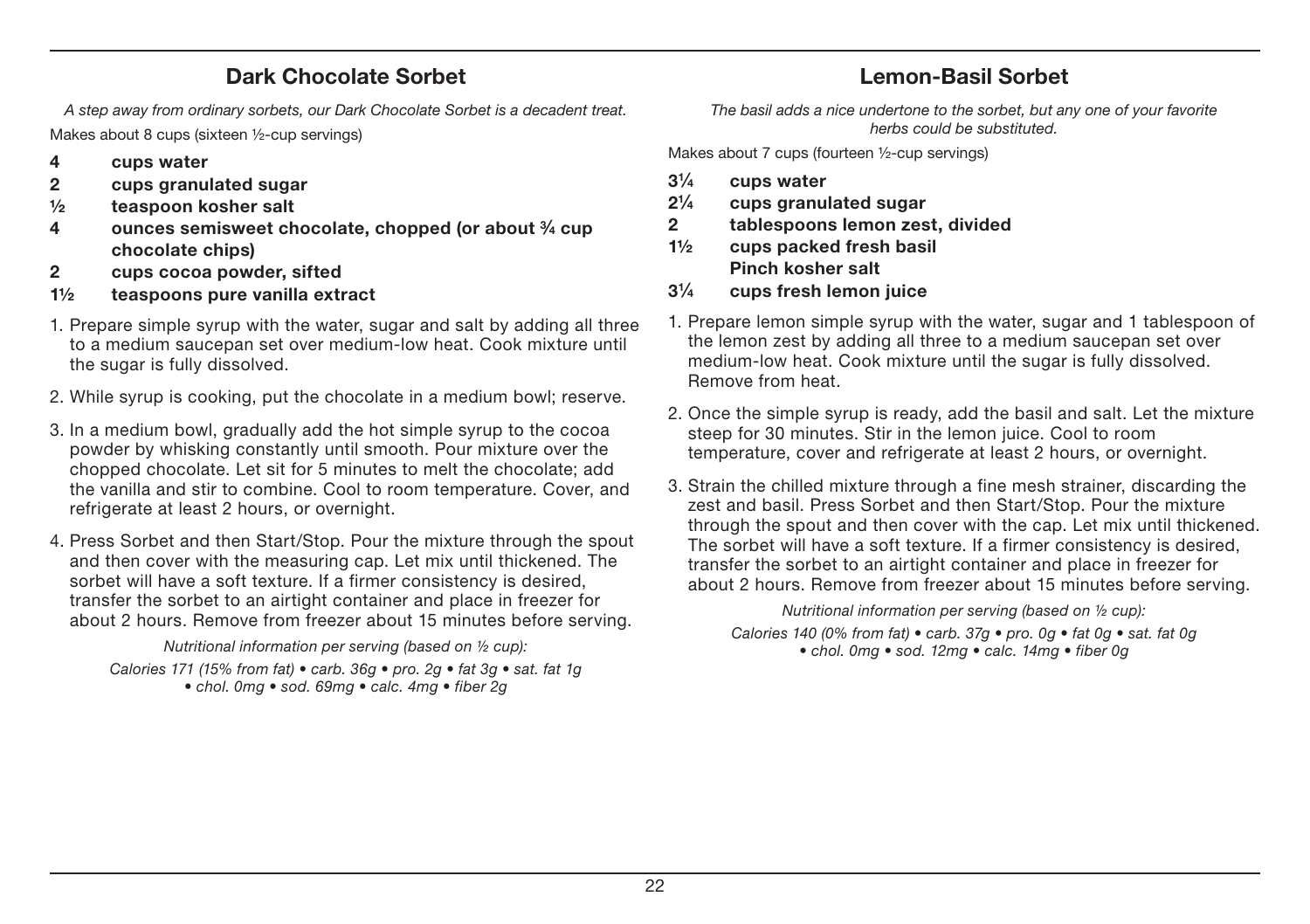## **Raspberry-Mint Sorbet**

The perfect pairing of flavors for a light dessert.

Makes about 8 cups (sixteen ½-cup servings)

- **3 cups water**
- **2 cups granulated sugar**
- **1 cup packed mint leaves Pinch kosher salt**
- **6 cups frozen raspberries, thawed**
- 1. Prepare simple syrup with the water and sugar by adding both to a medium saucepan set over medium-low heat. Cook mixture until the sugar is fully dissolved.
- 2. Once the simple syrup is ready, remove from heat and add the mint leaves and salt. Let the mixture steep for 15 to 20 minutes. If you desire a milder mint flavor, remove and discard the mint leaves after steeping, but for a more intense sorbet, blend the sugar/mint mixture using a Cuisinart® Immersion Blender.
- 3. Add the raspberries and, using a Cuisinart® Immersion Blender, blend the mixture until smooth. Strain through a fine mesh strainer, cool to room temperature, cover and refrigerate at least 2 hours, or overnight.
- 4. Press Sorbet and then Start/Stop. Pour the mixture through the spout and then cover with the cap. Let mix until thickened. The sorbet will have a soft texture. If a firmer consistency is desired, transfer the sorbet to an airtight container and place in freezer for about 2 hours. Remove from freezer about 15 minutes before serving.

Nutritional information per serving (based on ½ cup): Calories 190 (1% from fat)  $\bullet$  carb. 50g  $\bullet$  pro. 1g  $\bullet$  fat 0g  $\bullet$  sat. fat 0g  $\bullet$  chol. 0mg  $\bullet$  sod. 10mg  $\bullet$  calc. 19mg  $\bullet$  fiber 4g

## **Prosecco-Grapefruit Sorbet**

This refreshing dessert could also double as a frozen cocktail.

Makes about 4 cups (eight ½-cup servings)

- **¾ cup water**
- **¾ cup granulated sugar**
- **1 tablespoon grapefruit zest Pinch kosher salt**
- **2 cups fresh grapefruit juice**
- **¾ cup prosecco (Italian sparkling wine)**
- 1. Combine the water, sugar, zest and salt in a small to medium saucepan set over medium-low heat. Cook mixture until the sugar is fully dissolved.
- 2. Pour the grapefruit juice into the sugar/zest mixture and whisk together. Cool to room temperature, cover and refrigerate at least 2 hours, or overnight. Strain mixture, and then whisk in prosecco prior to pouring into the ice cream maker.
- 3. Press Sorbet and then Start/Stop. Pour the mixture through the spout and then cover with the cap. Let mix until thickened. The sorbet will have a soft texture. If a firmer consistency is desired, transfer the sorbet to an airtight container and place in freezer for about 2 hours. Remove from freezer about 15 minutes before serving.

Nutritional information per serving (based on ½ cup): Calories 114 (0% from fat)  $\bullet$  carb. 25g  $\bullet$  pro. 0g  $\bullet$  fat 0g  $\bullet$  sat. fat 0g • chol. 0mg • sod. 18mg • calc. 7mg • fiber 0g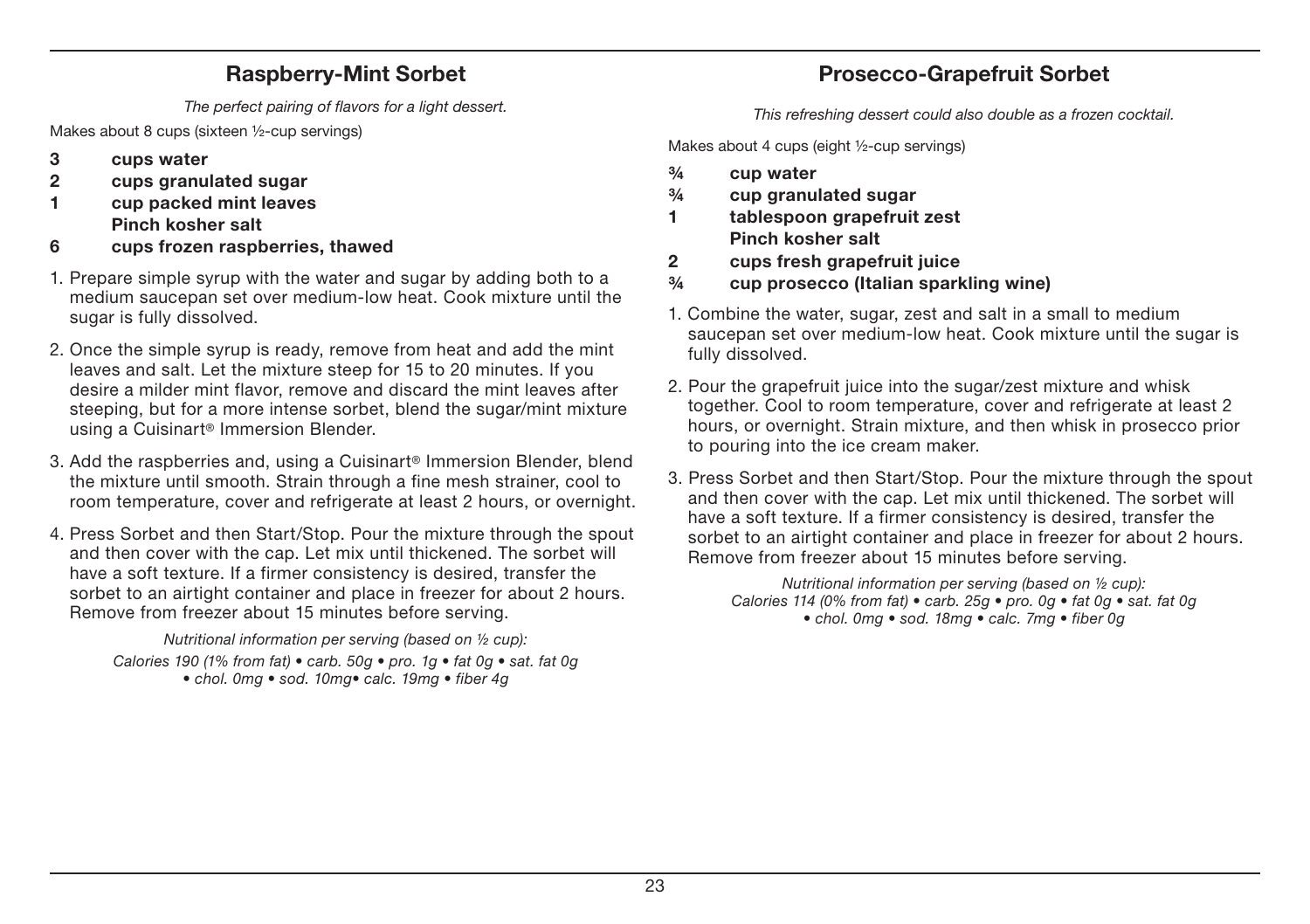### **Pineapple Sorbet**

For a taste of the tropics, prepare this sorbet for your family and friends.

Makes about 7 cups (fourteen ½-cup servings)

- **2 cups water**
- **1 cup granulated sugar Pinch kosher salt**
- **4½ cups cubed pineapple (fresh or frozen, thawed, not canned)**
- 1. Prepare simple syrup by adding the water, sugar and salt (if using fresh pineapple, the core can be added to the pot as well) to a medium saucepan set over medium-low heat. Cook until the sugar is fully dissolved. Discard the core and remove from heat and bring to room temperature.
- 2. In a blender, combine the simple syrup and the cubed pineapple and blend until smooth. Strain through a fine mesh strainer. Cover and refrigerate at least 2 hours, or overnight.
- 3. Press Sorbet and then Start/Stop. Pour the mixture through the spout and then cover with the cap. Let mix until thickened. The sorbet will have a soft texture. If a firmer consistency is desired, transfer the sorbet to an airtight container and place in freezer for about 2 hours. Remove from freezer about 15 minutes before serving.

Nutritional information per serving (based on ½ cup): Calories 82 (1% from fat)  $\bullet$  carb. 21g  $\bullet$  pro. 0g  $\bullet$  fat 0g  $\bullet$  sat. fat 0g • chol. 0mg • sod. 12mg • calc. 8mg • fiber 1g

## **Chocolate Cocoa Nib and Pecan Sandwich Cookies**

A step above the traditional ice cream sandwich cookies. If you cannot find cocoa nibs, miniature chocolate chips can be substituted, or you can double the amount of pecans.

Makes 24 cookies (for 12 ice cream sandwiches)

- **1⁄3 cup cocoa powder, sifted**
- **11⁄3 cups bread flour**
- **¾ teaspoon baking powder**
- **¼ teaspoon kosher salt**
- **1 tablespoon instant espresso powder**
- **½ cup (1 stick) unsalted butter, room temperature and cubed**
- **1 cup granulated sugar**
- **1 large egg**
- **1 teaspoon pure vanilla extract**
- **3 tablespoons cocoa nibs (can be found in most gourmet or specialty stores)**
- **¼ cup chopped pecans, toasted**
- 1. Preheat oven to 350°F.
- 2. Combine the cocoa powder, flour, baking powder, salt and espresso powder in a small bowl. Whisk to blend; reserve.
- 3. Place the butter in the bowl of a Cuisinart® Stand Mixer, fitted with the mixing paddle. Using medium speed (4 to 5), cream until smooth. Gradually add the sugar and mix until creamy. Add the egg and vanilla and mix until combined. Add the reserved dry ingredients and using a low speed (2 to 3), mix until fully incorporated. Add the cocoa nibs and pecans and mix on low until just combined.
- 4. Using a small ice cream scoop (about 1½ inches in diameter), scoop the dough onto a parchment-lined cookie sheet (each round should be about 2 tablespoons). Use a cup to flatten each cookie mound down.
- 5. Bake in the preheated oven for about 20 minutes, or until the cookie looks dry, but not firm. Let cookies fully cool before assembling.
- 6. To assemble: Using a small ice cream scoop, scoop about 2 tablespoons of your favorite ice cream onto the flat part of one cookie. Place another cookie on top of the ice cream and press down until the ice cream just reaches the edge of the cookies. Continue with each set of cookies. Wrap each ice cream sandwich in plastic wrap and chill in the freezer until firm (about 20 minutes).

Nutritional information per serving (2 cookies, not including ice cream): Calories 200 (36% from fat)  $\bullet$  carb. 29g  $\bullet$  pro. 2g  $\bullet$  fat 8g  $\bullet$  sat. fat 4g • chol. 30mg • sod. 90mg • calc. 15mg • fiber 1g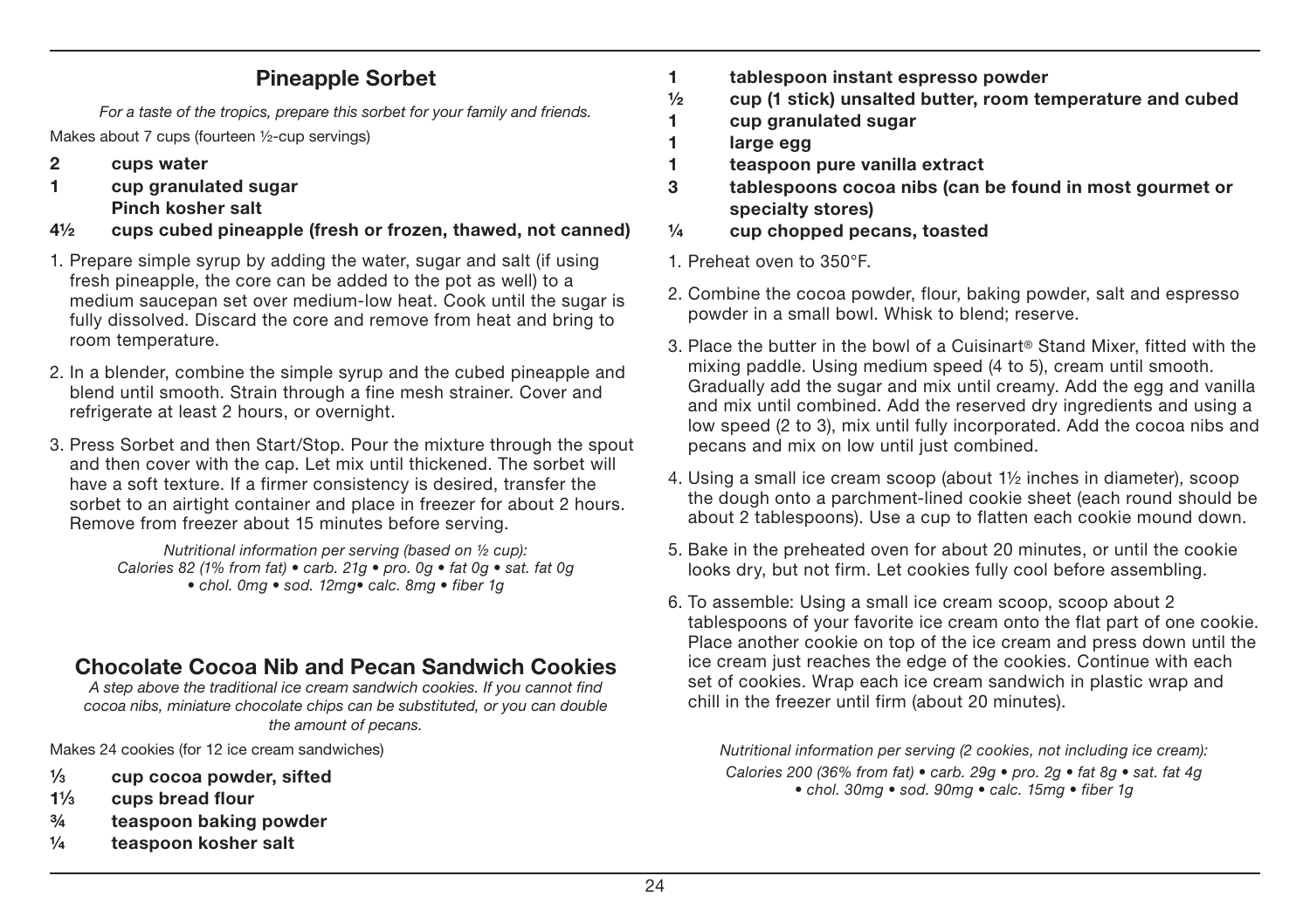### **Pistachio Birthday Cake**

We love the flavor combination of the pistachio ice cream with a chocolate crust, but any flavor can be substituted.

Makes 16 servings

- **½ cup (1 stick) unsalted butter, cubed**
- **6 ounces semisweet chocolate, chopped**
- **60 chocolate wafer cookies**
- **1 recipe Pistachio Ice Cream (page 12), softened**
- **½ cup chopped pistachios, toasted**
- 1. In a heat-proof bowl set over a pot of simmering water, combine the butter and chocolate. Stirring occasionally, let sit until just melted. Reserve.
- 2. In the bowl of a Cuisinart® Food Processor fitted with the chopping blade, add the chocolate wafer cookies. Pulse until finely chopped. Add the melted butter/chocolate mixture through the feed tube of the processor and pulse until completely combined. Press **2⁄3** of the chocolate crumb mixture into the bottom of a 10-inch springform pan. Place in freezer; chill 10 to 15 minutes to let crust harden.
- 3. Remove from freezer and spread half of the ice cream over the chilled chocolate crust. Cover with plastic and return to freezer for about 30 minutes, or until just firm. Sprinkle the reserved chocolate crumb mixture over the chilled ice cream and return to freezer again to chill, for about 30 minutes. Spread the remaining ice cream evenly over the top and smooth completely with an offset spatula. Cover and chill in the freezer for a minimum of 4 hours, or overnight to completely firm the cake.
- 4. Before serving, remove the ice cream cake from the pan and press the chopped pistachios around the sides of the cake. Serve on chilled plates.

#### Nutritional information per serving:

Calories 490 (63% from fat) • carb. 39g • pro. 8g • fat 36g • sat. fat 19g  $\bullet$  chol. 190mg  $\bullet$  sod. 250mg  $\bullet$  calc. 125mg  $\bullet$  fiber 2q

## **Caramel Sauce**

While we love this sauce on ice cream, it can also be used as a dipping sauce for fruit and cake.

Makes about <sup>3/4</sup> cup

- **¾ cup granulated sugar**
- **½ teaspoon kosher salt**
- **¼ cup water (enough so that the consistency when mixed with the sugar and salt is similar to wet sand)**
- **1 tablespoon light corn syrup**
- **1⁄3 cup heavy cream**
- **3 tablespoons unsalted butter, cut into ½-inch cubes**
- 1. In a medium, heavy-bottomed saucepan, stir together the sugar, salt, water and corn syrup. Be sure to clean the inside walls of the pan if there is any sugar on the sides (a clean, wet pastry brush works best). Set over medium-low heat, to keep the mixture at a low simmer, and cook until the sugar mixture turns a very light amber color (about 15 to 20 minutes). Keep a close eye on the caramel sauce as it can burn easily.
- 2. Once the sugar mixture has a light amber color, take it off the stove and slowly and carefully stir in the cream. After the cream has been incorporated, slowly whisk in the butter, one piece at a time, continually whisking to emulsify until all the butter has been added. Use immediately, or keep warm over a pot of warm water.

Nutritional information per serving (2 tablespoons): Calories 198 (46% from fat) • carb. 27g • pro. 0g • fat 10g • sat. fat 7g  $\bullet$  chol. 33ma  $\bullet$  sod. 184ma  $\bullet$  calc. 9ma  $\bullet$  fiber 0a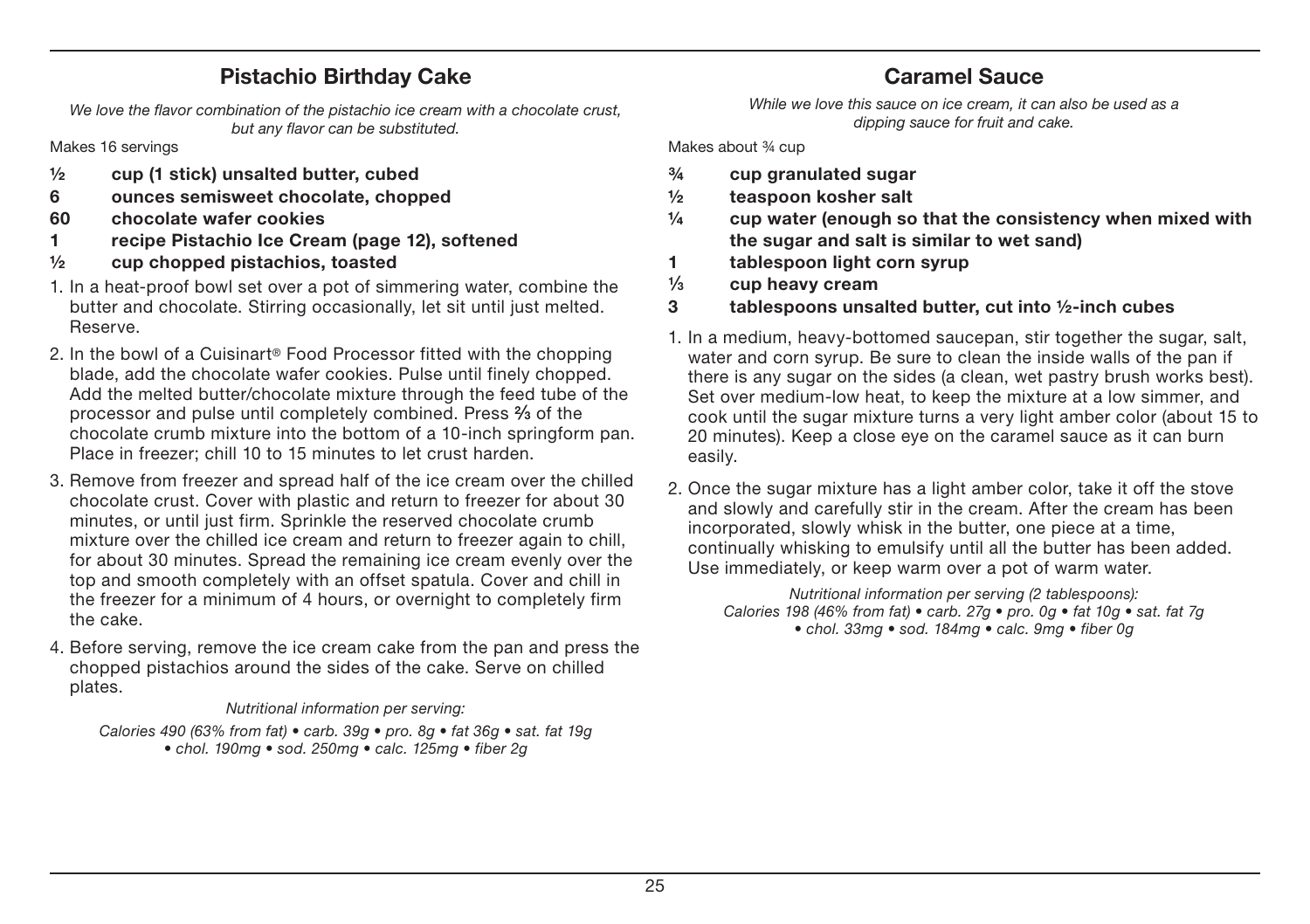## **Hot Fudge Sauce**

No sundae bar is complete without homemade hot fudge.

Makes about 2 cups

- **2⁄3 cup heavy cream**
- **1⁄3 cup light corn syrup**
- **1⁄3 cup packed light brown sugar**
- **¼ cup cocoa powder, sifted**
- **¼ teaspoon kosher salt**
- **2 tablespoons unsalted butter**
- **1 teaspoon pure vanilla extract**
- **6 ounces semisweet chocolate, chopped**
- 1. In a heavy-bottomed saucepan, combine all ingredients except for semisweet chocolate. Set over medium-low heat and bring to a slight boil. Add chocolate and whisk to combine.

Nutritional information per serving (2 tablespoons): Calories 133 (53% from fat)  $\bullet$  carb. 15g  $\bullet$  pro. 1g  $\bullet$  fat 8g  $\bullet$  sat. fat 5g • chol. 18mg • sod. 15mg • calc. 11mg • fiber 1g

## **Raspberry Sauce**

This works well with more than just frozen desserts. Serve over pancakes or crêpes for your loved ones.

Makes about 1 cup

## **1 12-ounce bag frozen raspberries, thawed (about 2½ cups)**

- **1 to 2 tablespoons granulated sugar Pinch kosher salt Pinch orange zest**
- 1. Put all of the ingredients into a Cuisinart® Food Processor fitted with the chopping blade. Process until completely smooth. Strain through a fine mesh strainer and discard the seeds. Taste and adjust sugar amount to personal preference.

Nutritional analysis per serving (2 tablespoons): Calories 30 (2% from fat)  $\bullet$  carb. 6g  $\bullet$  pro. 0g  $\bullet$  fat 0g  $\bullet$  sat. fat 0g  $\bullet$  chol. 0mg  $\bullet$  sod. 15mg  $\bullet$  calc. 7mg  $\bullet$  fiber 2g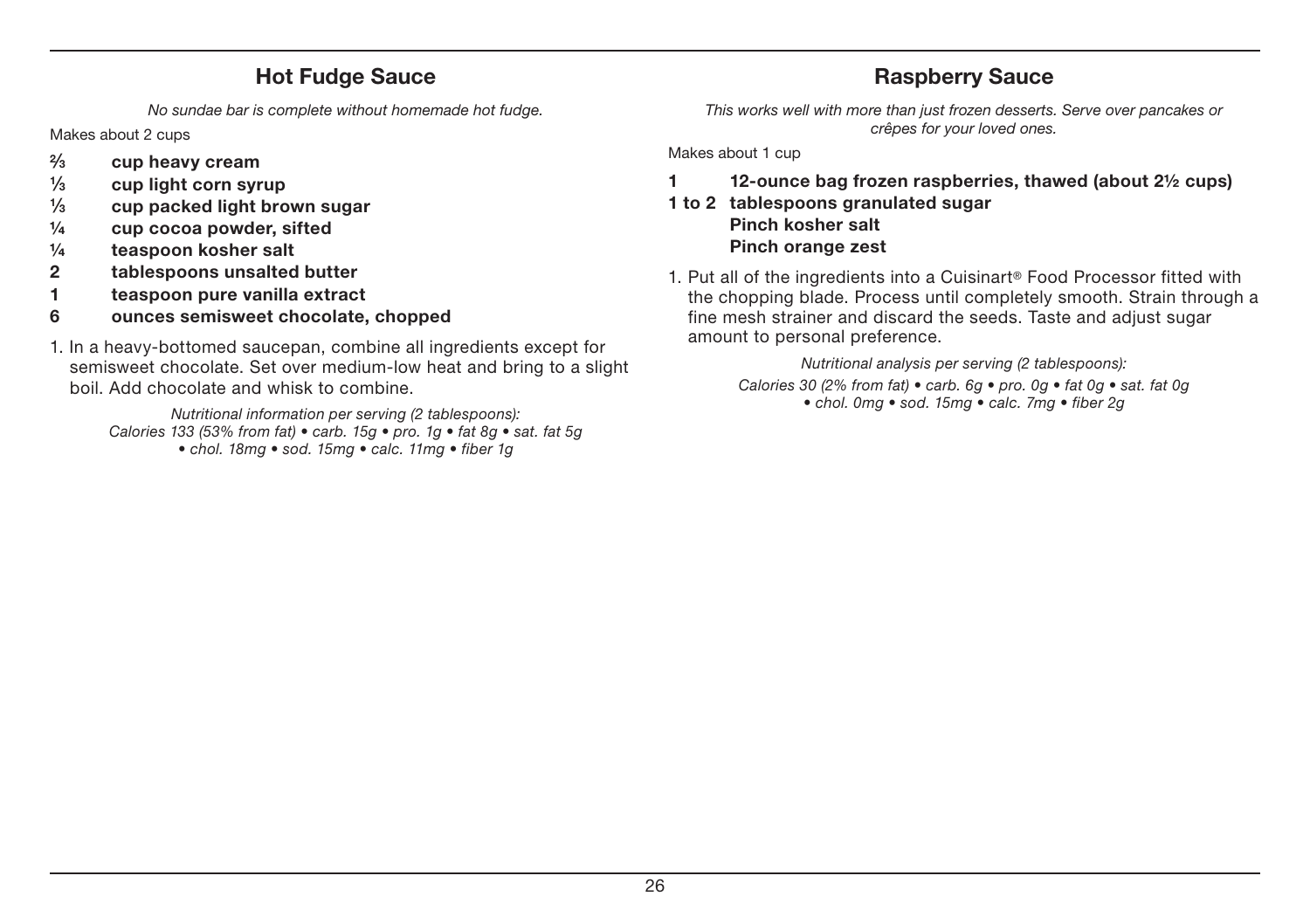# **INSTRUCCIONES & LIBRO DE RECETAS**



Gelateria™ Máquina para hacer helados, helados de yogur, gelato y sorbetes **Serie ICE-70** 

Para su seguridad y para disfrutar plenamente de este producto, siempre lea las instrucciones cuidadosamente antes de usarlo.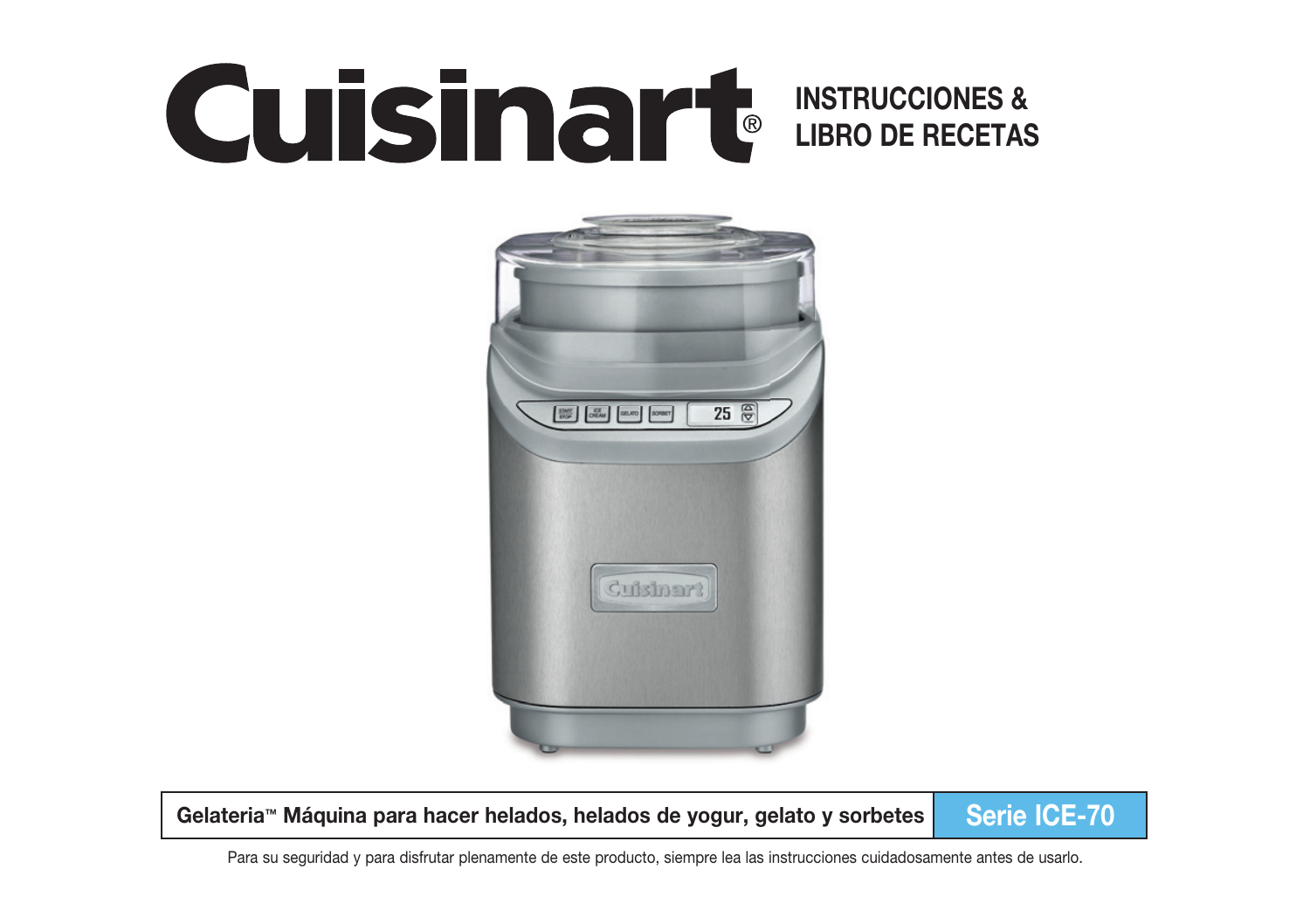## **MEDIDAS DE SEGURIDAD IMPORTANTES**

Siempre que use aparatos eléctricos, debe tomar precauciones básicas de seguridad para reducir el riesgo de incendio, electrocución o heridas, incluso las siguientes:

#### 1.LEA TODAS LAS INSTRUCCIONES ANTES DE USARLO**.**

- 2. Para reducir el riesgo de electrocución, no sumerja el cable, la clavija o el cuerpo del aparato en agua u otro líquido.
- 3. Supervise el uso de este aparato cuidadosamente cuando esté usado por o cerca de niños.
- 4. Desconecte el aparato cuando no esté en uso, antes de instalar o remover piezas y antes de limpiarlo.
- 5. Evite el contacto con las piezas móviles. Para evitar el riesgo de heridas y/o daños a la máquina, mantenga los dedos, cabello, ropa, espátulas y otros utensilios fuera del aparato durante el funcionamiento.
- 6. No utilice este aparato si el cable o la clavija estuviesen dañados, después de que hubiese funcionado mal o que se hubiese caído o si estuviese dañado. Regrese el aparato a un centro de servicio autorizado para su revisión, reparación o ajuste.
- 7. El uso de accesorios no recomendados por Cuisinart presenta un riesgo de incendio, electrocución o herida.
- 8. No lo utilice en exteriores.
- 9. No permita que el cable cuelgue del borde de la encimera o de la mesa, ni que haga contacto con superficies calientes.
- 10. Para reducir el riesgo de heridas o daños a la máquina, mantenga las manos y utensilios lejos del tazón congelador durante el funcionamiento. NO INTRODUZCA OBJETOS O UTENSILIOS PUNZANTES EN EL TAZÓN CONGELADOR. Puede utilizar una espátula de goma o una cuchara de palo, siempre que la máquina esté apagada.
- 11. Para uso doméstico solamente. Toda reparación, excepto la limpieza y el mantenimiento por parte del usuario, debe ser llevada a cabo por personal de servicio autorizado.
- 12. No coloque el tazón congelador sobre un quemador a gas o eléctrico caliente, ni en un horno caliente. No lo exponga a ninguna fuente de calor. No lo lave en el lavavajillas; hacerlo, podría provocar un incendio, descarga eléctrica o heridas.

13. No haga funcionar el aparato bajo o adentro de un armario. **Siempre desconecte el aparato antes de guardarlo en un armario.** Dejar el aparato conectado presenta un riesgo de incendio, especialmente si éste toca las paredes o la puerta del armario cuando cierra.

## **GUARDE ESTAS INSTRUCCIONES**

## **PARA USO DOMÉSTICO SOLAMENTE AVISO**

El cable de este aparato está dotado de una clavija polarizada (una pata es más ancha que otra). Como medida de seguridad, se podrá enchufar de una sola manera en la toma de corriente polarizada. Si no entrara en la toma de corriente, inviértela. Si aún no entrara completamente, comuníquese con un electricista. No intente ir en contra de esta función de seguridad.

## **PRECAUCIÓN**

Para uso doméstico solamente. Toda reparación, excepto la limpieza y el mantenimiento por parte del usuario, debe ser llevada a cabo por personal de servicio autorizado.

- No sumeria la base en agua.
- Para reducir el riesgo de incendio o descarga eléctrica, no desarme la base. Nota: la base no contiene piezas que puedan ser reparadas por el usuario.
- Las reparaciones deben ser realizadas únicamente por personal autorizado.
- Asegúrese de que el voltaje indicado en la placa de especificaciones técnicas del aparato coincida con el voltaje de su casa.
- Nunca limpie la máquina con productos o materiales abrasivos.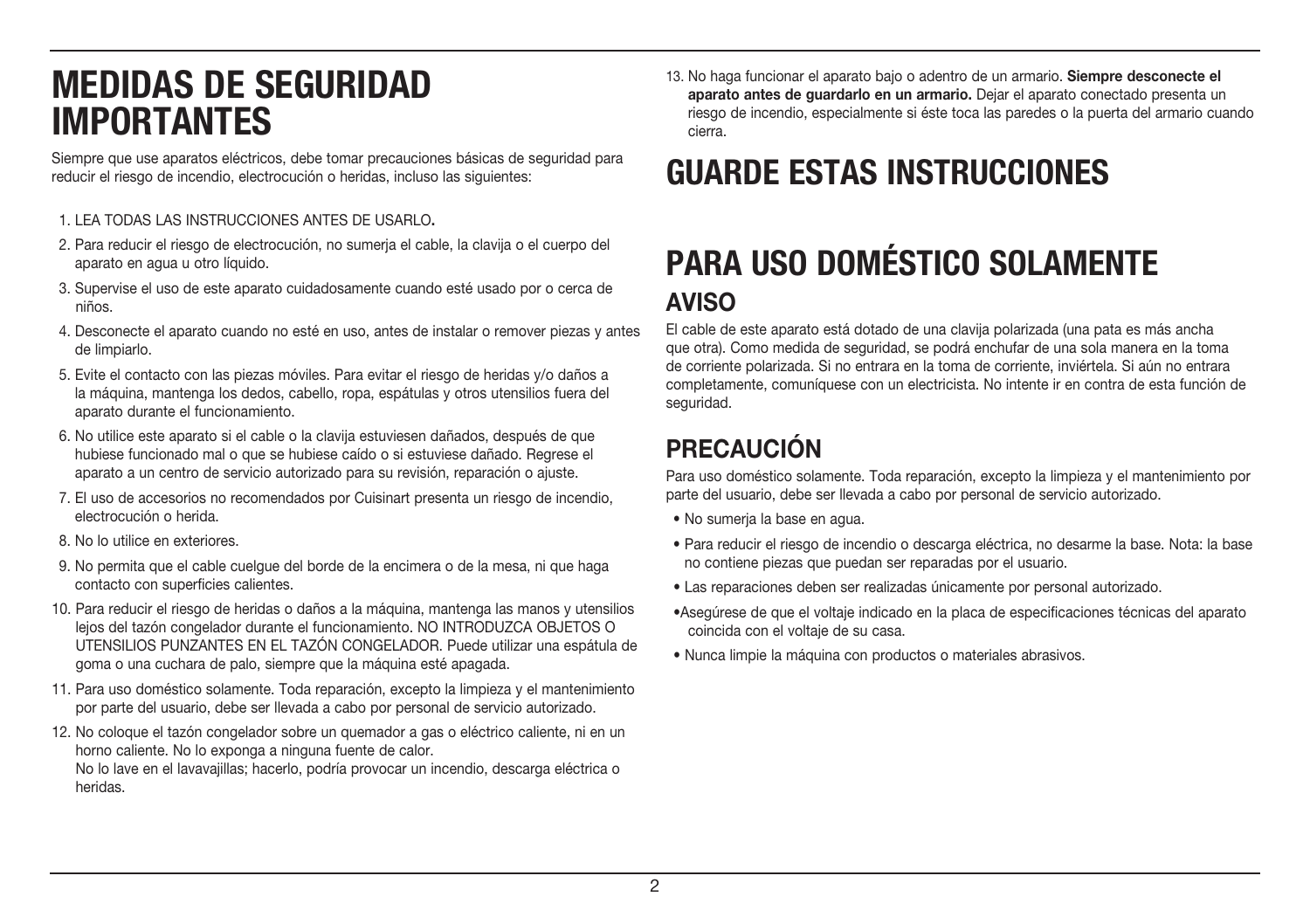## **PIEZAS Y CARACTERÍSTICAS**

#### **1. Tapón/Tapa medidora**

Retirar para medir y agregar los ingredientes o agregar ingredientes secos, como chispas de chocolate o frutas secas, sin interrumpir el ciclo de preparación. **1**

#### **2. Tapa fácil de cerrar con boca de llenado**

Transparente, para vigilar el proceso de preparación. Especialmente diseñada para fijarse fácilmente a la base.

#### **3. Paleta mezcladora**

Mezcla los ingredientes e incorpora aire para preparar postres helados.

#### **4. Tazón congelador**

Contiene un líquido congelante en una pared con doble aislamiento, para un congelamiento uniforme y rápido. El aislamiento doble mantiene la temperatura del tazón constante.

#### **5. Panel de control con temporizador**

El tiempo pre-programado aparece al elegir la función.

#### **6. Base**

Equipada con un resistente motor, lo suficientemente fuerte como para preparar helados, helados de yogur, sorbetes y bebidas heladas.

 **7. Pies de goma (no ilustrados)** 

Pies antideslizantes, para mantener el aparato estable durante el uso.

 **8. Espacio para guardar el cable (no ilustrado)**

El cable se hunde en la base para guardarlo y así mantener la encimera limpia y segura.

## **ANTES DEL PRIMER USO**

Límpiela con un paño ligeramente humedecido. Lave la tapa, el tazón congelador y la paleta mezcladora en agua jabonosa tibia para quitar el polvo o cualquier residuo que se haya acumulado durante el proceso de fabricación y envío. NO limpie ninguna de las piezas de la máquina con limpiadores o materiales abrasivos.

## **PREPARACIÓN/CONGELAMIENTO DEL TAZÓN**

El tazón debe estar completamente congelado antes de preparar una receta. Para mayor conveniencia, deje siempre el tazón en el congelador; así podrá usarlo inmediatamente en cualquier momento. Por lo general, el tiempo de congelación es entre 12 y 24 horas. Para saber si el tazón está completamente congelado, agítelo. Si no escucha ningún movimiento de líquido, entonces el tazón está congelado. Lave y seque el tazón antes de congelarlo. Le recomendamos que coloque el tazón en el fondo del congelador, donde es más frío.

**Importante:** su congelador debe estar a una temperatura de 0 °F (-18 °C) para asegurar el congelamiento adecuado de toda comida.

## **PREPARACIÓN DE POSTRES HELADOS**

- 1. Prepare los ingredientes de las recetas que se encuentran más adelante o de sus propias recetas. Si usa sus propias recetas, asegúrese de que no rindan más de 2 cuartos de galón (1.9 L). No llene el tazón hasta más de ½ pulgada (1.5 cm) de la orilla, ya que los ingredientes se expanden durante el congelamiento. Para obtener resultados óptimos, prepare los ingredientes en un recipiente del que sea fácil verter.
- 2. Retire el tazón congelador del congelador. Coloque el tazón en la base de la máquina.

**NOTA:** el tazón comenzará a descongelarse rápidamente después de haberlo sacado del congelador. Úselo inmediatamente después de sacarlo del congelador.

- 3. Coloque la paleta mezcladora en el tazón. La paleta no debe fijarse de forma ajustada; sólo debe descansar sobre el centro del tazón, con la parte circular hacia arriba.
- 4. Coloque la tapa sobre la base, a la derecha del centro, y gire en sentido horario para sujetar. El mecanismo de cierre de la tapa permite sujetar fácilmente la tapa sobre la base.
- 5. Conecte el cable a una toma de corriente; todas las funciones se encenderán. Elija la función deseada: ICE CREAM (helado/helado de yogur), GELATO (gelato) o SORBET (sorbete). La unidad emitirá un pitido, para indicar que está lista. Nota: utilice la función ICE CREAM para preparar helado de yogur. No podrá cambiar la función después de empezar la preparación. Si necesita reiniciar la unidad, presione el botón START/STOP dos veces.
- 6. Si es necesario, ajuste el tiempo pre-programado, usando las flechas. El tiempo máximo es de 60 minutos. Importante: no podrá ajustar el tiempo después de empezar la preparación. Presione el botón START/STOP para empezar la preparación. El tazón congelador empezará a girar y el tiempo pre-programado aparecerá en la pantalla LCD.
- 7. Eche los ingredientes inmediatamente por la boca de llenado. Cierre el tapón/tapa medidora.
- 8. Sus postres helados estarán listos en tan sólo 15–40 minutos. El tiempo de preparación dependerá de la receta y de la cantidad que esté preparando. Apague el aparato cuando la mezcla se haya espesado a su gusto. Si desea una consistencia más firme, coloque la preparación en un recipiente hermético y póngala en el congelador durante dos o más horas.

 Al final del tiempo, la unidad mantendrá el tazón frío durante 30 minutos adicionales (el tiempo remanente aparecerá en la pantalla). La unidad emitirá un pitido durante 5 segundos cada 5 minutos, para recordarle que su postre helado está listo.

**NOTA:** la consistencia final del postre helado puede variar dependiendo de varios factores, por ej. la temperatura ambiente, de la temperatura del tazón congelador, y la temperatura de los ingredientes. Si el postre helado está listo antes del final del tiempo, presione el botón START/STOP para apagar la unidad.







**3**

**6**

**5**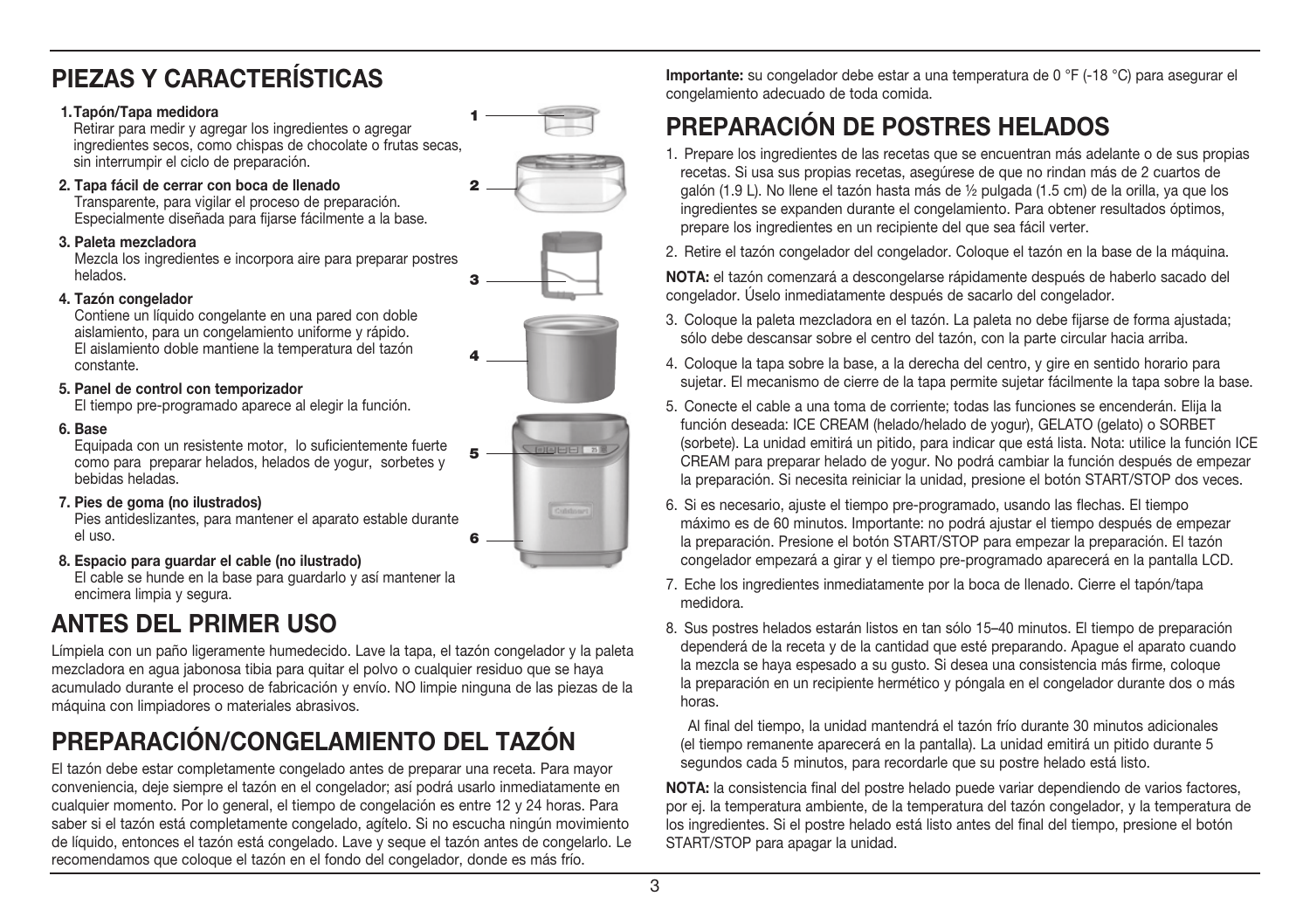**NOTA:** no guarde los postres helados en el tazón congelador. Los ingredientes pegarán a las paredes del tazón,lo que puede dañarlo. Guarde las preparaciones únicamente en recipientes herméticos.

## **INGREDIENTES SECOS**

Por lo general, los ingredientes secos tales como las chispas o frutas secas deben ser agregados en los últimos 5 minutos del mezclado. Una vez que la bebida o el postre helado hayan empezado a espesarse, eche los ingredientes por la boca de llenado.

• Para añadir un "espiral" de chocolate al helado, gelato o helado de yogur, rocíe salsa de chocolate caliente o chocolate derretido. El chocolate derretido se endurecerá al entrar en contacto con los ingredientes fríos. Por lo tanto, rocíelo lentamente para evitar que se aglomere.

## **MECANISMO DE SEGURIDAD**

La máquina para hacer helados, helados de yogur, gelato y sorbetes Gelateria<sup>™</sup> de Cuisinart® está equipada con un sistema de seguridad que apaga automáticamente la máquina en caso de recalentamiento del motor. Esto puede ocurrir si la preparación es demasiado espesa, si la máquina ha estado en funcionamiento durante un tiempo excesivamente prolongado o si el tamaño de los ingredientes que se agregan (frutas secas, etc.) es demasiado grande. Si esto ocurriera, vacíe parcialmente el tazón, presione el botón START/STOP y empiece otro ciclo.

## **LIMPIEZA, MANTENIMIENTO Y ALMACENAJE**

#### **Limpieza**

Limpie el tazón congelador, la paleta mezcladora y la tapa en agua jabonosa tibia. NO LAVE EL TAZÓN CONGELADOR EN EL LAVAVAJILLAS. NO UTILICE LIMPIADORES O MATERIALES ABRASIVOS. Limpie la base del motor con un paño ligeramente humedecido. Seque todas las piezas de la máquina cuidadosamente.

#### **Almacenaje**

NO guarde el tazón congelador en el congelador si está mojado. NO guarde la tapa, la paleta mezcladora o la base en el congelador.

#### **Mantenimiento**

Cualquier otro servicio debe ser realizado por un técnico autorizado.

## **GARANTÍA GARANTÍA LIMITADA DE TRES AÑOS**

Esta garantía es para los consumidores solamente. Usted es un consumidor si ha

comprado su aparato Cuisinart® en una tienda, para uso personal o casero. A excepción de los estados donde la ley lo permita, esta garantía no es para los detallistas u otros comerciantes.

Cuisinart garantiza leste aparato contra todo defecto de materiales o fabricación durante 3 años después de la fecha de compra original, siempre que el aparato haya sido utilizado para uso doméstico y según las instrucciones.

Le aconsejamos que llene el formulario de registro disponible en www.cuisinart.com a fin de facilitar la verificación de la fecha de compra original. Sin embargo, registrar el producto no es necesario para recibir servicio bajo esta garantía. En ausencia del recibo de compra, el período de garantía será calculado a partir de la fecha de fabricación.

Si este aparato presentara algún defecto de materiales o fabricación durante el período de garantía, la reparemos o reemplazaremos (a nuestra opción). Para obtener servicio bajo esta garantía, llame a nuestra línea directa gratuita al 1-800-726-0190 o regrese el aparato defectuoso a: Cuisinart, Service Department, 7475 North Glen Harbor Blvd.

Regrese el aparato defectuoso, junto con su recibo de compra y un cheque o giro postal de US\$10.00 por gastos de manejo y envío.

Los residentes de California sólo necesitan dar una prueba de compra y deben llamar al 1-800-726-0190 para recibir instrucciones de envío.

**NOTA:** para más seguridad, le aconsejamos que mande su paquete por un método de entrega con seguro y seguimiento. Cuisinart no será responsable por los daños ocurridos durante el transporte o por los paquetes mandados a una dirección equivocada. Los productos perdidos y/o lastimados durante el envío no serán cubiertos bajo esta garantía. Recuerde incluir su nombre, dirección y teléfono, la descripción del problema, así como cualquier información pertinente.

#### **RESIDENTES DE CALIFORNIA SOLAMENTE**

La ley del estado de California ofrece dos opciones bajo el período de garantía. Los residentes del estado de California pueden (A) regresar el producto defectuoso a la tienda

donde lo compraron o (B) a otra tienda que venda productos Cuisinart<sup>®</sup> de este tipo.

La tienda, a su opción, reparará el producto, referirá el consumidor a un centro de servicio independiente, cambiará el producto o reembolsará el consumidor por el precio original del producto, menos la cantidad imputable al uso del producto por el consumidor hasta que éste se dañe. Si estas dos opciones no satisfacen al consumidor, podrá llevar el producto a un centro de servicio independiente, siempre que se pueda ajustar o reparar el producto de manera económica. Cuisinart será responsable por los gastos de servicio, reparación, reemplazo o reembolso de los productos defectuosos durante el período de garantía.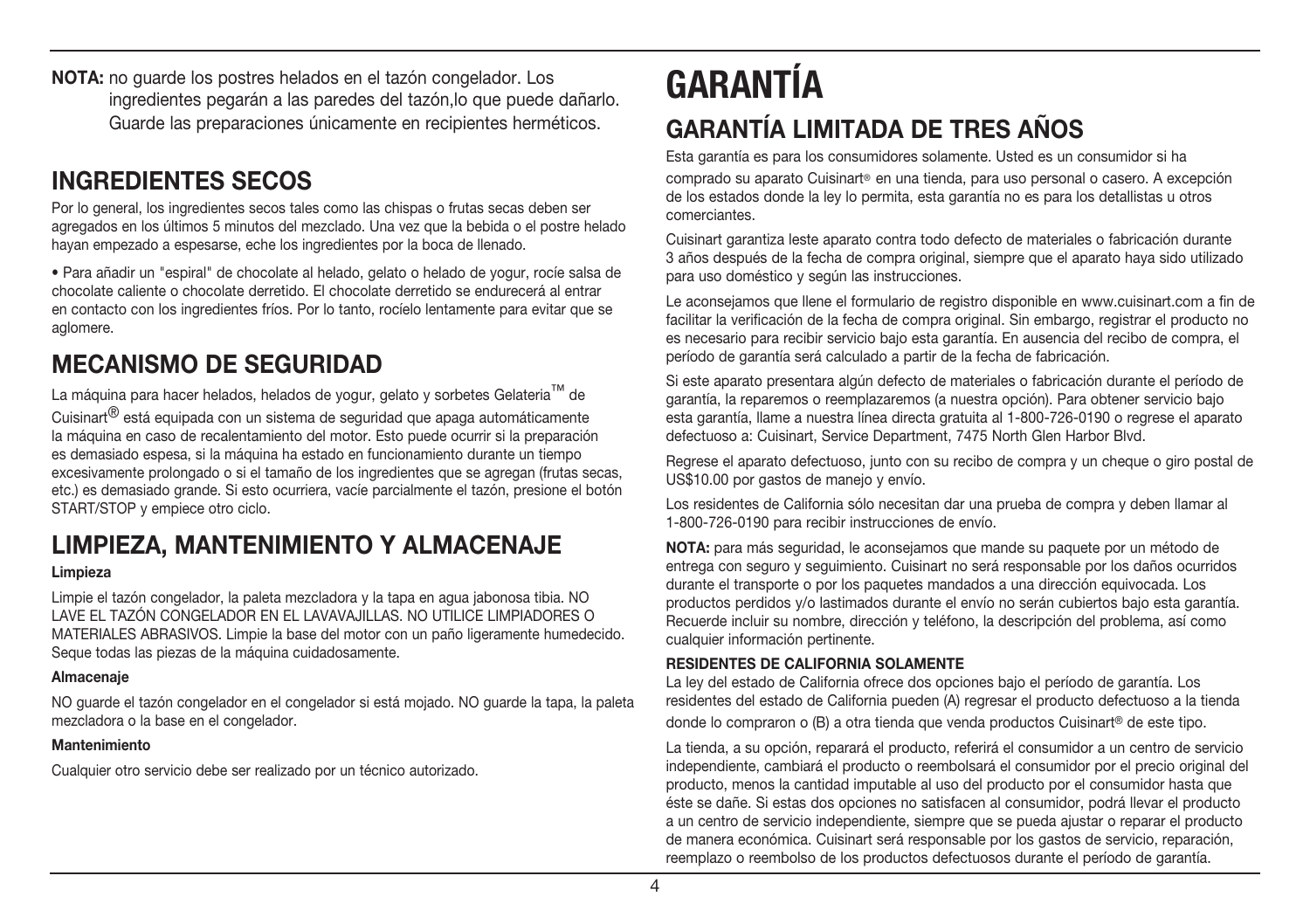Los residentes de California también pueden, si lo desean, mandar el aparato defectuoso directamente a Cuisinart para que lo reparen o lo cambien. Para esto, se debe llamar a nuestro servicio posventa al 1-800-726-0190.

Cuisinart será responsable por los gastos de reparación, reemplazo, manejo y envío de los productos defectuosos durante el período de garantía.

#### **ANTES DE HACER REPARAR SU APARATO**

Si su aparato tiene algún problema, le recomendamos que llame a nuestro servicio posventa al 1-800-726-0190 antes de regresar el aparato a Cuisinart. Un representante le confirmará si su aparato sigue bajo garantía y le indicará la dirección del centro de servicio más cercano.

Este aparato satisface las más altas exigencias de fabricación y ha sido diseñado para uso sobre corriente de 120V, usando accesorios y piezas de repuesto autorizados solamente. Esta garantía excluye expresamente los daños causados por accesorios, piezas o reparaciones no autorizados por Cuisinart, así como los daños causados por el uso de un convertidor de voltaje. Esta garantía no cubre el uso institucional o comercial del producto, y no es válida en caso de daños causados por mal uso, negligencia o accidente. Esta garantía excluye expresamente todos los daños incidentales o consecuentes. Algunos Estados no permiten la exclusión o limitación de daños incidentales o consecuentes, de modo que las limitaciones mencionadas pueden no regir para usted. Usted puede tener otros derechos que varían de un Estado a otro.

**Importante:** Si debe llevar el aparato defectuoso a un centro de servicio no autorizado, por favor informe al personal del centro de servicio que deberían llamar al servicio posventa de Cuisinart al 1-800-726-0190 para asegurarse de que el producto esté bajo garantía y de que se usen las piezas adecuadas para repararlo.

# **Resolución de problemas**

- r**Problema:** He elegido la función incorrecta.
- r**Solución:** Presione el botón START/STOP dos veces para reiniciar la unidad.
- r**Problema:** La unidad está emitiendo pitidos cada cuantos minutos.
- r**Solución:** El ciclo de preparación ha terminado. Presione el botón START/STOP para apagar la unidad.
- **Problema:** No puedo ajustar el tiempo.
- r**Solución:** El tiempo no puede ajustarse después de presionar el botón START/STOP. Presione el botón START/STOP dos veces para reiniciar la unidad.
- r**Problema:** La máquina se apaga durante el uso.
- r**Solución:** El ciclo de preparación ha terminado, o el motor ha sobrecalentado. Presione el botón START/STOP y deje que se enfríe.
- r**Problema:** El postre helado es demasiado líquido.
- r**Solución:** Coloque el tazón en el congelador. Re-evalúe los ingredientes y/o la temperatura del tazón.
- r**Problema:** No puedo elegir la función deseada. (por ej. no se puede ajustar el tiempo)
- r**Solución:** Desconecte el cable de la toma de corriente y vuelva a empezar.

©2014 Cuisinart 150 Milford Road East Windsor, NJ 08520

> Impreso en China www.cuisinart.com 14CE002800

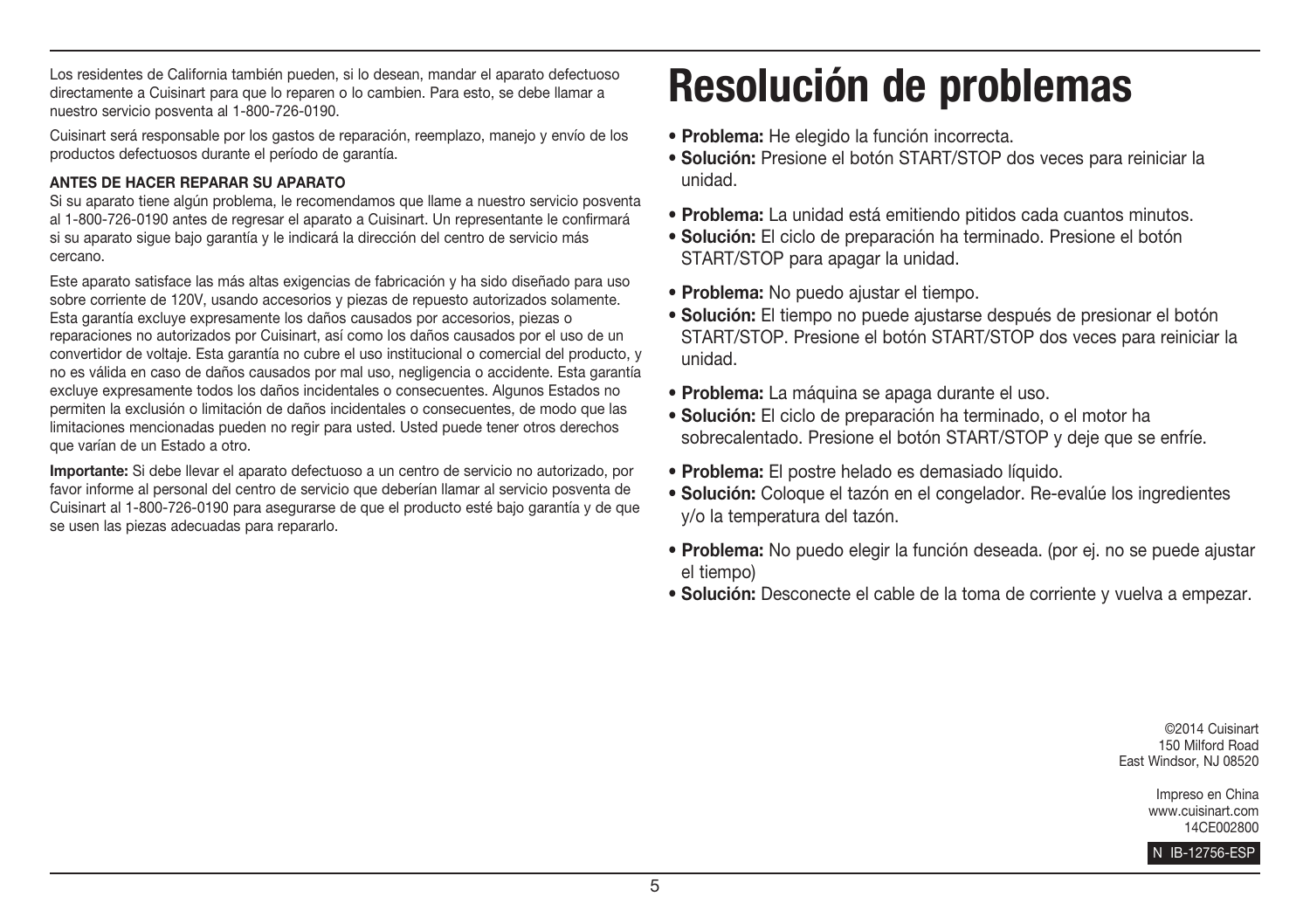## **CONSEJOS**

Las recetas ofrecidas más adelante le brindan una variedad de opciones para preparar deliciosos postres helados. Usted puede crear o usar sus propias recetas, siempre y cuando no rindan más de 2 cuartos de galón (1.9 L).

Consejos:

- Para obtener una consistencia óptima, congele la mezcla durante 2 horas o más (hasta 3 días) antes de empezar la preparación. Siempre revuelva la mezcla antes de empezar para combinar los ingredientes. Aunque congelar los ingredientes no sea necesario, esto evitará la formación de cristales de "hielo" o de "grasa" durante el proceso de enfriamiento, ya que dejar reposar los ingredientes en un ambiente frío ayuda a mantenerlos unidos.
- Algunas recetas usan ingredientes precocidos. Para lograr resultados óptimos, refrigere los ingredientes precocidos durante 12 horas o más, en un baño de hielo. Para hacer el baño de hielo, llene un recipiente grande con hielo y agua. Coloque una olla u otro recipiente en el baño de hielo. Enfríe completamente los ingredientes precocidos.
- Puede sustituir la crema líquida para batir y la leche entera usadas en muchas recetas por cremas bajas en grasa (por ej. crema líquida "half-and-half") y leche (semidescremada o descremada). Sin embargo, tenga presente que mientras más alto sea el contenido de grasa, más rico y cremoso será el resultado. El usar sustitutos bajos en grasa puede alterar el sabor, la consistencia y textura de la preparación final. Cuando haga la sustitución, asegúrese de usar el mismo volumen de producto sustituto que hubiera usado para el producto original. Por ejemplo, si la receta indica 2 tazas (475 ml) de crema, use también un total de 2 tazas (475 ml) de producto sustituto (por ej. 1 taza/235 ml de crema y 1 taza/235 ml de leche entera).
- Puede sustituir edulcorantes artificiales por azúcar. Revuelva bien la mezcla para que el edulcorante se disuelva. Véase nuestras recetas para más consejos útiles.

• Si desea que sea más firme, ponerlo en un recipiente hermético y congelarlo durante aproximadamente 2 horas. Sacar del congelador 15 minutos antes de servir.

- Cuando prepare sorbetes, cerciórese del grado de maduración y dulzura de la fruta antes de usarla. El proceso de congelación reduce la dulzura de la fruta; por eso el helado sabrá menos dulce que la mezcla. Si la fruta sabe ácida, agregue azúcar; si la fruta está bien madura o dulce, utilice menos azúcar de lo indicado en la receta. Utilice nuestras recetas de sorbete como pauta.
- Asequirese de que la paleta mezcladora y la tapa estén debidamente puestas antes de encender el aparato.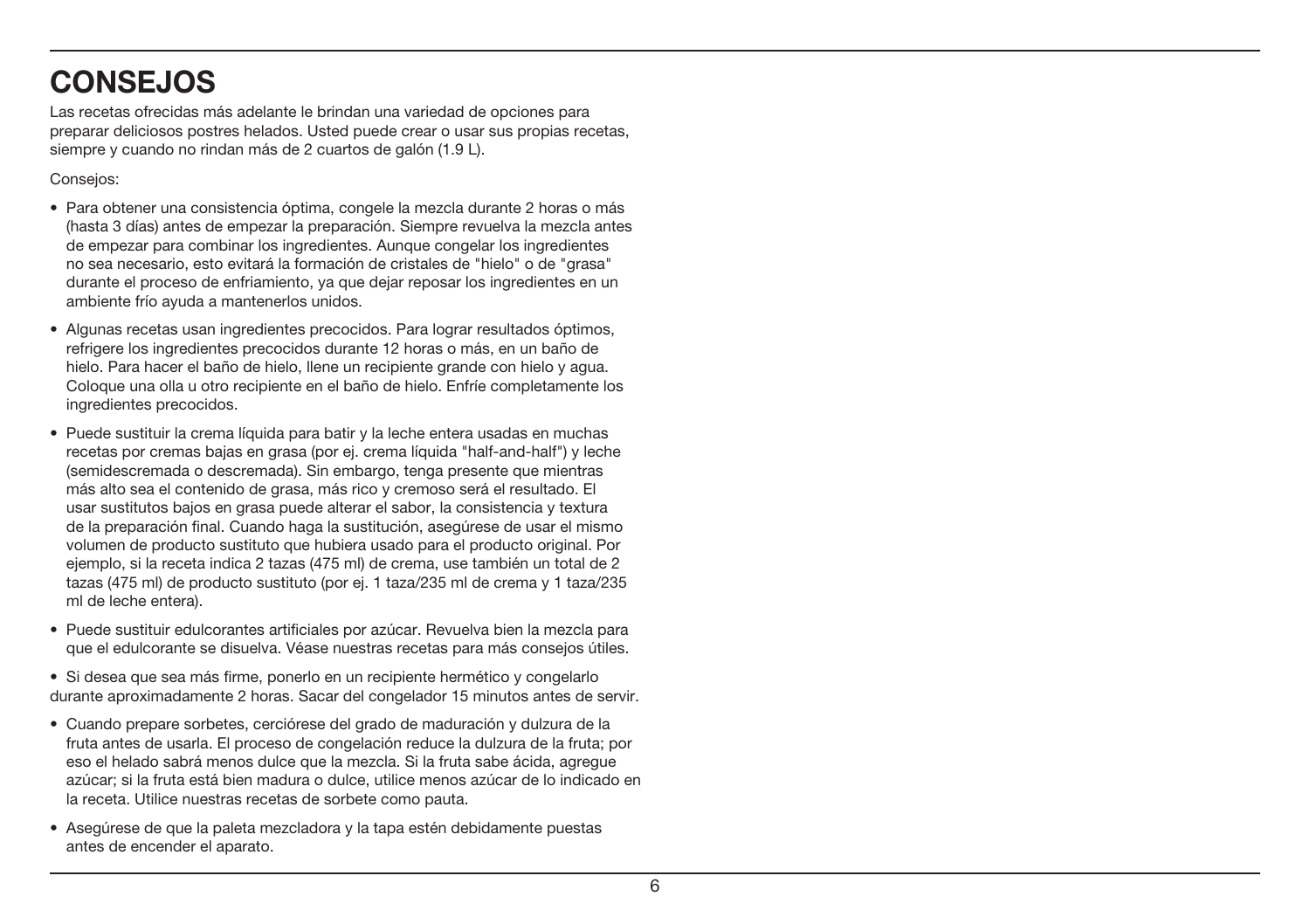## **RECETAS**

### Helados:

### Helados "alternativos":

### Gelati:

#### Helados de yogur:

#### Sorbetes:

#### Postres helados:

#### Salsas: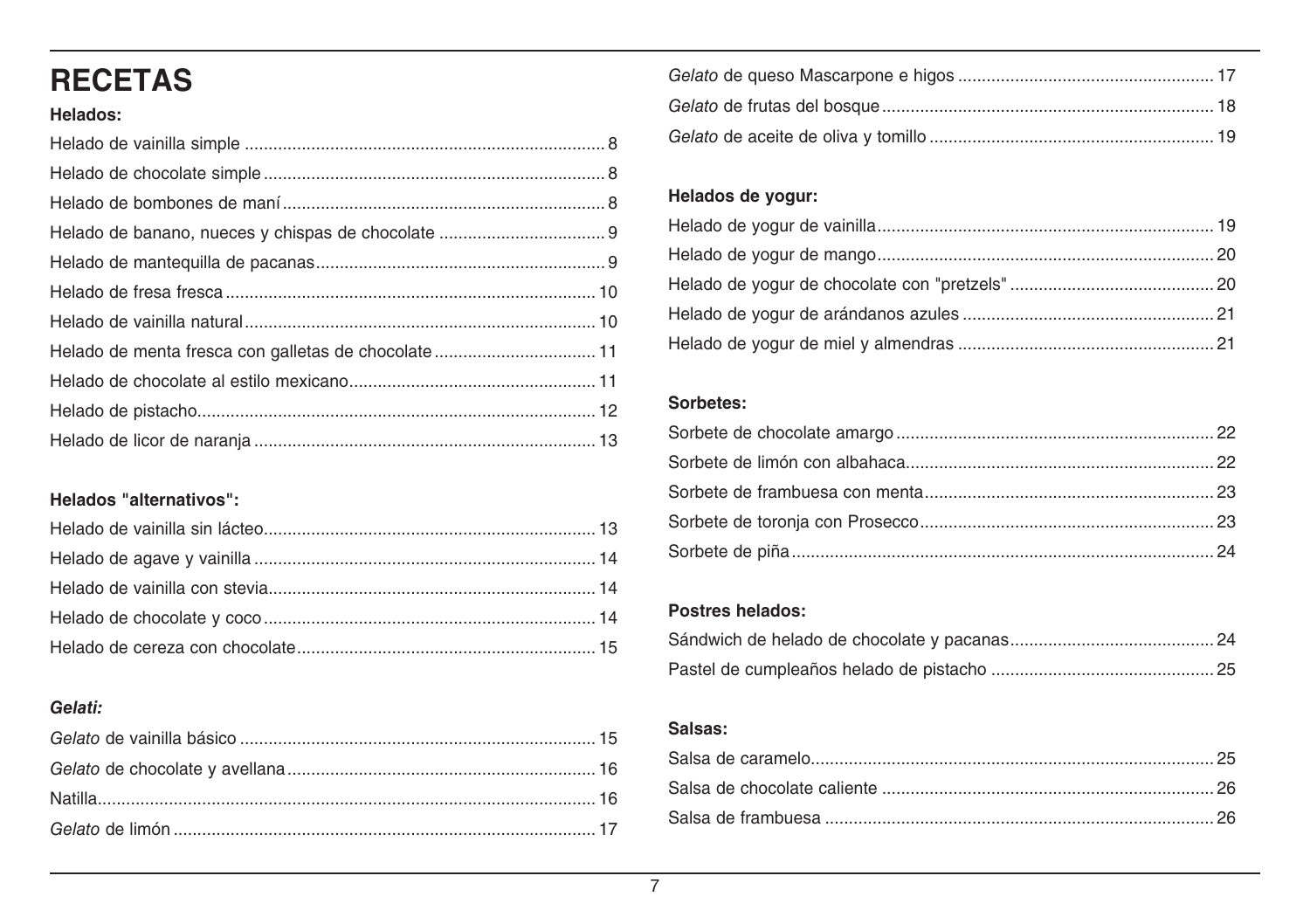## **Helado de vainilla simple**

Para "personalizar" este helado clásico, añada bombones picados o chispas en los últimos minutos del mezclado.

Rinde aproximadamente 14 porciones de ½ taza (120 ml)

- **1½ taza (355 ml) de leche entera**
- **1 taza + 2 cucharadas (210 g) de azúcar granulado**
- **1 pizca de sal kosher**
- **3 tazas (710 ml) de crema líquida para batir ("heavy cream")**
- **1½ cucharadita de extracto natural de vainilla**
- 1. En un tazón mediano, con una batidora de mano a velocidad baja, combinar la leche, el azúcar y la sal hasta que el azúcar esté disuelto. Agregar la crema líquida para batir y la vainilla. Cubrir y refrigerar durante 2–12 horas.
- 2. Elegir la función ICE CREAM y presionar el botón START/STOP. Echar la mezcla por la boca de llenado y tapar. Dejar que se mezcle hasta que espese. Nota: el helado tendrá una consistencia cremosa. Si desea que sea más firme, ponerlo en un recipiente hermético y congelarlo durante aproximadamente 2 horas. Retirar del congelador 15 minutos antes de servir.

#### Información nutricional por porción de ½ taza (120 ml):

Calorías 260 (67% de grasa) • Carbohidratos 19 g • Proteínas 2 g • Grasa 20 g • Grasa saturada 12 g • Colesterol 75 mg • Sodio 45 mg • Calcio 66 mg • Fibra 0 g

## **Helado de chocolate simple**

Sirva este sabroso helado con nuestra salsa de chocolate caliente (página 26).

Rinde aproximadamente 14 porciones de ½ taza (120 ml)

- **2⁄3 taza (80 g) de cacao en polvo, tamizado**
- **½ taza (100 g) de azúcar granulado**
- **1⁄3 taza llena (50 g) de azúcar moreno 1 pizca de sal kosher**
- **1½ taza (355 ml) de leche entera**
- **3½ tazas (830 ml) de crema líquida para batir ("heavy cream")**
- **2 cucharaditas de extracto natural de vainilla**
- 1. Colocar el cacao, el azúcar y la sal en un tazón mediano; batir para combinar, rompiendo los pedazos grandes entre sus dedos. Agregar la leche y combinar, con una batidora de mano a velocidad baja, hasta que los ingredientes secos estén disueltos. Agregar la crema líquida para batir y la vainilla. Cubrir y refrigerar durante 2–12 horas.
- 2. Elegir la función ICE CREAM y presionar el botón START/STOP. Echar la mezcla por la boca de llenado y tapar. Dejar que se mezcle hasta que espese. Nota: el helado tendrá una consistencia cremosa. Si desea que sea más firme, ponerlo en un recipiente hermético y congelarlo durante aproximadamente 2 horas. Retirar del congelador 15 minutos antes de servir.

#### Información nutricional por porción de ½ taza (120 ml):

Calorías 283 (72% de grasa) • Carbohidratos 17 g • Proteínas 3 g • Grasa 23 g

• Grasa saturada 14 g • Colesterol 85 mg • Sodio 46 mg • Calcio 71 mg • Fibra 1 g

## **Helado de mantequilla de maní**

Muy fácil de preparar, este helado dejará a todo el mundo con la boca abierta.

Rinde aproximadamente 12 porciones de ½ taza (120 ml)

- **1 taza (230 g) de mantequilla de maní de buena calidad**
- **2⁄3 taza (135 g) de azúcar granulado**
- **1 taza (235 ml) de leche entera**
- **2 tazas (475 ml) de crema líquida para batir ("heavy cream")**
- **1 cucharadita de extracto natural de vainilla**
- **1 taza (150 g) de bombones de chocolate y mantequilla de maní picados (aproximadamente 15 bombones)**
- 1. Colocar la mantequilla de maní y el azúcar un tazón mediano. Batir a velocidad baja, usando una batidora de mano, hasta obtener una mezcla homogénea. Añadir la leche y mezclar a velocidad baja durante 1–2 minutos, hasta que la mezcla esté suave y el azúcar se haya disuelto. Agregar la crema líquida para batir y la vainilla. Cubrir y refrigerar durante 2–12 horas.
- 2. Elegir la función ICE CREAM y presionar el botón START/STOP. Echar la mezcla por la boca de llenado y tapar. Dejar que se mezcle hasta que espese. Unos minutos antes del final del mezclado, agregar los bombones. Dejar que se combine todo. Nota: el helado tendrá una consistencia cremosa. Si desea que sea más firme, ponerlo en un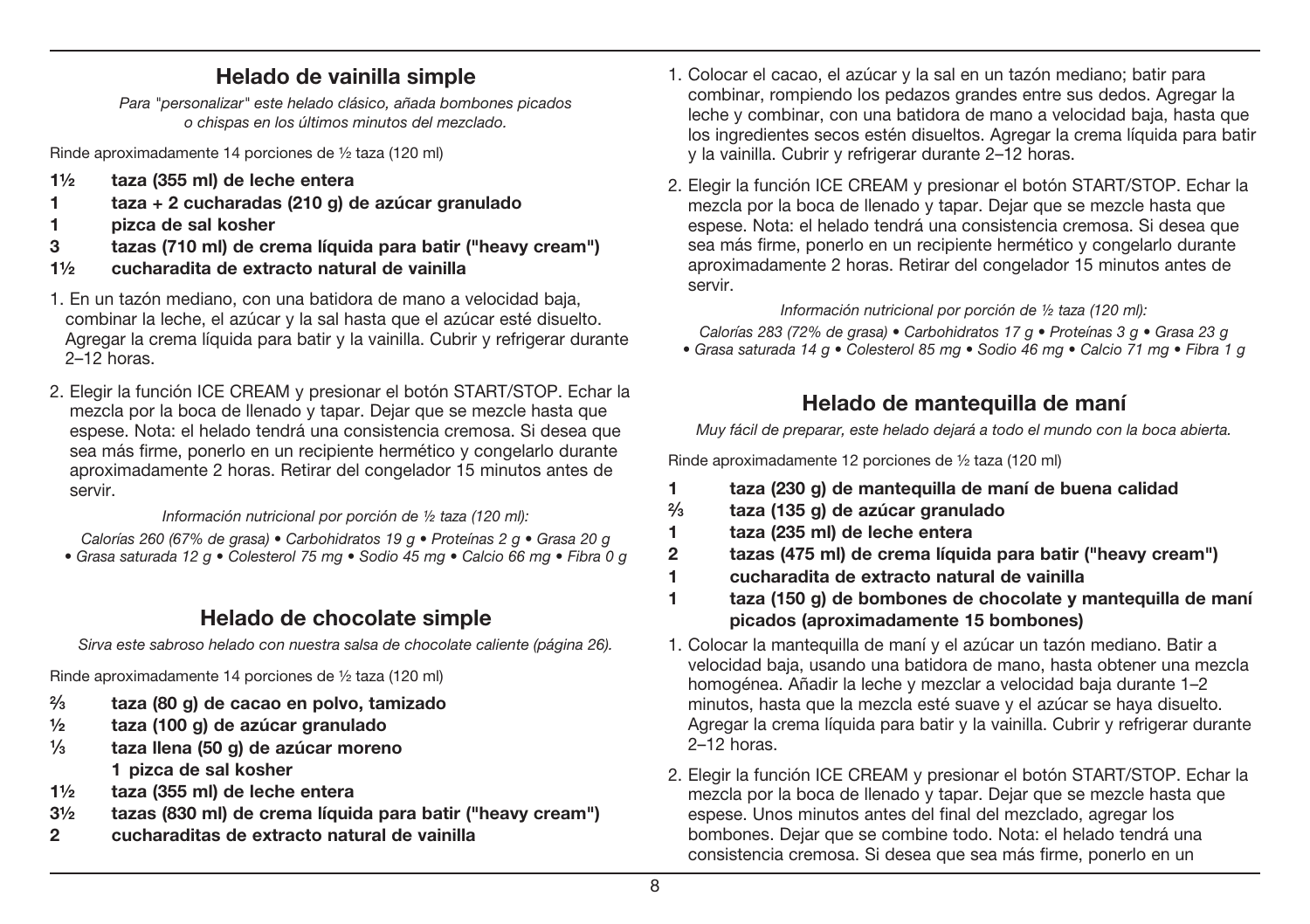recipiente hermético y congelarlo durante aproximadamente 2 horas. Retirar del congelador 15 minutos antes de servir.

Información nutricional por porción de ½ taza (120 ml):

Calorías 365 (68% de grasa) • Carbohidratos 23 g • Proteínas 8 g • Grasa 29 g • Grasa saturada 12 g • Colesterol 58 mg • Sodio 157 mg • Calcio 58 mg • Fibra 2 g

## **Helado de banano, nueces y chispas de chocolate**

La preparación de este helado es larga, pero el resultado vale la pena.

Rinde aproximadamente 12 porciones de ½ taza (120 ml)

- **¾ taza (175 ml) de leche entera**
- **2½ tazas (590 ml) de crema líquida para batir ("heavy cream")**
- **1 vaina de vainilla, abierta**
- **½ cucharadita de extracto natural de vainilla**
- **½ cucharadita de sal kosher**
- **½ taza (100 g) de azúcar moreno**
- **1 cucharada de agua**
- **3 cucharadas (45 g) de mantequilla sin sal**
- **3 bananos grandes, en trozos**
- **2 cucharadas de ron**
- **½ cucharadita de jugo de limón fresco**
- **¾ taza (90 g) de nueces tostadas, picadas gruesas**
- **6 onzas (175 g) de chocolate semi-amargo ("bittersweet"), picado grueso**
- 1. Colocar la leche, la crema, la vaina de vainilla, el extracto de vainilla y la sal en una cacerola mediana; calentar a fuego medio-lento, justo hasta que la mezcla empiece a hervir. Retirar del fuego y dejar enfriar por 30 minutos.
- 2. Mientras tanto, poner a calentar el azúcar y el agua en un sartén grande. Agregar la mantequilla y seguir calentando hasta que esté derretida. Agregar los bananos y cocerlos durante 2 minutos, hasta que estén suaves y fragantes. Echar lentamente el ron y cocer durante 2 minutos adicionales, o hasta que la mezcla espese. Retirar del fuego. Agregar el jugo de limón y los bananos y mezclar para combinar. Cubrir y refrigerar durante 2–12 horas.
- 3. Justo antes de empezar a congelar el helado, derretir el chocolate semiamargo a baño María. Mantener el chocolate derretido a temperatura ambiente.
- 4. Retirar la vaina de la mezcla de leche/crema. Elegir la función ICE CREAM y presionar el botón START/STOP. Echar la mezcla por la boca de llenado y tapar. Dejar que se mezcle hasta que espese.
- 5. Unos minutos antes del final del mezclado, agregar las nueces. Justo antes del final del mezclado, agregar el chocolate derretido. Nota: el helado tendrá una consistencia cremosa. Si desea que sea más firme, ponerlo en un recipiente hermético y congelarlo durante aproximadamente 2 horas. Retirar del congelador 15 minutos antes de servir.

Información nutricional por porción de ½ taza (120 ml):

Calorías 260 (62% de grasa) • Carbohidratos 22 g • Proteínas 3 g • Grasa 19 g

• Grasa saturada 9 g • Colesterol 35 mg • Sodio 90 mg • Calcio 38 mg • Fibra 2 g

## **Helado de pacana**

La mantequilla usada para tostar las pacanas es perfecta para acompañar panqueques o wafles/gofres.

Rinde aproximadamente 13 porciones de ½ taza (120 ml)

- **4 cucharadas (55 g) de mantequilla sin sal**
- **1 taza (100 g) de mitades de pacana**
- **1 cucharadita + 1 pizca de sal kosher**
- **1¼ taza (295 ml) de leche entera**
- **1 taza (200 g) de azúcar granulado**
- **2½ tazas (590 ml) de crema líquida para batir ("heavy cream")**
- **2 cucharaditas de extracto natural de vainilla**
- 1. Derretir la mantequilla en un sartén mediano. Agregar las pacanas y una cucharadita de sal. Cocer a fuego medio-lento durante 6–8 minutos, hasta que las pacanas estén doradas y tostadas. Retirar del fuego, escurrir y dejar enfriar.
- 2. Poner la leche, el azúcar y una pizca de sal en un tazón mediano; batir a velocidad baja, usando una batidora de mano, hasta que el azúcar esté disuelto. Agregar la crema líquida para batir y la vainilla. Cubrir y refrigerar durante 2–12 horas. Batir la mezcla antes de echarla en el tazón congelador.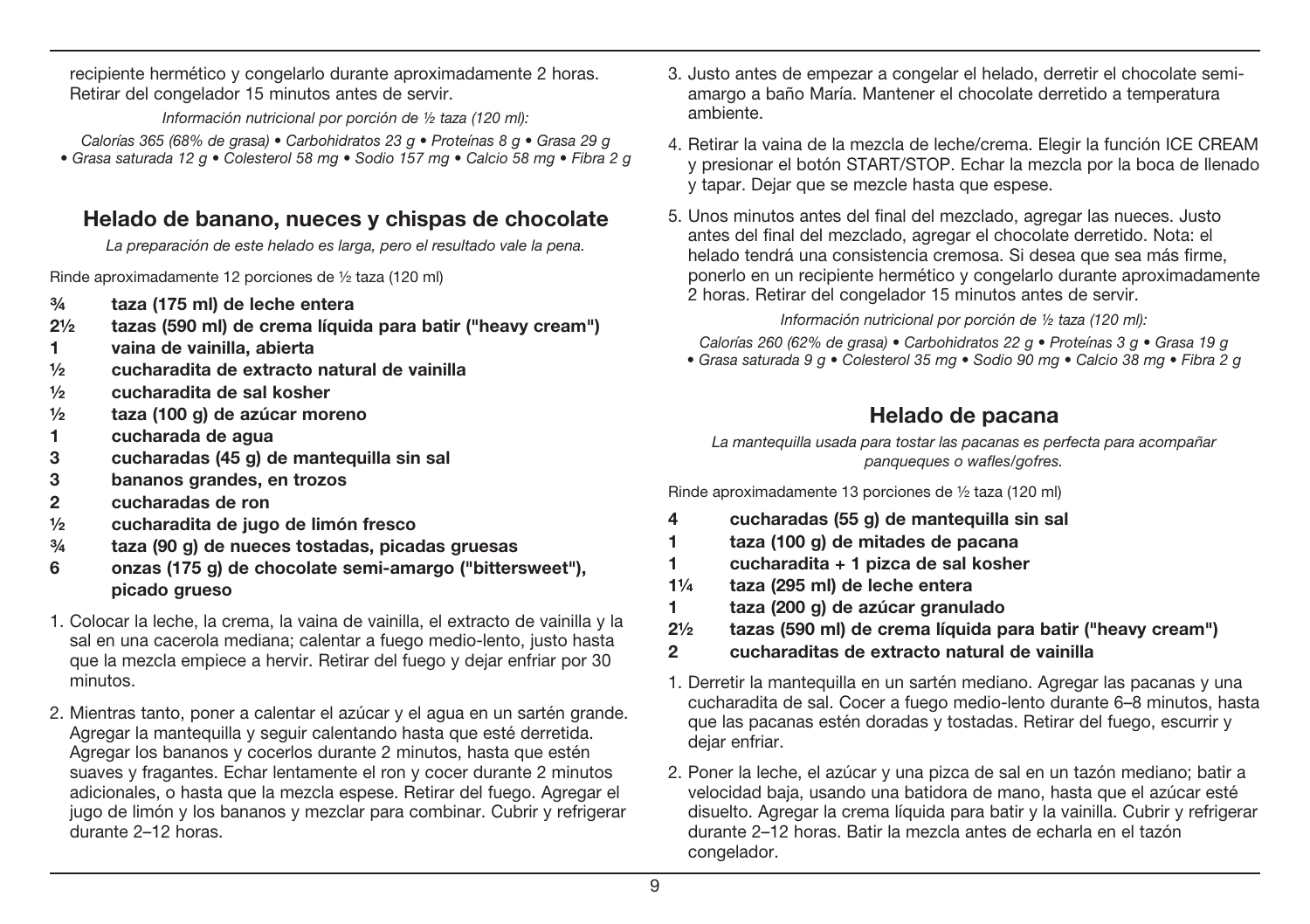3. Elegir la función ICE CREAM y presionar el botón START/STOP. Echar la mezcla por la boca de llenado y tapar. Dejar que se mezcle hasta que espese. Unos minutos antes del final del mezclado, agregar las pacanas. Dejar que se combine todo. Nota: el helado tendrá una consistencia cremosa. Si desea que sea más firme, ponerlo en un recipiente hermético y congelarlo durante aproximadamente 2 horas. Retirar del congelador 15 minutos antes de servir.

Información nutricional por porción de ½ taza (120 ml):

Calorias 349 (75% de grasa) • Carbohidratos 19 g • Proteinas 3 g • Grasa 30 g • Grasa saturada 15 g • Colesterol 81 mg • Sodio 45 mg • Calcio 68 mg • Fibra 1 g

## **Helado de fresas frescas**

Helado ligero y dulce con delicioso sabor a fresas; aun mejor cuando las fresas están en temporada.

Rinde aproximadamente 11 porciones de ½ taza (120 ml)

- **1½ taza (300 g) de fresas frescas\***
- **¾ taza (175 ml) de leche entera**
- **2⁄3 taza (135 g) de azúcar granulado**
- **1 pizca de sal kosher**
- **1½ taza (355 ml) de crema líquida para batir ("heavy cream")**
- **1½ cucharadita de extracto natural de vainilla**
- 1. Poner las fresas en el bol de una procesadora de alimentos equipada con cuchilla de metal. Pulsar hasta obtener la textura deseada (fina o gruesa, al gusto).
- 2. Poner la leche, el azúcar y la sal en un tazón mediano; batir a velocidad baja, usando una batidora de mano, hasta que el azúcar esté disuelto. Agregar la crema líquida y la vainilla. Añadir las fresas con su jugo. Cubrir y refrigerar durante 2–12 horas. Batir la mezcla antes de echarla en el tazón congelador.
- 3. Elegir la función ICE CREAM y presionar el botón START/STOP. Echar la mezcla por la boca de llenado y tapar. Dejar que se mezcle hasta que espese. Nota: el helado tendrá una consistencia cremosa. Si desea que sea más firme, ponerlo en un recipiente hermético y congelarlo durante aproximadamente 2 horas. Retirar del congelador 15 minutos antes de servir.

 \* Si fresas frescas no están disponibles, puede usar fresas descongeladas a temperatura ambiente.

#### Información nutricional por porción de ½ taza (120 ml):

Calorias 175 (62% de grasa) • Carbohidratos 15 g • Proteinas 1 g • Grasa 12 g

• Grasa saturada 8 g • Colesterol 46 mg • Sodio 21 mg • Calcio 24 mg • Fibra 0 g

## **Helado de vainilla tradicional**

Helado con intenso sabor a vainilla, para los amantes de la vainilla. .

Rinde aproximadamente 12 porciones de ½ taza (120 ml)

- **21⁄3 tazas (555 ml) de leche entera**
- **2½ tazas (590 ml) de crema líquida para batir ("heavy cream")**
- **1¼ tazas (250 g) de azúcar granulado**
- **1 pizca de sal kosher**
- **1 vaina de vainilla, abierta**
- **7 yemas de huevo grande**
- 1. Colocar la leche, la crema, la mitad del azúcar, la sal y la vaina de vainilla (incluso las semillas) en una cacerola mediana; poner a calentar a fuego medio-lento. Batir para combinar y seguir calentando justo hasta que la mezcla empiece a hervir.
- 2. En un tazón mediano, combinar las yemas y el resto del azúcar. Batir a velocidad baja, usando una batidora de mano, hasta obtener una mezcla espesa y clara.
- 3. Agregar aproximadamente 1/3 de la leche caliente a la mezcla de azúcar/ yema, batiendo. Agregar otro 1⁄3 de la leche, y luego regresar toda la mezcla en la olla. Cocer a fuego lento, revolviendo continuamente con un cucharón de madera, hasta que la mezcla espese. NO permitir que la mezcla hierva; esto cocinaría demasiado las yemas. El proceso debería demorar solamente unos minutos.
- 4. Dejar enfriar a temperatura ambiente. Cubrir y refrigerar durante 2–12 horas. Antes de congelar, colar la mezcla con colador de malla fina y tirar la vaina.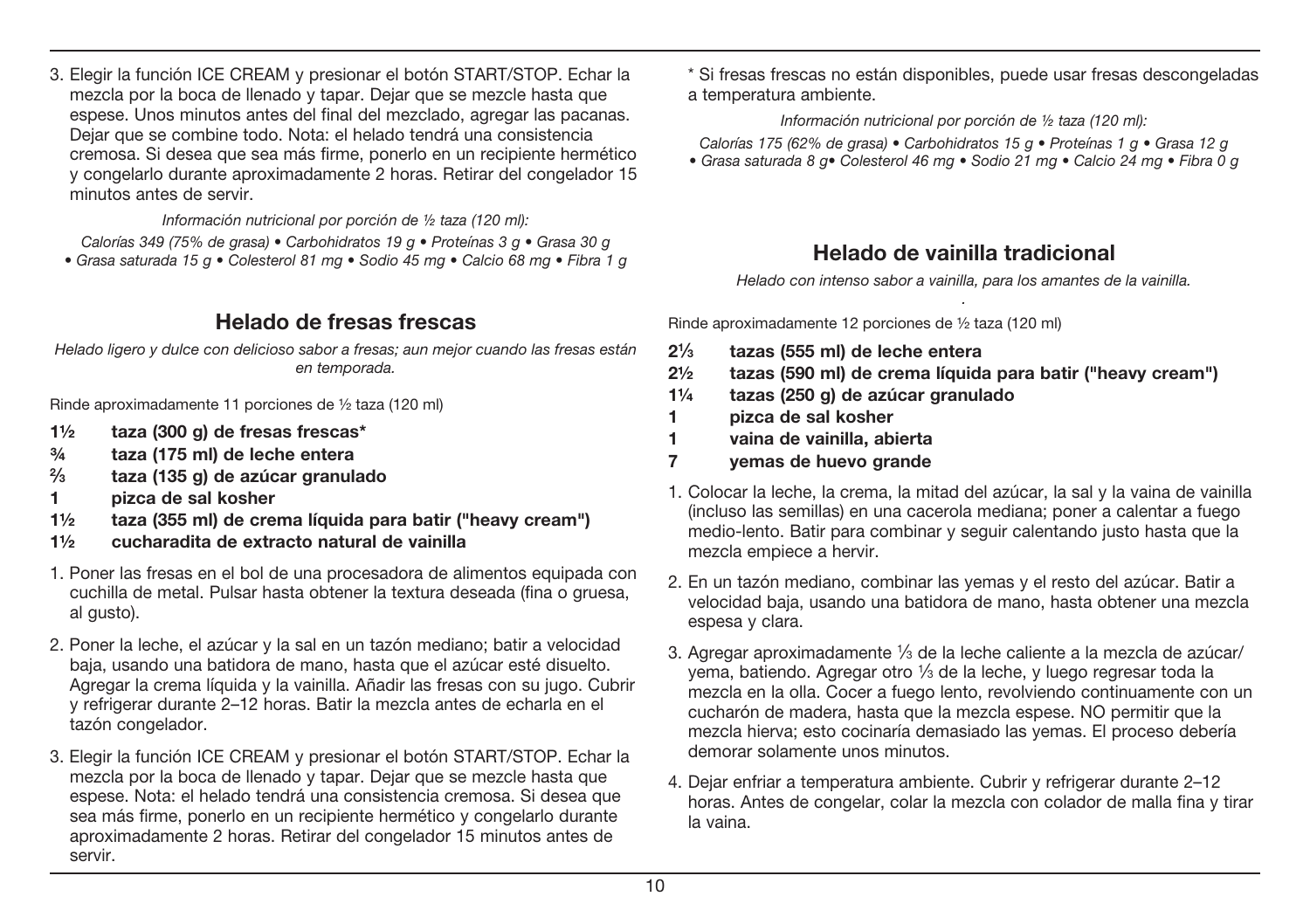5. Elegir la función ICE CREAM y presionar el botón START/STOP. Echar la mezcla por la boca de llenado y tapar. Dejar que se mezcle hasta que espese. Nota: el helado tendrá una consistencia cremosa. Si desea que sea más firme, ponerlo en un recipiente hermético y congelarlo durante aproximadamente 2 horas. Retirar del congelador 15 minutos antes de servir.

Información nutricional por porción de ½ taza (120 ml):

Calorías 260 (62% de grasa) • Carbohidratos 21 g • Proteínas 3 g • Grasa 18 g • Grasa saturada 11 g • Colesterol 165 mg • Sodio 50 mg • Calcio 87 mg • Fibra 0 g

## **Helado de menta fresca con galletas de chocolate**

La mezcla de la menta fresca con chocolate siempre es una combinación ganadera. Este helado rico y cremoso no es una excepción.

Rinde aproximadamente 14 porciones de ½ taza (120 ml)

- **21⁄3 tazas (555 ml) de leche entera**
- **21⁄3 tazas (555 ml) de crema líquida para batir ("heavy cream")**
- **1¼ taza (250 g) de azúcar granulado**
- **¼ cucharadita de sal kosher**
- **2 cucharaditas de extracto natural de vainilla**
- **3 tazas (150 g) de menta fresca**
- **7 yemas de huevo grande**
- **1½ taza (150 g) de sándwiches de chocolate picados (aproximadamente 12 galletas)**
- 1. Colocar la leche, la crema, la mitad del azúcar, la sal, la vainilla y la menta en una cacerola mediana; poner a calentar fuego medio-lento. Batir para combinar y seguir calentando justo hasta que la mezcla empiece a hervir.
- 2. En un tazón mediano, combinar las yemas y el resto del azúcar. Batir a velocidad baja, usando una batidora de mano, hasta obtener una mezcla espesa y clara.
- 3. Agregar aproximadamente 1⁄3 de la leche caliente a la mezcla de azúcar/ yema, batiendo. Agregar otro 1⁄3 de la leche, y luego regresar toda la mezcla en la olla. Cocer a fuego lento, revolviendo continuamente con un cucharón de madera, hasta que la mezcla espese. NO permitir que la mezcla hierva; esto cocinaría demasiado las yemas. El proceso debería demorar solamente unos minutos.
- 4. Dejar enfriar a temperatura ambiente. Cubrir y refrigerar durante 2–12 horas. Antes de congelar, colar la mezcla con un colador de malla fina.
- 5. Elegir la función ICE CREAM y presionar el botón START/STOP. Echar la mezcla por la boca de llenado y tapar. Dejar que se mezcle hasta que espese. Unos minutos antes del final del mezclado, agregar las galletas picadas. Dejar que se combine todo. Nota: el helado tendrá una consistencia cremosa. Si desea que sea más firme, ponerlo en un recipiente hermético y congelarlo durante aproximadamente 2 horas. Retirar del congelador 15 minutos antes de servir.

Información nutricional por porción de ½ taza (120 ml):

Calorías 330 (56% de grasa) • Carbohidratos 32 g • Proteínas 5 g • Grasa 21 g • Grasa saturada 12 g · Colesterol 165 mg · Sodio 115 mg · Calcio 126 mg · Fibra 2 g

## **Helado de chocolate al estilo mexicano**

Este helado es un poco picante; ajuste la sazón al gusto.

Rinde aproximadamente 12 porciones de ½ taza (120 ml)

- **2½ tazas (590 ml) de leche entera**
- **2½ tazas (590 ml) de crema líquida para batir ("heavy cream")**
- **2 cucharaditas de extracto natural de vainilla**
- **1½ cucharadita de canela en polvo**
- **¼ cucharadita de pimienta de Cayena**
- **¾ cucharadita de sal kosher**
- **1 taza (200 g) de azúcar granulado**
- **8 yemas de huevo grande**
- **8 onzas (230 g) de chocolate semi-amargo ("bittersweet"), picado grueso**
- 1. Colocar la leche, la crema, la vainilla, las especias, la sal y la mitad del azúcar en una cacerola mediana; poner a calentar a fuego medio-lento. Batir para combinar y seguir calentando justo hasta que la mezcla empiece a hervir.
- 2. En un tazón mediano, combinar las yemas y el resto del azúcar. Batir a velocidad baja, usando una batidora de mano, hasta obtener una mezcla espesa y clara.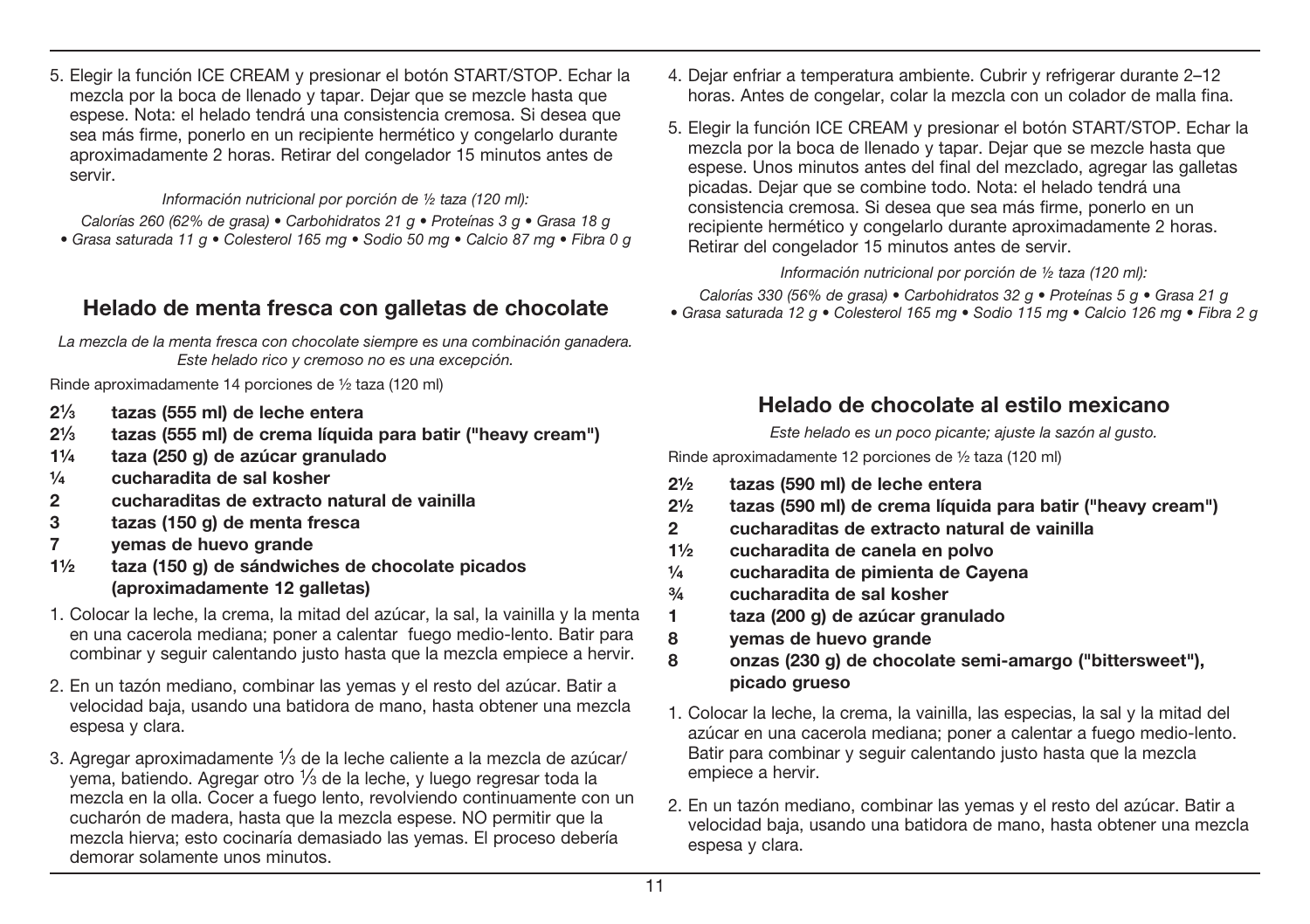- 3. Poner el chocolate picado en un tazón; reservar.
- 4. Agregar aproximadamente 1⁄3 de la leche caliente a la mezcla de azúcar/ yema, batiendo. Agregar otro 1⁄3 de la leche, y luego regresar toda la mezcla en la olla. Cocer a fuego lento, revolviendo continuamente con un cucharón de madera, hasta que la mezcla espese. NO permitir que la mezcla hierva; esto cocinaría demasiado las yemas. El proceso debería demorar solamente unos minutos.
- 5. Colar la mezcla con colador de malla fina y echarla sobre el chocolate; dejar reposar durante aproximadamente 1 minuto, y luego batir para combinar, cerciorándose que el chocolate está completamente derretido y que la natilla está suave. Dejar enfriar a temperatura ambiente. Cubrir y refrigerar durante 2–12 horas.
- 6. Elegir la función ICE CREAM y presionar el botón START/STOP. Echar la mezcla por la boca de llenado y tapar. Dejar que se mezcle hasta que espese. Nota: el helado tendrá una consistencia cremosa. Si desea que sea más firme, ponerlo en un recipiente hermético y congelarlo durante aproximadamente 2 horas. Retirar del congelador 15 minutos antes de servir.

#### Información nutricional por porción de ½ taza (120 ml):

Calorías 300 (65% de grasa) • Carbohidratos 23 g • Proteínas 4 g • Grasa 23 g • Grasa saturada 13 g · Colesterol 160 mg · Sodio 140 mg · Calcio 85 mg · Fibra 1 g

## **Helado de pistacho**

- Este helado clásico será el centro de atención cuando lo prepara con la máquina para hacer helados Cuisinart®.
- Es perfecto para servir en barquillos o preparar nuestro pastel de cumpleaños helado (página 25).

Rinde aproximadamente 14 porciones de ½ taza (120 ml)

- **2 tazas (475 ml) de leche entera**
- **2 tazas (475 ml) de crema líquida para batir ("heavy cream")**
- **1 taza (200 g) de azúcar granulado**
- **1 pizca de sal kosher**
- **5 yemas de huevo grande**
- **1½ taza (300 g) de pistachos asados sin sal**
- **¾ cucharadita de extracto de almendra**
- 1. Colocar la leche, la crema, **1⁄3** taza (65 g) del azúcar y la sal en una cacerola mediana; poner a calentar a fuego medio-lento. Batir para combinar y seguir calentando justo hasta que la mezcla empiece a hervir.
- 2. Durante este tiempo, combinar en un tazón mediano las yemas y **1⁄3** taza (65 g) del azúcar. Batir a velocidad baja, usando una batidora de mano, hasta obtener una mezcla espesa y clara.
- 3. Colocar los pistachos y el azúcar remanente en una procesadora de alimentos Cuisinart<sup>®</sup> equipada con cuchilla de metal. Pulsar para picar grueso; reservar.
- 4. Agregar aproximadamente 1⁄3 de la leche caliente a la mezcla de azúcar/ yema, batiendo. Agregar otro 1⁄3 de la leche, y luego regresar toda la mezcla en la olla. Cocer a fuego lento, revolviendo continuamente con un cucharón de madera, hasta que la mezcla espese. NO permitir que la mezcla hierva; esto cocinaría demasiado las yemas. El proceso debería demorar solamente unos minutos.
- 5. Colar la mezcla con un colador de malla fina y colocar en un tazón mediano. Agregar los pistachos picados y el extracto de almendra. Dejar enfriar a temperatura ambiente. Cubrir y refrigerar durante 2–12 horas.
- 6. Elegir la función ICE CREAM y presionar el botón START/STOP. Echar la mezcla por la boca de llenado y tapar. Dejar que se mezcle hasta que espese.

 Nota: el helado tendrá una consistencia cremosa. Si desea que sea más firme, ponerlo en un recipiente hermético y congelarlo durante aproximadamente 2 horas. Retirar del congelador 15 minutos antes de servir.

#### Información nutricional por porción:

Calorías 289 (64% de grasa) • Carbohidratos 21 g • Proteínas 6 g • Grasa 21 g • Grasa saturada 10 g • Colesterol 117 mg • Sodio 46 mg • Calcio 87 mg • Fibra 1 g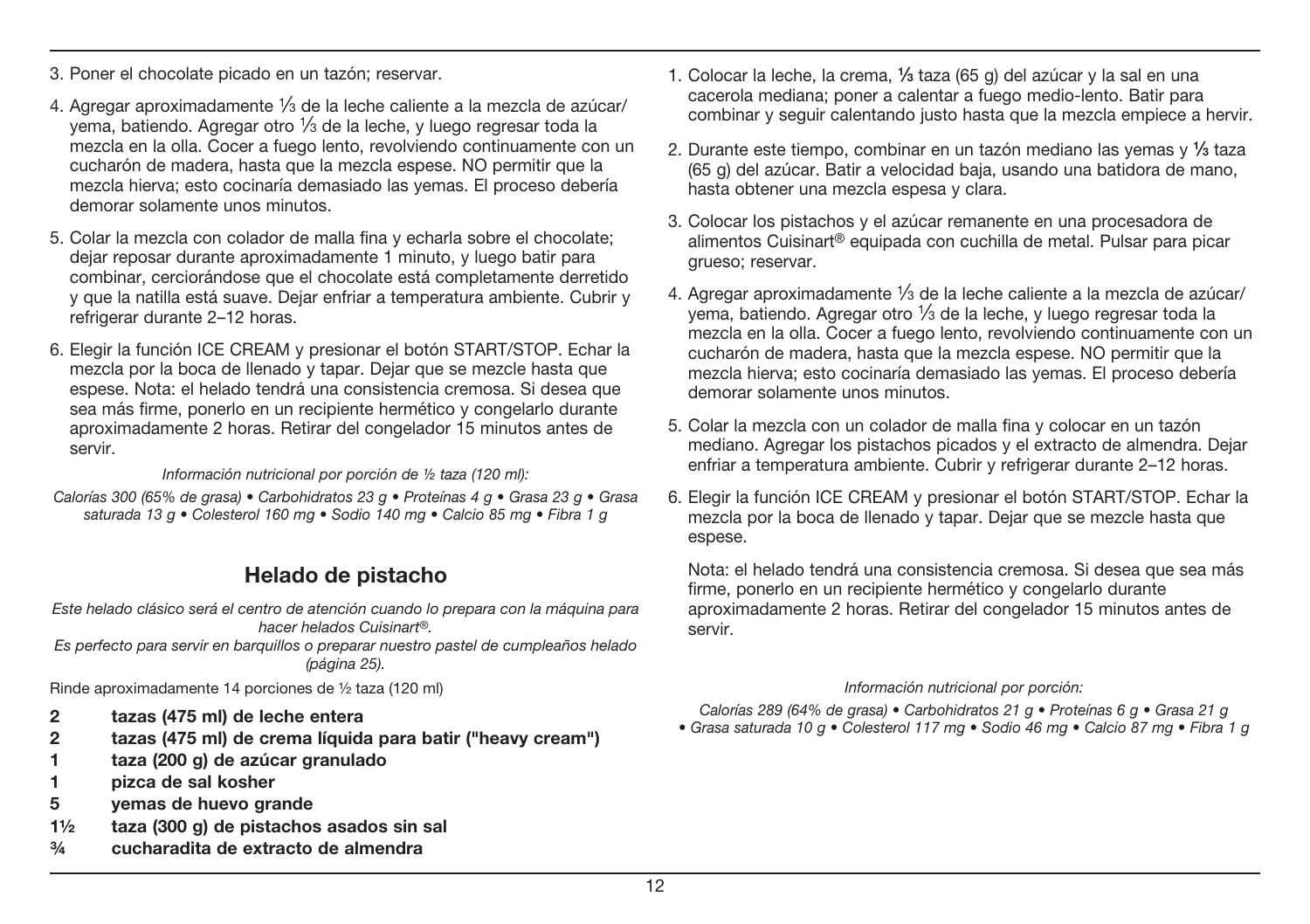## **Helado de licor de naranja**

Una sorpresa de lujo para los adultos.

Rinde aproximadamente 10 porciones de ½ taza (120 ml)

- **2 tazas (475 ml) de leche entera**
- **2 tazas (475 ml) de crema líquida para batir ("heavy cream") ralladura de una naranja mediana a grande**
- **1 taza (200 g) de azúcar granulado**
- **1 pizca de sal kosher**
- **5 yemas de huevo grande**
- **1 cucharadita de extracto natural de vainilla**
- **3 cucharadas de licor de naranja**
- 1. Colocar la leche y la crema en una cacerola mediana; poner a calentar a fuego medio-lento. Calentar justo hasta que empiece a hervir. Retirar del fuego, agregar la ralladura de naranja y remojar durante 30–60 minutos. Agregar la mitad del azúcar y la sal, y volver a calentar la mezcla a fuego medio-lento, justo hasta que empiece a hervir.
- 2. En un tazón mediano, combinar las yemas y el resto del azúcar. Batir a velocidad baja, usando una batidora de mano, hasta obtener una mezcla espesa y clara.
- 3. Agregar aproximadamente**1⁄3** de la leche caliente a la mezcla de azúcar/ yema, batiendo. Agregar otro **1⁄3** de la leche, y luego regresar toda la mezcla en la olla. Cocer a fuego lento, revolviendo continuamente con un cucharón de madera, hasta que la mezcla espese. NO permitir que la mezcla hierva; esto cocinaría demasiado las yemas. El proceso debería demorar solamente unos minutos.
- 4. Agregar la vainilla y el licor de naranja, colar la mezcla con un colador de malla fina y dejar enfriar a temperatura ambiente. Cubrir y refrigerar durante 2–12 horas. Batir la mezcla antes de echarla en el tazón congelador.
- 5. Elegir la función ICE CREAM y presionar el botón START/STOP. Echar la mezcla por la boca de llenado y tapar. Dejar que se mezcle hasta que espese. Nota: el helado tendrá una consistencia cremosa. Si desea que sea más firme, ponerlo en un recipiente hermético y congelarlo durante aproximadamente 2 horas. Retirar del congelador 15 minutos antes de servir.

Información nutricional por porción de ½ taza (120 ml):

Calorías 313 (60% de grasa) • Carbohidratos 24 g • Proteínas 4 g • Grasa 21 g

• Grasa saturada 13 g • Colesterol 177 mg • Sodio 62 mg • Calcio 103 mg • Fibra 0 g

## **Helado de vainilla sin lácteo**

Esta deliciosa alternativa le gustará tanto como el original.

Rinde aproximadamente 12 porciones de ½ taza (120 ml)

- **4 tazas (945 ml) de leche de soya, cáñamo, almendra o arroz**
- **2½ cucharadas de almidón de tapioca**
- **1 taza (200 g) de azúcar granulado**
- **1 pizca de sal kosher**
- **1½ cucharadita de extracto natural de vainilla**
- 1. Colocar todos los ingredientes en un tazón mediano; batir a velocidad baja, usando una batidora de mano. Cubrir y refrigerar durante 2–12 horas. Batir la mezcla antes de echarla en el tazón congelador.
- 2. Elegir la función ICE CREAM y presionar el botón START/STOP. Echar la mezcla por la boca de llenado y tapar. Dejar que se mezcle hasta que espese. Nota: el helado tendrá una consistencia cremosa. Si desea que sea más firme, ponerlo en un recipiente hermético y congelarlo durante aproximadamente 2 horas. Retirar del congelador 15 minutos antes de servir.

Información nutricional por porción de ½ taza (120 ml):

Calorías 105 (8% de grasa) • Carbohidratos 21 g • Proteínas 3 g • Grasa 1 g

• Grasa saturada 0 g • Colesterol 0 mg • Sodio 38 mg • Calcio 14 mg • Fibra 1 g

## **Helado de agave y vainilla**

El néctar de agave da al helado de vainilla un sabor parecido a la miel. Rinde aproximadamente 12 porciones de ½ taza (120 ml)

- **1½ taza (355 ml) de leche entera**
- **2⁄3 taza (160 ml) de néctar de agave**
- **1 pizca de sal kosher**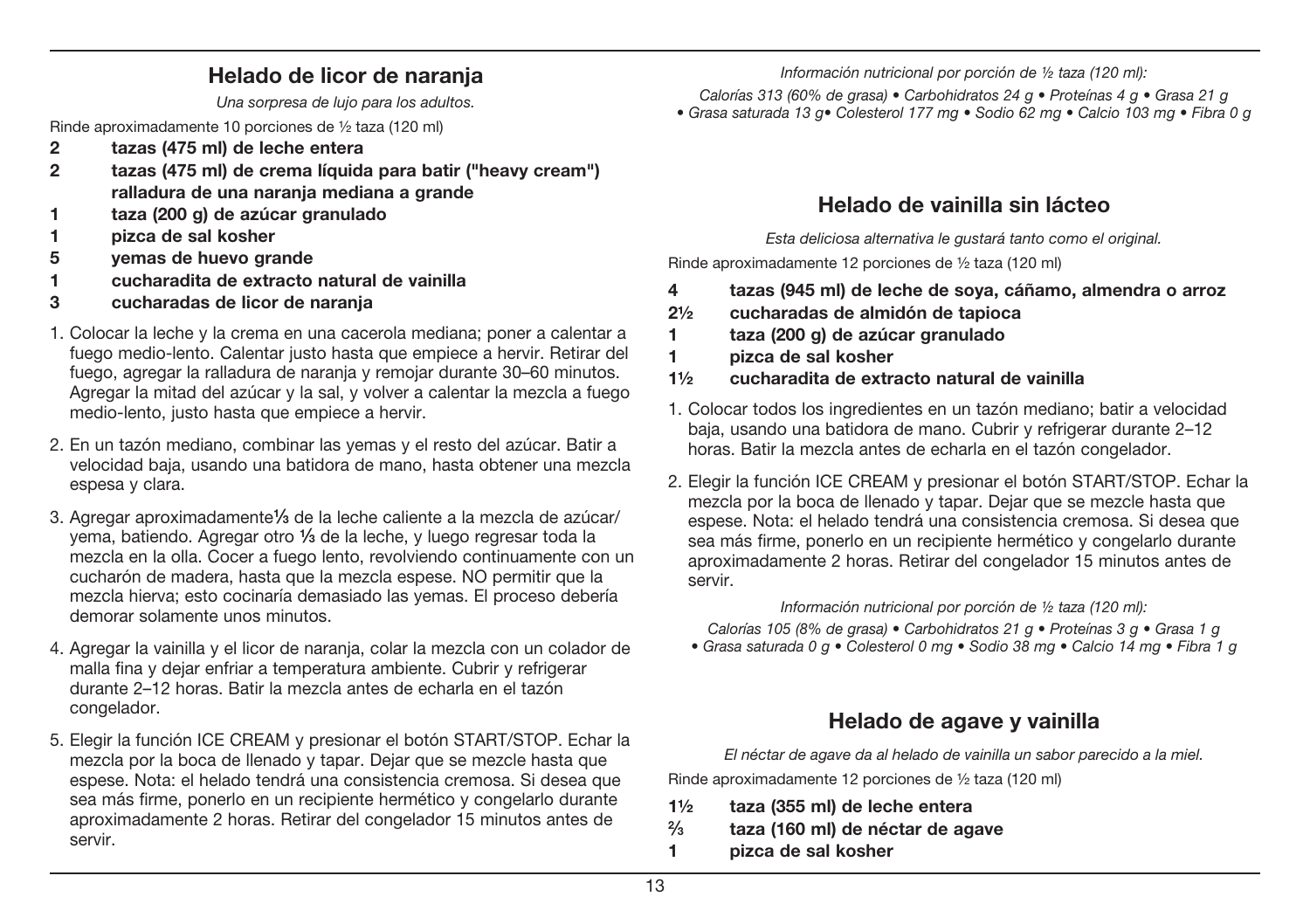**3 tazas (710 ml) de crema líquida para batir ("heavy cream")**

#### **1½ cucharadita de extracto natural de vainilla**

- 1. Colocar la leche, el néctar de agave y la sal en un tazón mediano; batir a velocidad baja, usando una batidora de mano, hasta obtener una mezcla homogénea Agregar la crema líquida y la vainilla. Cubrir y refrigerar durante 2–12 horas.
- 2. Elegir la función ICE CREAM y presionar el botón START/STOP. Echar la mezcla por la boca de llenado y tapar. Dejar que se mezcle hasta que espese. Nota: el helado tendrá una consistencia cremosa. Si desea que sea más firme, ponerlo en un recipiente hermético y congelarlo durante aproximadamente 2 horas. Retirar del congelador 15 minutos antes de servir.

#### Información nutricional por porción de ½ taza (120 ml):

Calorías 228 (87% de grasa) • Carbohidratos 5 g • Proteínas 1 g • Grasa 21 g • Grasa saturada 17 g · Colesterol 83 mg · Sodio 47 mg · Calcio 84 mg · Fibra 1 g

## **Helado de vainilla con stevia**

No hay que usar mucha stevia para endulzar. Esta receta incluve solamente 1 cucharada de stevia en polvo; si le gusta más dulce, intente añadirle frutas congeladas.

Rinde aproximadamente 10 porciones de ½ taza (120 ml)

- **1½ taza (355 ml) de leche entera**
- **4 cucharaditas de stevia en polvo**
- **1 pizca de sal kosher**
- **3 tazas (710 ml) de crema líquida para batir ("heavy cream")**
- **2 cucharaditas de extracto natural de vainilla**
- 1. Colocar la leche, la stevia y la sal en un tazón mediano. Batir a velocidad baja, usando una batidora de mano, hasta que la stevia esté disuelta. Agregar la crema líquida y la vainilla. Cubrir y refrigerar durante 2–12 horas.
- 2. Elegir la función ICE CREAM y presionar el botón START/STOP. Echar la mezcla por la boca de llenado y tapar. Dejar que se mezcle hasta que espese. Nota: el helado tendrá una consistencia cremosa. Si desea que sea más firme, ponerlo en un recipiente hermético y congelarlo durante

aproximadamente 2 horas. Retirar del congelador 15 minutos antes de servir.

#### Información nutricional por porción de ½ taza (120 ml):

Calorías 268 (95% de grasa) • Carbohidratos 3 g • Proteínas 1 g • Grasa 25 g Grasa saturada 17 g · Colesterol 100 mg · Sodio 30 mg · Calcio 41 mg · Fibra 0 g

## **Helado de chocolate con coco**

 Un delicioso postre helado cremoso, sin lácteo. Cerciórese de bien mezclar los ingredientes antes de congelarlos para evitar los grumos.

Rinde aproximadamente 8 porciones de ½ taza (120 ml)

- **¾ taza (90 g) de cacao en polvo, tamizado**
- **2⁄3 taza (135 g) de azúcar granulado**
- **1⁄3 taza llena (65 g) de azúcar rubio**
- **1 pizca de sal kosher**
- **2 latas de 13.5 onzas (405 ml) de leche de coco regular**
- **1½ cucharadita de extracto natural de vainilla**
- 1. Licuar todos los ingredientes, usando una licuadora o una licuadora de mano.
- 2. Cubrir y refrigerar durante 2–12 horas. Batir la mezcla antes de echarla en el tazón congelador.
- 3. Elegir la función ICE CREAM y presionar el botón START/STOP. Echar la mezcla por la boca de llenado y tapar. Dejar que se mezcle hasta que espese. Nota: el helado tendrá una consistencia cremosa. Si desea que sea más firme, ponerlo en un recipiente hermético y congelarlo durante aproximadamente 2 horas. Retirar del congelador 15 minutos antes de servir.

#### Información nutricional por porción de ½ taza (120 ml):

Calorías 305 (57% de grasa) • Carbohidratos 31 g • Proteínas 3 g • Grasa 20 g

• Grasa saturada 18 g • Colesterol 0 mg • Sodio 46 mg • Calcio 6 mg • Fibra 2 g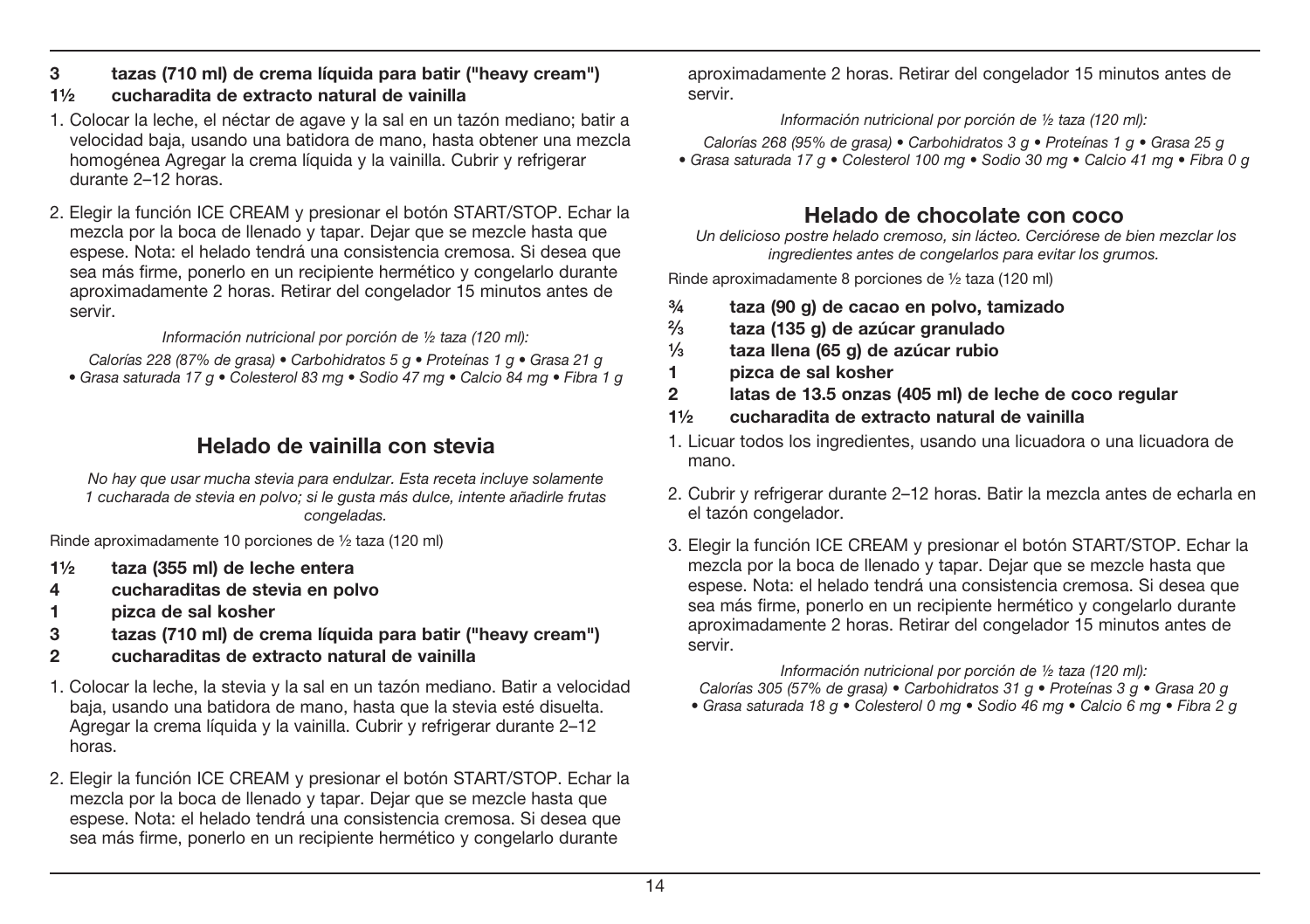## **Helado de cereza con chocolate**

Este helado sabe a cerezas cubiertas con chocolate. Es un postre sin lácteo que le encantará a todo el mundo.

Rinde aproximadamente 12 porciones de ½ taza (120 ml)

- **2 latas de 13.5 onzas (405 ml) de leche de coco regular**
- **¾ taza (150 g) de azúcar granulado**
- **½ cucharadita de sal kosher**
- **1 cucharadita de extracto natural de vainilla**
- **1 taza (150 g) de cerezas congeladas, descongeladas a temperatura ambiente**
- **4 onzas (115 g) de chocolate semi-dulce ("semisweet"), derretido, tibio**
- 1. Colocar la leche de coco, el azúcar, la sal y la vainilla en la jarra de una licuadora. Licuar a velocidad baja hasta obtener una mezcla muy suave. Agregar las cerezas y pulsar hasta obtener la consistencia deseada (puré o pedazos).
- 2. Refrigerar durante 2–12 horas. Batir la mezcla antes de echarla en el tazón congelador.
- 3. Elegir la función ICE CREAM y presionar el botón START/STOP. Echar la mezcla por la boca de llenado y tapar. Dejar que se mezcle hasta que espese. Unos minutos antes del final del mezclado, agregar el chocolate derretido. Nota: el helado tendrá una consistencia cremosa. Si desea que sea más firme, ponerlo en un recipiente hermético y congelarlo durante aproximadamente 2 horas. Retirar del congelador 15 minutos antes de servir.

Información nutricional por porción de ½ taza (120 ml):

Calorías 165 (74% de grasa) • Carbohidratos 10 g • Proteínas 1 g • Grasa 15 g • Grasa saturada 13 g • Colesterol 0 mg • Sodio 112 mg • Calcio 3 mg • Fibra 1 g **Gelato de vainilla básico**

Añada chocolate derretido para preparar un gelato stracciatella exquisito.

Rinde aproximadamente 10 porciones de ½ taza (120 ml)

- **1 taza (235 ml) de crema líquida para batir ("heavy cream")**
- **3 tazas (710 ml) de leche entera**
- **1 taza (200 g) de azúcar granulado**
- **2 cucharadas de maicena**
- **1 pizca de sal kosher**
- **½ cucharadita de extracto natural de vainilla**
- **1 cucharada de pectina líquida**
- 1. Colocar la crema y 2 tazas (475 ml) de la leche en una cacerola mediana. Calentar a fuego medio/medio-lento, justo hasta que empiece a hervir.
- 2. Colocar la leche remanente, el azúcar, la maicena, la sal y la vainilla en un tazón mediano. Combinar, batiendo.
- 3. Cuando la mezcla de crema/leche empiece a hervir, agregar la mezcla de leche/azúcar y revolver para combinar. Seguir cociendo a fuego medio/ medio-lento durante aproximadamente 20 minutos, revolviendo continuamente, hasta que la mezcla hierva y se espese ligeramente.
- 4. Retirar del fuego, agregar la pectina y revolver; colar y dejar enfriar a temperatura ambiente. Cubrir y refrigerar durante 2–12 horas. Batir la mezcla antes de echarla en el tazón congelador.
- 5. Elegir la función GELATO y presionar el botón START/STOP. Echar la mezcla por la boca de llenado y tapar. Dejar que se mezcle hasta que espese. Nota: el gelato tendrá una consistencia suave y cremosa. Si desea que sea más firme, ponerlo en un recipiente hermético y congelarlo durante aproximadamente 2 horas. Retirar del congelador 15 minutos antes de servir.

Información nutricional por porción de ½ taza (120 ml):

- Calorías 211 (46% de grasa) Carbohidratos 26 g Proteínas 3 g Grasa 11 g
- Grasa saturada 7 g Colesterol 43 mg Sodio 61 mg Calcio 106 mg Fibra 0 g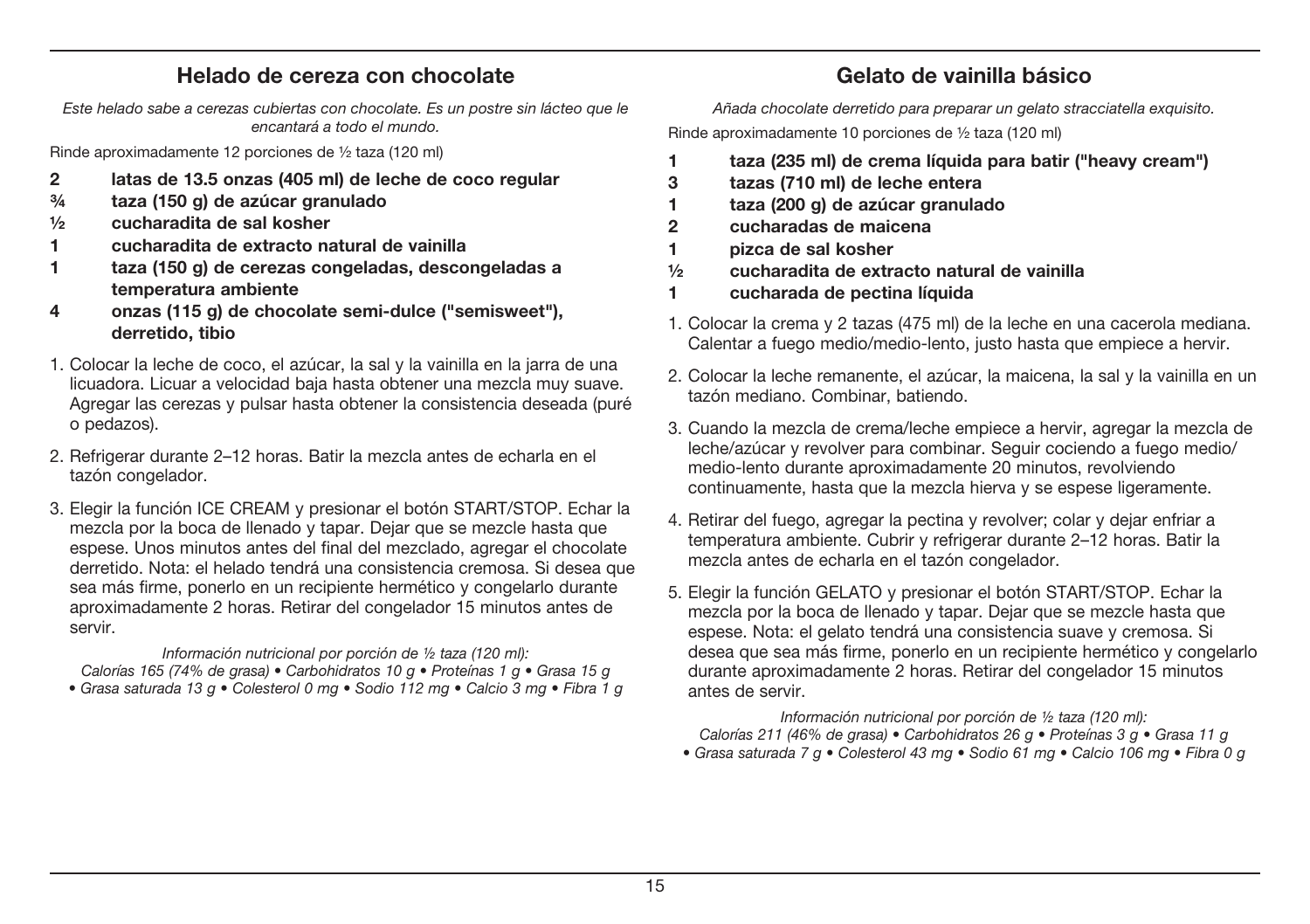### **Gelato de chocolate con avellanas**

Esta receta clásica trae sabores italianos a su cocina.

Rinde aproximadamente 10 porciones de ½ taza (120 ml)

- **1¾ taza (415 ml) de crema líquida para batir ("heavy cream")**
- **2¼ tazas (500 ml) de leche entera**
- **½ taza (100 g) de azúcar granulado**
- **2 cucharadas de maicena**
- **1 pizca de sal kosher**
- **1 taza (235 ml) de crema para untar de chocolate y avellanas**
- **½ taza (60 g) de avellanas picadas**
- 1. Colocar la crema y 1½ taza (355 ml) de la leche en una cacerola mediana. Calentar a fuego medio/medio-lento, justo hasta que empiece a hervir.
- 2. Colocar la leche remanente, el azúcar, la maicena y la sal en un tazón mediano. Combinar, batiendo.
- 3. Cuando la mezcla de crema/leche empiece a hervir, agregar la mezcla de leche/azúcar y revolver para combinar. Agregar progresivamente la crema de cacao y avellanas, batiendo. Seguir cociendo a fuego medio/mediolento durante aproximadamente 20 minutos, revolviendo continuamente, hasta que la mezcla hierva y se espese ligeramente.
- 4. Retirar del fuego, colar y dejar enfriar a temperatura ambiente. Cubrir y refrigerar durante 2–12 horas. Batir la mezcla antes de echarla en el tazón congelador.
- 5. Elegir la función GELATO y presionar el botón START/STOP. Echar la mezcla por la boca de llenado y tapar. Dejar que se mezcle hasta que espese. Unos minutos antes del final del mezclado, agregar las avellanas. Dejar que se combine todo. Nota: el gelato tendrá una consistencia suave y cremosa. Si desea que sea más firme, ponerlo en un recipiente hermético y congelarlo durante aproximadamente 2 horas. Retirar del congelador 15 minutos antes de servir.

Información nutricional por porción de ½ taza (120 ml): Calorías 403 (65% de grasa) • Carbohidratos 30 g • Proteínas 5 g • Grasa 30 g • Grasa saturada 13 g · Colesterol 65 mg · Sodio 71 mg · Calcio 136 mg · Fibra 3 g

## **Gelato de natilla**

Esta receta emplea vemas de huevo, para un resultado extra-cremoso con sabor a natilla.

Rinde aproximadamente 8 porciones de ½ taza (120 ml)

- **1 taza (235 ml) de crema líquida para batir ("heavy cream")**
- **2 tazas (475 ml) de leche entera**
- **2 cucharaditas de extracto natural de vainilla**
- **¼ cucharadita de sal kosher**
- **2 cucharadas de maicena**
- **6 yemas de huevo grande**
- **¾ taza (150 g) de azúcar granulado**
- 1. Colocar la crema, 1¾ taza (415 ml) de la leche, la vainilla y la sal en un tazón mediano; poner a calentar a fuego medio hasta que empiece a hervir. Combinar la leche remanente y la maicena en un tazón pequeño; reservar.
- 2. Colocar las yemas y el azúcar en un tazón mediano. Batir a velocidad baja, usando una batidora de mano, hasta obtener una mezcla espesa y clara.
- 3. Cuando la mezcla de crema/leche empiece a hervir, agregar la mezcla de leche/maicena y seguir cociendo, revolviendo, durante cinco minutos, sin permitir que hierva.
- 4. Agregar **1⁄3** del líquido caliente a la mezcla de yemas/azúcar, batiendo continuamente. Agregar otro **1⁄3** de la leche, y luego regresar toda la mezcla en la olla. Cocer a fuego lento, revolviendo continuamente con un cucharón de madera, hasta que la mezcla espese. NO permitir que la mezcla hierva, o los huevos se cocerían demasiado. Esto debería demorar solamente unos minutos.
- 5. Dejar enfriar a temperatura ambiente. Cubrir y refrigerar durante 2–12 horas. Antes de congelar, colar la mezcla con un colador de malla fina.
- 6. Elegir la función GELATO y presionar el botón START/STOP. Echar la mezcla por la boca de llenado y tapar. Dejar que se mezcle hasta que espese. Nota: el gelato tendrá una consistencia suave y cremosa. Si desea que sea más firme, ponerlo en un recipiente hermético y congelarlo durante aproximadamente 2 horas. Retirar del congelador 15 minutos antes de servir.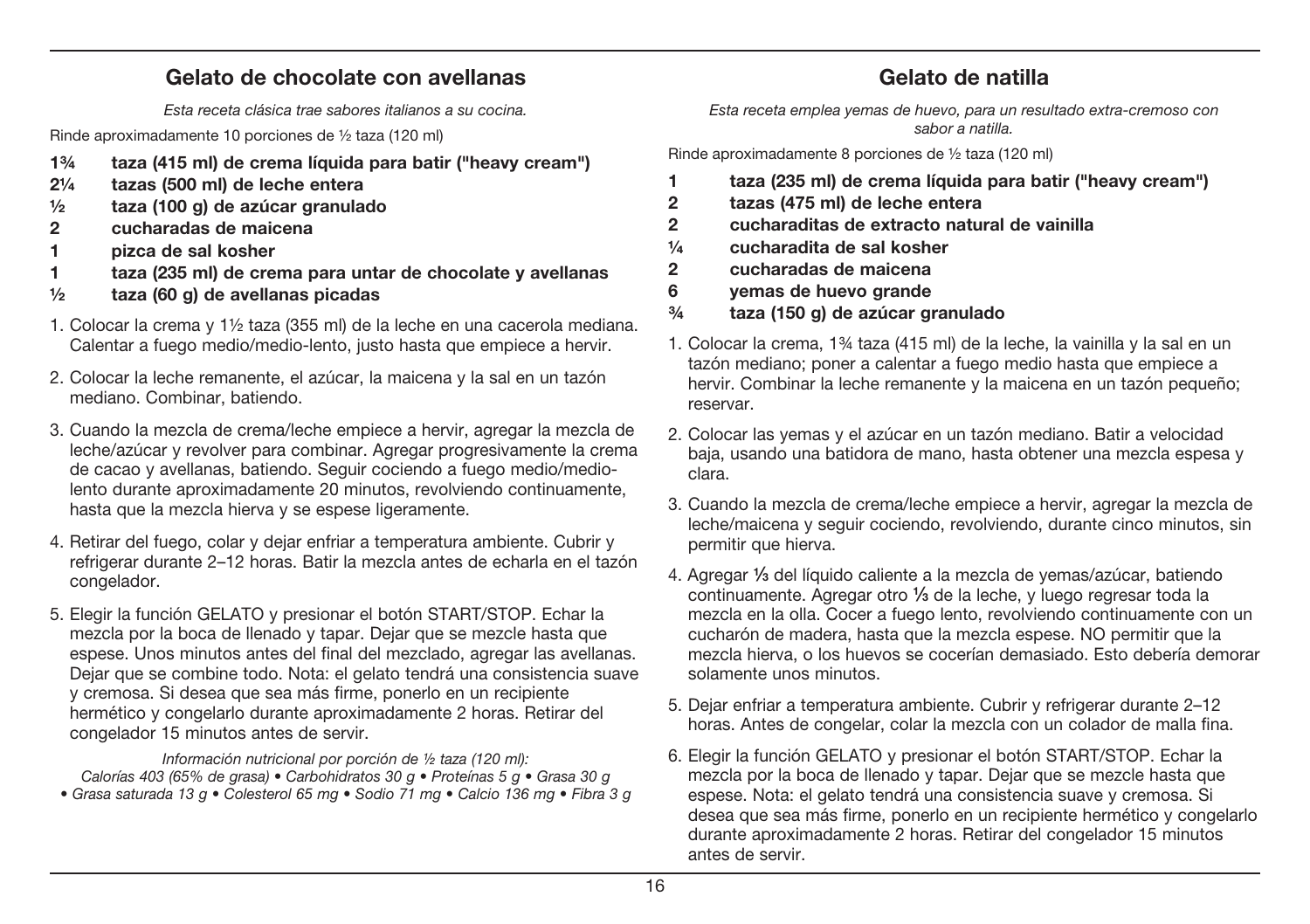Información nutricional por porción de ½ taza (120 ml): Calorías 176 (55% de grasa) • Carbohidratos 17 g • Proteínas 3 g • Grasa 11 g • Grasa saturada 6 g • Colesterol 138 mg • Sodio 82 mg • Calcio 74 mg • Fibra 0 g

## **Gelato de limón**

Este gelato clásico es la mezcla perfecta de sabores dulces y agrios. Rinde aproximadamente 10 porciones de ½ taza (120 ml)

- **1 taza (235 ml) de crema líquida para batir ("heavy cream")**
- **2 tazas (475 ml) de leche entera**
- **½ taza (30 g) de ralladura (de 4–6 limones medianos)**
- **1¼ taza (250 g) de azúcar granulado**
- **2 cucharadas de maicena**
- **1 pizca de sal kosher**
- **1 cucharadita de extracto natural de vainilla**
- **1 cucharada de pectina líquida**
- **1 taza (235 ml) de jugo de limón (de 4–6 limones medianos)**
- 1. Colocar la crema y 1 taza (235 ml) de la leche en una cacerola mediana. Calentar a fuego medio/medio-lento, justo hasta que empiece a hervir.
- 2. Colocar la leche remanente, la ralladura, el azúcar, la maicena, la sal y la vainilla en un tazón mediano. Combinar, batiendo.
- 3. Cuando la mezcla de crema/leche empiece a hervir, agregar la mezcla de leche/azúcar y revolver para combinar. Seguir cociendo a fuego medio/

 medio-lento durante aproximadamente 20 minutos, revolviendo continuamente, hasta que la mezcla hierva y se espese ligeramente.

- 4. Retirar del fuego, agregar la pectina y revolver; colar y dejar enfriar a temperatura ambiente. Agregar el jugo de limón y revolver; cubrir y refrigerar durante 2–12 horas. Batir la mezcla antes de echarla en el tazón congelador.
- 5. Elegir la función GELATO y presionar el botón START/STOP. Echar la mezcla por la boca de llenado y tapar. Dejar que se mezcle hasta que espese. Nota: el gelato tendrá una consistencia suave y cremosa. Si desea que sea más firme, ponerlo en un recipiente hermético y congelarlo durante aproximadamente 2 horas. Retirar del congelador 15 minutos antes de servir.

Información nutricional por porción de ½ taza (120 ml):

Calorías 281 (40% de grasa) • Carbohidratos 40 g • Proteínas 3 g • Grasa 13 g

• Grasa saturada 8 mg • Colesterol 50 mg • Sodio 43 mg • Calcio 105 mg • Fibra 1 g

## **Gelato de queso Mascarpone e higos**

El queso Mascarpone y los higos se combinan deliciosamente en este gelato para adultos.

Rinde aproximadamente 13 porciones de ½ taza (120 ml)

#### **Puré de higos: (si prefiere, puede usar 1 taza/235 ml de mermelada de higo en vez de puré)**

- **10–12 higos secos sin sulfato**
- **1½ taza (355 ml) de agua (usar más si es necesario)**
- **2 cucharadas de miel**

**Base de queso Mascarpone:**

- **1½ taza (355 ml) de crema líquida para batir ("heavy cream")**
- **3 tazas (710 ml) de leche entera**
- **12⁄3 taza (335 g) de azúcar granulado**
- **3 cucharadas de maicena**
- **1 pizca de sal kosher**
- **2 cucharaditas de extracto natural de vainilla**
- **1½ taza (330 g) de queso Mascarpone**
- **1½ cucharada de pectina líquida**
- **1 receta de puré de higos**

Preparación del puré:

- 1. Colocar los higos, el agua y la miel en una cacerola pequeña. Calentar hasta que empiece a hervir, y luego reducir el fuego y seguir cociendo a fuego lento.
- 2. Cocer a fuego lento durante 3 horas o más, agregando agua si es necesario para cubrir los higos.
- 3. Cuando los higos estén suaves y que sobre solamente ½ taza (120 ml) de líquido, licuar con una batidora de mano hasta obtener una mezcla suave. Refrigerar hasta el momento de usar.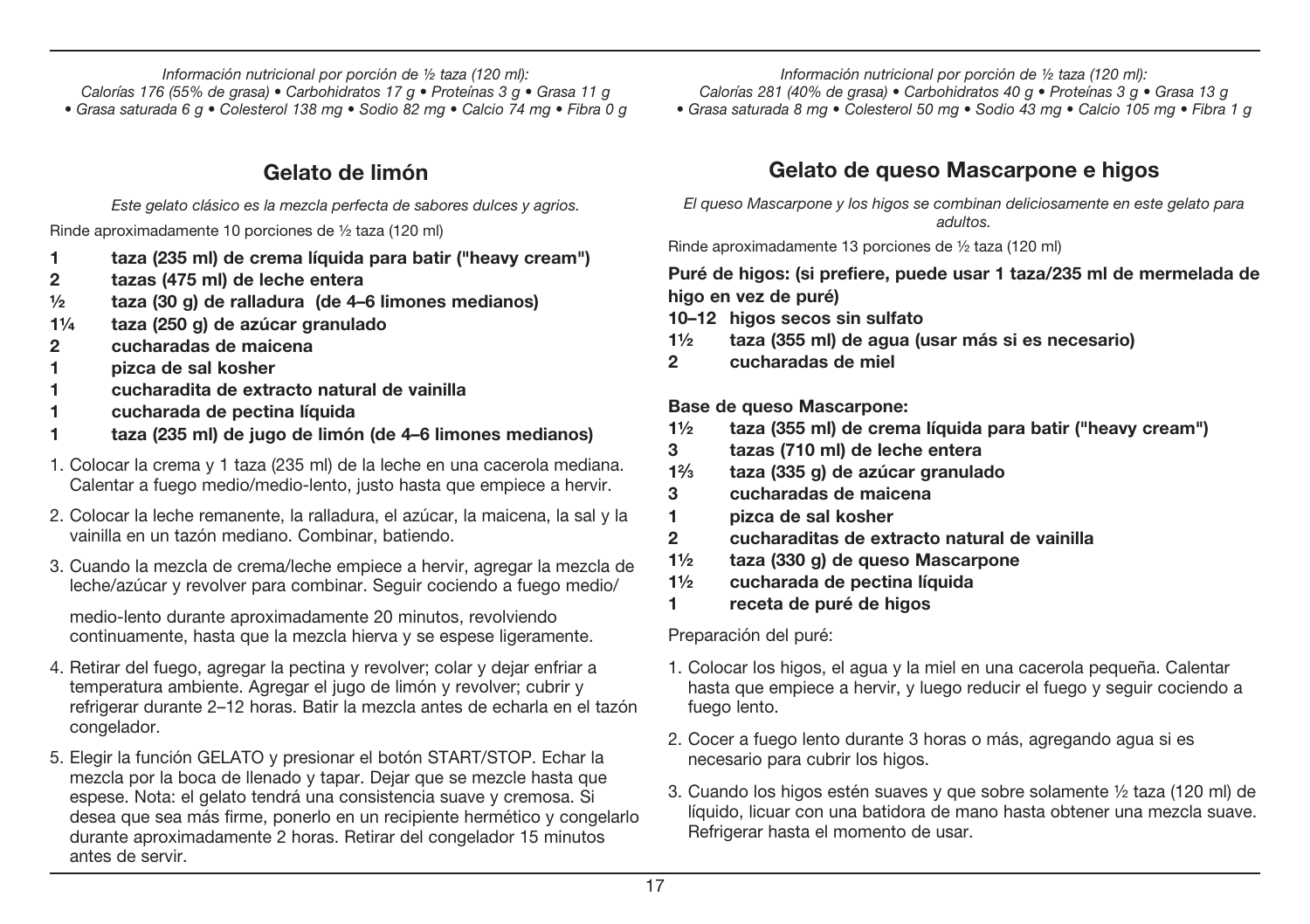Preparación de la base:

- 1. Colocar la crema y  $1\frac{1}{2}$  taza (355 ml) de la leche en una cacerola mediana. Calentar a fuego medio/medio-lento, justo hasta que empiece a hervir.
- 2. Colocar la leche remanente, el azúcar, la maicena, la sal y la vainilla en un tazón mediano. Combinar, batiendo.
- 3. Cuando la mezcla de crema/leche empiece a hervir, agregar la mezcla de leche/azúcar y revolver para combinar; reservar el tazón para el queso Mascarpone. Agregar el queso Mascarpone al tazón y batir para suavizar ligeramente.
- 4. Seguir cociendo a fuego medio/medio-lento durante aproximadamente 20 minutos, revolviendo continuamente, hasta que la mezcla hierva y se espese ligeramente.
- 5. Retirar la cacerola del fuego. Agregar lentamente el líquido caliente al queso Mascarpone, mezclando con una batidora de mano hasta obtener una mezcla suave y homogénea. Agregar la pectina, colar y dejar enfriar a temperatura ambiente. Cubrir y refrigerar durante 2–12 horas. Batir la mezcla antes de echarla en el tazón congelador. La mezcla estará muy espesa.
- 6. Elegir la función GELATO y presionar el botón START/STOP. Echar la mezcla por la boca de llenado y tapar. Dejar que se mezcle hasta que espese. Unos minutos antes del final del mezclado, agregar el puré de higo, una cucharada a la vez. Dejar que se combine todo. Nota: el gelato tendrá una consistencia suave y cremosa. Si desea que sea más firme, póngalo en

 un recipiente hermético y congélelo durante aproximadamente 2 horas. Retirar del congelador 15 minutos antes de servir.

Información nutricional por porción de ½ taza (120 ml): Calorías 364 (50% de grasa) • Carbohidratos 41 g • Proteínas 4 g • Grasa 20 g Grasa saturada 13 g · Colesterol 74 mg · Sodio 128 mg · Calcio 115 mg · Fibra 1 g

## **Gelato de frutas del bosque**

La exquisitez de la crema y la dulzura de las frutas del bosque recuerda tarta de fruta con helado de vainilla

Rinde aproximadamente 14 porciones de ½ taza (120 ml)

- **2 tazas (475 ml) de crema líquida para batir ("heavy cream")**
- **4 tazas (945 ml) de leche entera**
- **1½ taza (300 g) de azúcar granulado**
- **3 cucharadas de maicena**
- **¼ cucharadita de sal kosher**
- **2 tazas (250 g) de frutas del bosque frescas o descongeladas**
- **1 cucharadita de extracto natural de vainilla**
- **2 cucharadas de mermelada de frutas del bosque**
- 1. Colocar la crema y 3 tazas (710 ml) de la leche en una cacerola mediana. Calentar a fuego medio/medio-lento, justo hasta que empiece a hervir.
- 2. Colocar la leche remanente, el azúcar, la maicena y la sal en un tazón mediano. Combinar, batiendo. Licuar las frutas del bosque, usando una licuadora, una procesadora de alimentos o una licuadora de mano, hasta obtener una mezcla casi suave; reservar.
- 3. Cuando la mezcla de crema/leche empiece a hervir, agregar la mezcla de leche/azúcar y revolver para combinar. Seguir cociendo a fuego medio/ medio-lento durante aproximadamente 20 minutos, revolviendo continuamente, hasta que la mezcla hierva y se espese ligeramente.
- 4. Retirar del fuego y agregar el puré de frutas del bosque, la vainilla y la mermelada; colar y dejar enfriar a temperatura ambiente. Cubrir y refrigerar durante 2–12 horas. Batir la mezcla antes de echarla en el tazón congelador.
- 5. Elegir la función GELATO y presionar el botón START/STOP. Echar la mezcla por la boca de llenado y tapar. Dejar que se mezcle hasta que espese. Nota: el gelato tendrá una consistencia suave y cremosa. Si desea que sea más firme, ponerlo en un recipiente hermético y congelarlo durante aproximadamente 2 horas. Retirar del congelador 15 minutos antes de servir.

Información nutricional por porción de ½ taza (120 ml): Calorías 207 (44% de grasa) • Carbohidratos 27 g • Proteínas 2 g • Grasa 10 g • Grasa saturada 6 g · Colesterol 40 mg · Sodio 49 mg · Calcio 77 mg · Fibra 0 g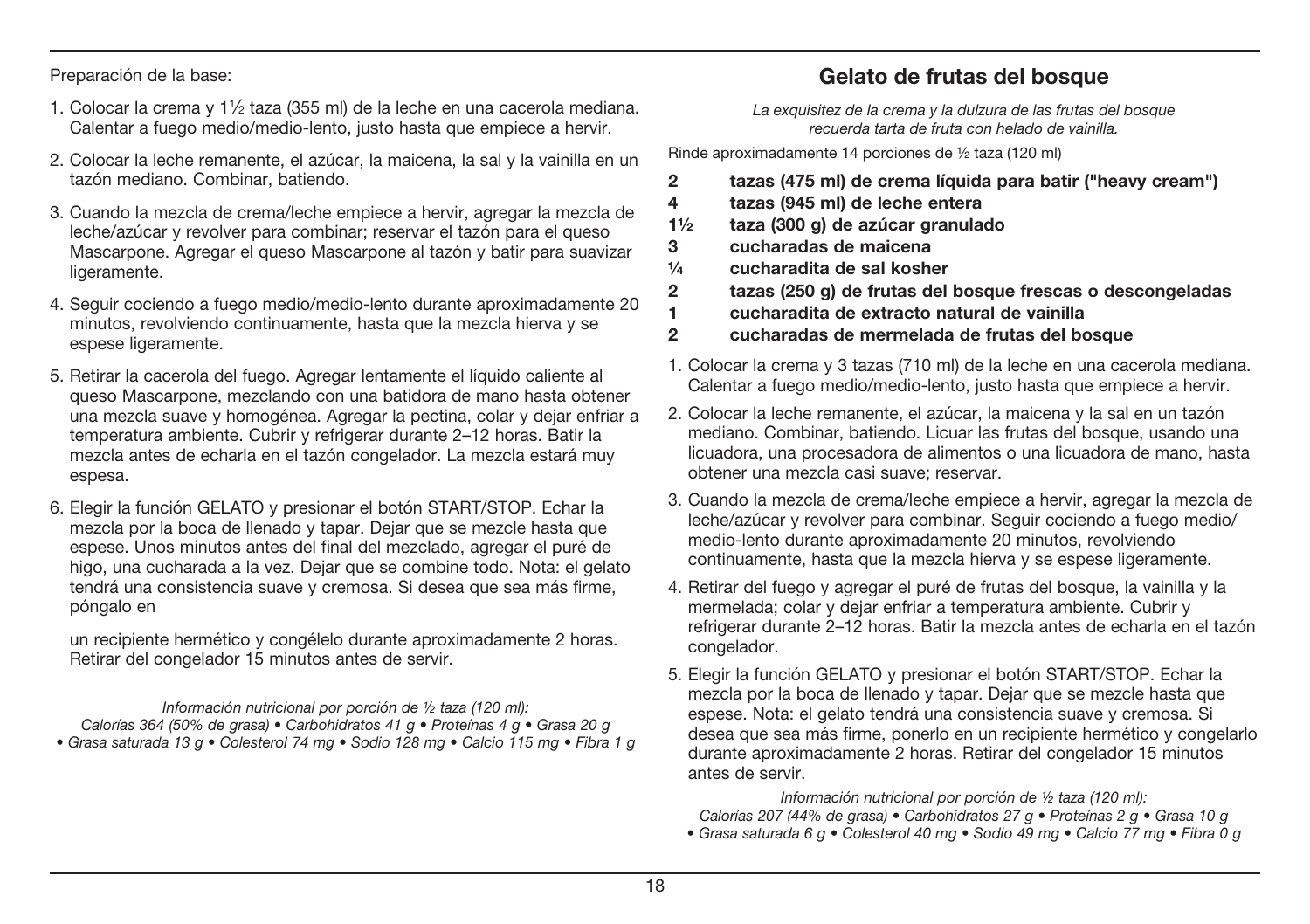## **Gelato de aceite de oliva y tomillo**

Este fragante gelato salado es perfecto para servir con simples galletas.

Rinde aproximadamente 9 porciones de ½ taza (120 ml)

- **1 taza (235 ml) de crema líquida para batir ("heavy cream")**
- **3 tazas (710 ml) de leche entera**
- **2 ramitas de tomillo fresco (hojas solamente)**
- **1 taza (200 g) de azúcar granulado**
- **2 cucharadas de maicena**
- **1 pizca de sal kosher**
- **¾ taza (175 ml) de aceite de oliva virgen extra**
- **1 cucharada de pectina líquida**
- 1. Colocar la crema, 2 tazas (475 ml) de la leche y el tomillo en una cacerola mediana. Calentar a fuego medio/medio-lento, justo hasta que empiece a hervir. Retirar del fuego de dejar remojar durante 30 minutos. Después de este tiempo, retirar el tomillo y volver a calentar la mezcla hasta que empiece a hervir a fuego lento.
- 2. Colocar la leche remanente, el azúcar, la maicena y la sal en un tazón mediano. Combinar, batiendo. Agregar progresivamente el aceite de oliva, batiendo.
- 3. Cuando la mezcla de crema/leche empiece a hervir, agregar la mezcla de leche/azúcar y revolver para combinar. Seguir cociendo a fuego medio/ medio-lento durante aproximadamente 20 minutos, revolviendo continuamente, hasta que la mezcla hierva y se espese ligeramente.
- 4. Retirar del fuego, agregar la pectina y revolver; colar y dejar enfriar a temperatura ambiente. Cubrir y refrigerar durante 2–12 horas. Batir la mezcla antes de echarla en el tazón congelador.
- 5. Elegir la función GELATO y presionar el botón START/STOP. Echar la mezcla por la boca de llenado y tapar. Dejar que se mezcle hasta que espese. Nota: el gelato tendrá una consistencia suave y cremosa. Si desea que sea más firme, ponerlo en un recipiente hermético y congelarlo durante aproximadamente 2 horas. Retirar del congelador 15 minutos antes de servir.

Información nutricional por porción de ½ taza (120 ml):

Calorías 394 (69% de grasa) • Carbohidratos 29 g • Proteínas 3 g • Grasa 31 g • Grasa saturada 10 g • Colesterol 48 mg • Sodio 68 mg • Calcio 118 mg • Fibra 0 g

- 
- 
- - 3. Elegir la función ICE CREAM y presionar el botón START/STOP. Echar la mezcla por la boca de llenado y tapar. Dejar que se mezcle hasta que espese. Nota: el helado de yogur tendrá una consistencia cremosa. Si desea que sea más firme, ponerlo en un recipiente hermético y congelarlo durante aproximadamente 2 horas. Retirar del congelador 15 minutos antes de servir.

Información nutricional por porción de ½ taza (120 ml):

Calorías 387 (27% de grasa) • Carbohidratos 48 g • Proteínas 5 g • Grasa 12 g • Grasa saturada 8 g • Colesterol 30 mg • Sodio 90 mg • Calcio 154 mg • Fibra 0 g

## **Helado de yogur de vainilla**

Este helado de yogur es más rico cuando se prepara con yogur entero, pero puede usar yogur bajo en grasa si desea.

Rinde aproximadamente 8 porciones de ½ taza (120 ml)

- **2 cucharadas de jarabe de maíz ligero**
- **2 cucharadas de miel**
- **¼ taza (60 ml) de agua**
- **1 vaina de vainilla, abierta**
- **4 tazas (945 ml) de yogur de vainilla de leche entera**
- **1½ cucharadita de extracto natural de vainilla**
- **1¼ taza (250 g) de azúcar granulado**
- **1 pizca de sal kosher**
- 1. Colocar el jarabe de maíz, la miel, el agua y la vaina de vainilla en una cacerola mediana; poner a calentar a fuego medio. Cuando la mezcla empiece a hervir, bajar el fuego y cocer a fuego lento hasta reducir la mezcla a la mitad; dejar enfriar y reservar.
- 2. En un tazón grande, combinar el yogur, las semillas de vainilla, la mezcla de miel/vainilla, el extracto de vainilla, el azúcar y la sal. Revolver hasta que el azúcar esté disuelto. Cubrir y refrigerar durante 2–3 horas, o durante una noche.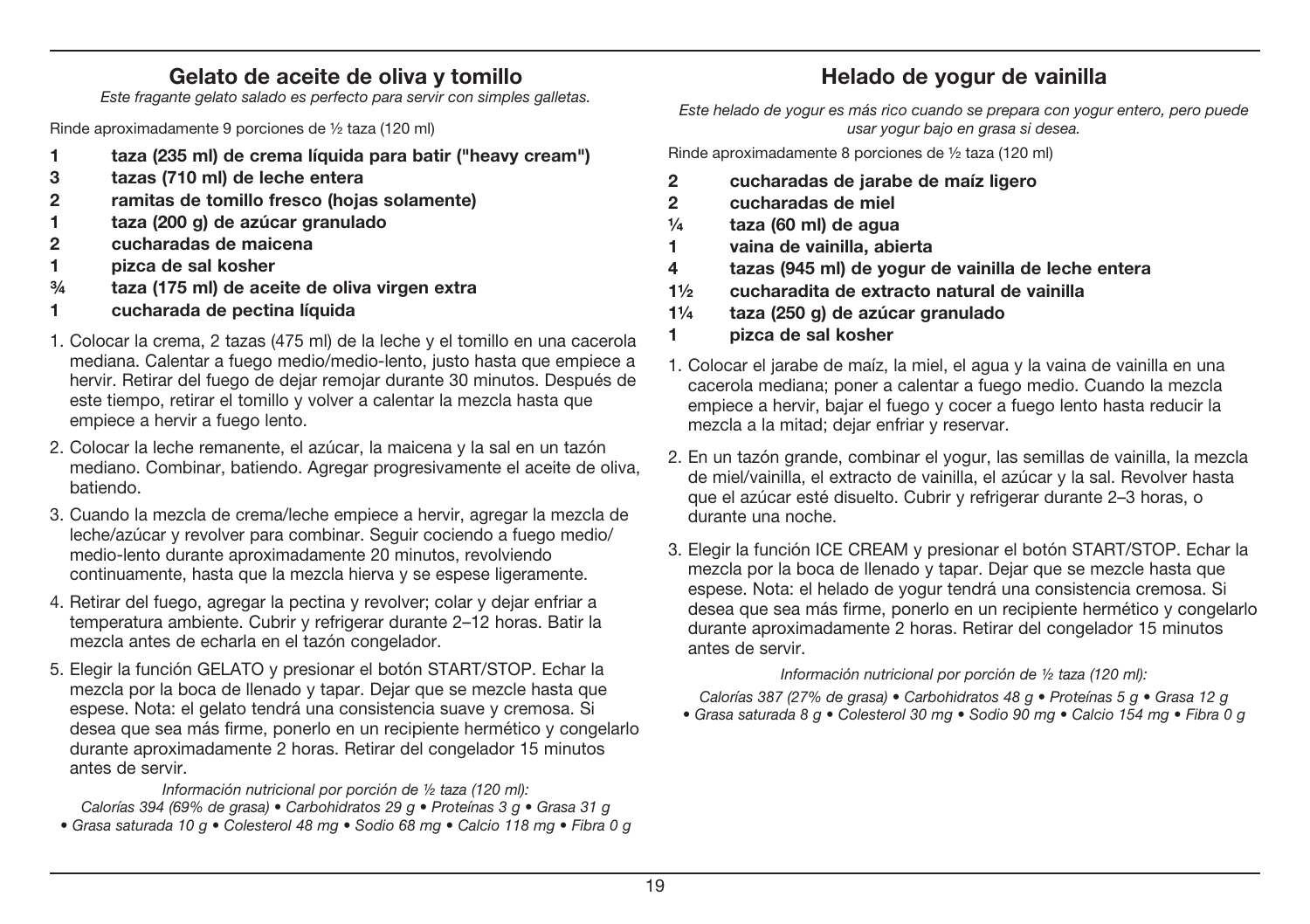## **Helado de yogur de mango**

Usamos mango congelado para hacer de este helado de yogur un postre simple y rápido, pero puede usar mango fresco para un sabor más intenso.

Rinde aproximadamente 12 porciones de ½ taza (120 ml)

- **2 tazas (475 ml) de yogur de vainilla de leche entera**
- **½ taza (100 g) de azúcar granulado**
- **4 tazas (600 g) de cubos de mango congelados, descongelados**
- **1 cucharadita de jugo de lima/limón verde fresco**
- **1 pizca de sal kosher**
- 1. Colocar todos los ingredientes en una procesadora de alimentos Cuisinart®. Procesar hasta obtener una mezcla suave, raspando el tazón de vez en cuando. Colar la mezcla, poner en un recipiente mediano, cubrir y refrigerar durante 2–12 horas.
- 2. Elegir la función ICE CREAM y presionar el botón START/STOP. Echar la mezcla por la boca de llenado y tapar. Dejar que se mezcle hasta que espese. Nota: el helado de yogur tendrá una consistencia cremosa. Si desea que sea más firme, ponerlo en un recipiente hermético y congelarlo durante aproximadamente 2 horas. Retirar del congelador 15 minutos antes de servir.

#### Información nutricional por porción de ½ taza (120 ml):

Calorías 130 (7% de grasa) • Carbohidratos 27 g • Proteínas 4 g • Grasa 1 g • Grasa saturada 1 g • Colesterol 5 mg • Sodio 65 mg • Calcio 182 mg • Fibra 2 g

## **Helado de yogur de chocolate con "pretzels"**

La combinación del chocolate y de los "pretzels" es perfecta.

Rinde aproximadamente 13 porciones de ½ taza (120 ml)

- **4 tazas (945 ml) de yogur griego de leche entera**
- **¾ taza (150 g) de azúcar granulado**
- **1⁄3 taza (50 g) de cacao en polvo, tamizado**
- **1 pizca de sal kosher**
- **1 taza (235 ml) de leche entera**
- **½ cucharadita de extracto natural de vainilla**
- **1 taza (70 g) de "pretzels" cubiertos con chocolate o yogur, picados**
- 1. Colocar todos los ingredientes (excepto los "pretzels") en un tazón grande; batir hasta que los ingredientes secos estén disueltos. Cubrir y refrigerar durante 2–12 horas.
- 2. Elegir la función ICE CREAM y presionar el botón START/STOP. Echar la mezcla por la boca de llenado y tapar. Dejar que se mezcle hasta que espese. Unos minutos antes del final del mezclado, agregar los "pretzels" picados. Dejar que se combine todo. Nota: el helado de yogur tendrá una consistencia suave. Si desea que sea más firme, ponerlo en un recipiente hermético y congelarlo durante aproximadamente 2 horas. Retirar del congelador 15 minutos antes de servir.

#### Información nutricional por porción de ½ taza (120 ml):

Calorías 254 (40% de grasa) • Carbohidratos 32 g • Proteínas 5 g • Grasa 11 g Grasa saturada 7 q · Colesterol 21 mg · Sodio 183 mg · Calcio 131 mg · Fibra 0 q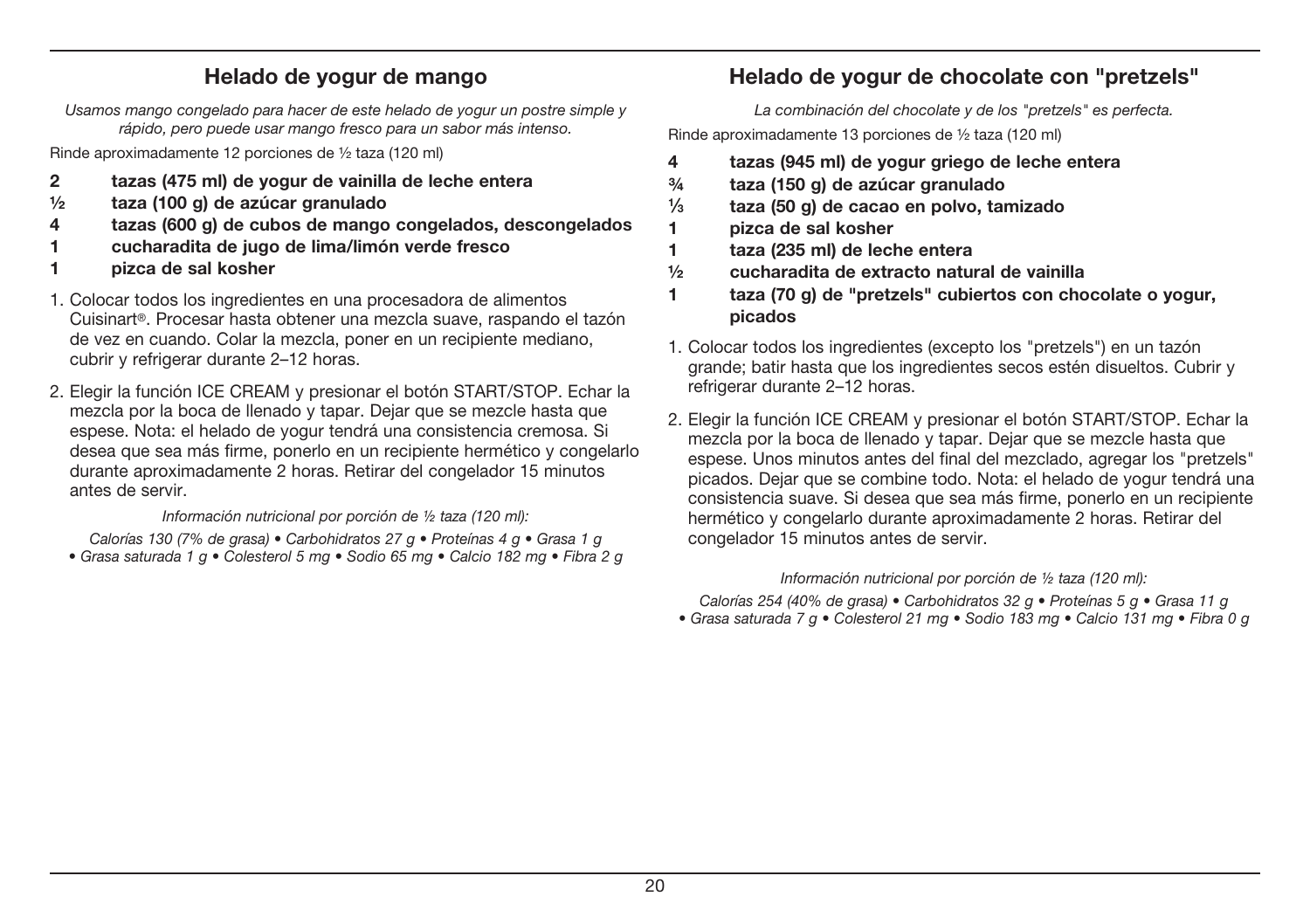### **Helado de yogur de arándanos azules**

El sabor agridulce del yogur es perfecto para esta receta baja en grasa.

Rinde aproximadamente 14 porciones de ½ taza (120 ml)

- **2 tazas (475 ml) de yogur griego de leche entera**
- **½ taza (100 g) de azúcar granulado**
- **1 pizca de sal kosher**
- **1 cucharadita de extracto natural de vainilla**
- **4 tazas (560 g) de arándanos azules, frescos o descongelados**
- **1 cucharadita de jugo de limón fresco**
- 1. Colocar todos los ingredientes en una procesadora de alimentos Cuisinart®. Procesar hasta obtener una mezcla suave, raspando el tazón de vez en cuando. Colar la mezcla, poner en un recipiente mediano, cubrir y refrigerar durante 2-12 horas.
- 2. Elegir la función ICE CREAM y presionar el botón START/STOP. Echar la mezcla por la boca de llenado y tapar. Dejar que se mezcle hasta que espese. Nota: el helado de yogur tendrá una consistencia cremosa. Si desea que sea más firme, ponerlo en un recipiente hermético y congelarlo durante aproximadamente 2 horas. Retirar del congelador 15 minutos antes de servir.

Información nutricional por porción de ½ taza (120 ml):

Calorías 95 (32 % de grasa) • Carbohidratos 15 g • Proteínas 2 g • Grasa 3 g • Grasa saturada 2 g • Colesterol 9 mg • Sodio 29 mg • Calcio 45 mg • Fibra 1 g

## **Helado de yogur de miel con almendras**

Este helado de yogur tiene el mismo sabor que yogur griego con miel.

Rinde aproximadamente 10 porciones de ½ taza (120 ml)

- **3 tazas (710 ml) de crema líquida para batir ("heavy cream")**
- **1⁄3 taza (115 g) de miel**
- **1⁄3 taza (65 g) de azúcar granulado**
- **1 pizca de sal kosher**
- **2 tazas (475 ml) de yogur griego de leche entera**
- **1½ cucharadita de extracto natural de almendra**
- **¾ taza (70 g) de almendras en láminas**
- 1. Colocar la crema, la miel, el azúcar y la sal en una cacerola pequeña a mediana; poner a calentar a fuego medio. Cocer justo hasta que empiece a hervir, batiendo de vez en cuando. Dejar enfriar a temperatura ambiente.
- 2. Combinar el yogur y el extracto de almendra en un tazón pequeño. Agregar lentamente la mezcla enfriada de crema/miel, batiendo continuamente. Cubrir y refrigerar durante 2–12 horas. Batir la mezcla antes de echarla en el tazón congelador.
- 3. Elegir la función ICE CREAM y presionar el botón START/STOP. Echar la mezcla por la boca de llenado y tapar. Dejar que se mezcle hasta que espese. Nota: el helado de yogur tendrá una consistencia cremosa. Si desea que sea más firme, ponerlo en un recipiente hermético y congelarlo durante aproximadamente 2 horas. Retirar del congelador 15 minutos antes de servir.

Información nutricional por porción de ½ taza (120 ml): Calorías 282 (65% de grasa) • Carbohidratos 22 g • Proteínas 3 g • Grasa 20 g

• Grasa saturada 14 g • Colesterol 71 mg • Sodio 56 mg • Calcio 78 mg • Fibra 1 g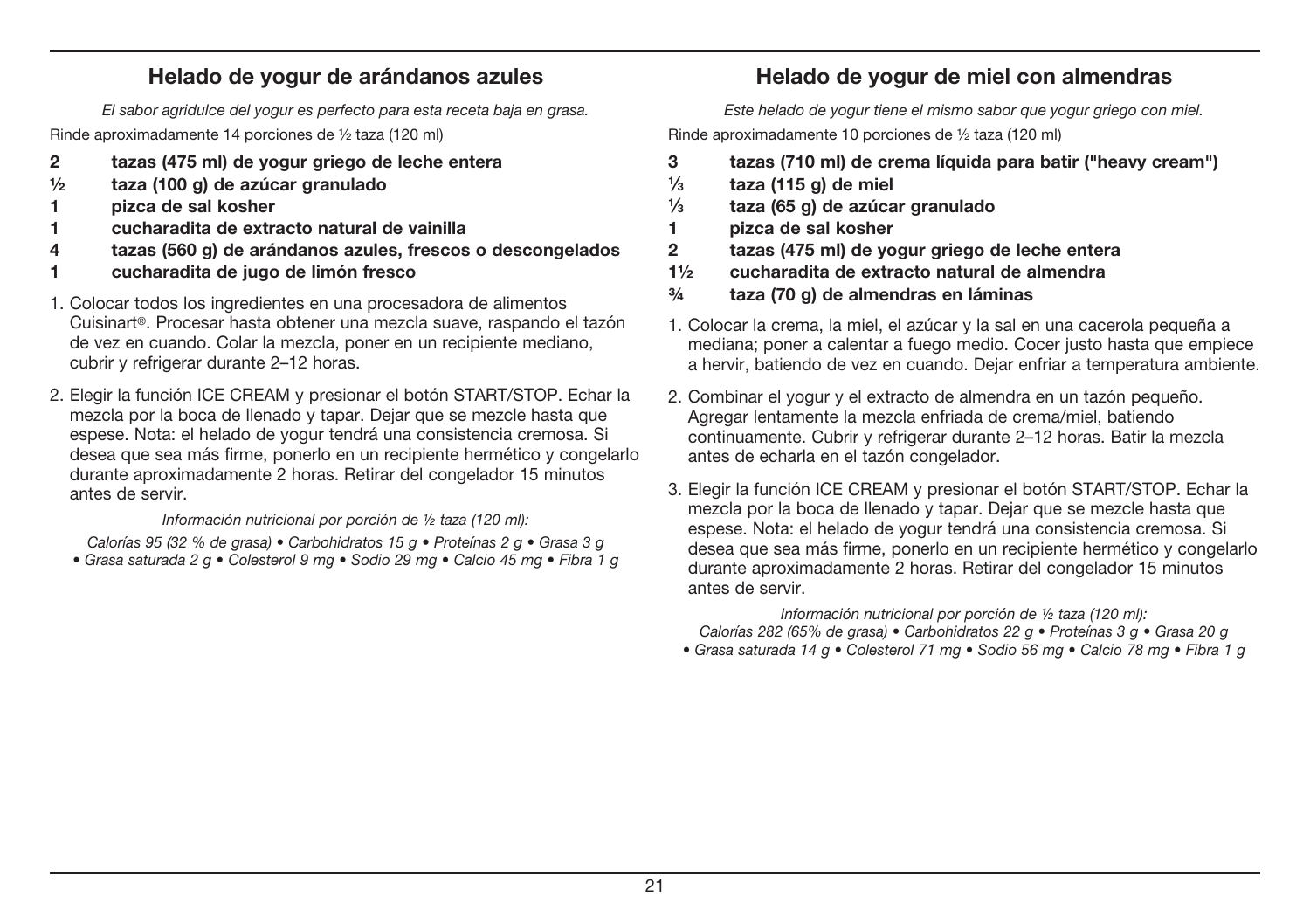#### **Sorbete de chocolate oscuro**

Nuestro sorbete de chocolate oscuro es algo exquisito.

Rinde aproximadamente 16 porciones de ½ taza (120 ml)

- **4 tazas (945 ml) de agua**
- **2 tazas (400 g) de azúcar granulado**
- **½ cucharadita de sal kosher**
- **4 onzas (90 g) de chocolate semi-dulce ("semisweet"), picado o de chispas de chocolate**
- **2 tazas (240 g) de cacao en polvo, tamizado**
- **1½ cucharadita de extracto natural de vainilla**
- 1. Poner a calentar el agua, el azúcar y la sal a fuego medio-lento, para preparar un jarabe simple. Cocer hasta que el azúcar esté disuelto.
- 2. Poner el chocolate picado en un tazón mediano; reservar.
- 3. Colocar el cacao en un tazón mediano y agregar el jarabe simple poco a poco, batiendo constantemente, hasta obtener una mezcla suave. Echar la mezcla sobre el chocolate picado. Dejar reposar durante 5 minutos para derretir el chocolate, y luego agregar la vainilla y mezclar para combinar. Dejar enfriar a temperatura ambiente. Cubrir y refrigerar durante 2–12 horas.
- 4. Elegir la función SORBET y presionar el botón START/STOP. Echar la mezcla por la boca de llenado y tapar. Dejar que se mezcle hasta que espese. Nota: el sorbete tendrá una consistencia cremosa. Si desea que sea más firme, ponerlo en un recipiente hermético y congelarlo durante aproximadamente 2 horas. Retirar del congelador 15 minutos antes de servir.

#### Información nutricional por porción de ½ taza (120 ml):

Calorías 171 (15% de grasa) • Carbohidratos 36 g • Proteínas 2 g • Grasa 3 g

• Grasa saturada 1 g · Colesterol 0 mg · Sodio 69 mg · Calcio 4 mg · Fibra 2 g

## **Sorbete de limón con albahaca**

La albahaca da a este sorbete un sabor muy especial, pero puede usar su hierba favorita para preparar esta receta. .

Rinde aproximadamente 14 porciones de ½ taza (120 ml)

- **31⁄4 tazas (770 ml) de agua**
- **21⁄4 taza (450 g) de azúcar granulado**
- **2 cucharadas de ralladura de limón**
- **1½ taza llena (90 g) de hojas de albahaca fresca**
- **1 pizca de sal kosher**
- **31⁄4 tazas (770 ml) de jugo de limón fresco**
- 1. Poner a calentar a fuego medio-lento el agua, el azúcar y 1½ cucharada de la ralladura, para preparar un jarabe simple de limón. Cocer hasta que el azúcar esté disuelto. Retirar del fuego.
- 2. Agregar la albahaca y la sal al jarabe simple. Dejar enfriar por 30 minutos. Agregar el jugo de limón. Dejar enfriar a temperatura ambiente, y luego cubrir y refrigerar durante 2-12 horas.
- 3. Antes de congelar, colar la mezcla con colador de malla fina (tirar la ralladura y la albahaca). Elegir la función SORBET y presionar el botón START/STOP. Echar la mezcla por la boca de llenado y tapar. Dejar que se mezcle hasta que espese. Nota: el sorbete tendrá una consistencia cremosa. Si desea que sea más firme, ponerlo en un recipiente hermético y congelarlo durante aproximadamente 2 horas. Retirar del congelador 15 minutos antes de servir.

#### Información nutricional por porción de ½ taza (120 ml):

Calorías 140 (0% de grasa) • Carbohidratos 37 g • Proteínas 0 g • Grasa 0 g • Grasa saturada 0 q • Colesterol 0 mq • Sodio 12 mq • Calcio 14 mq • Fibra 0 q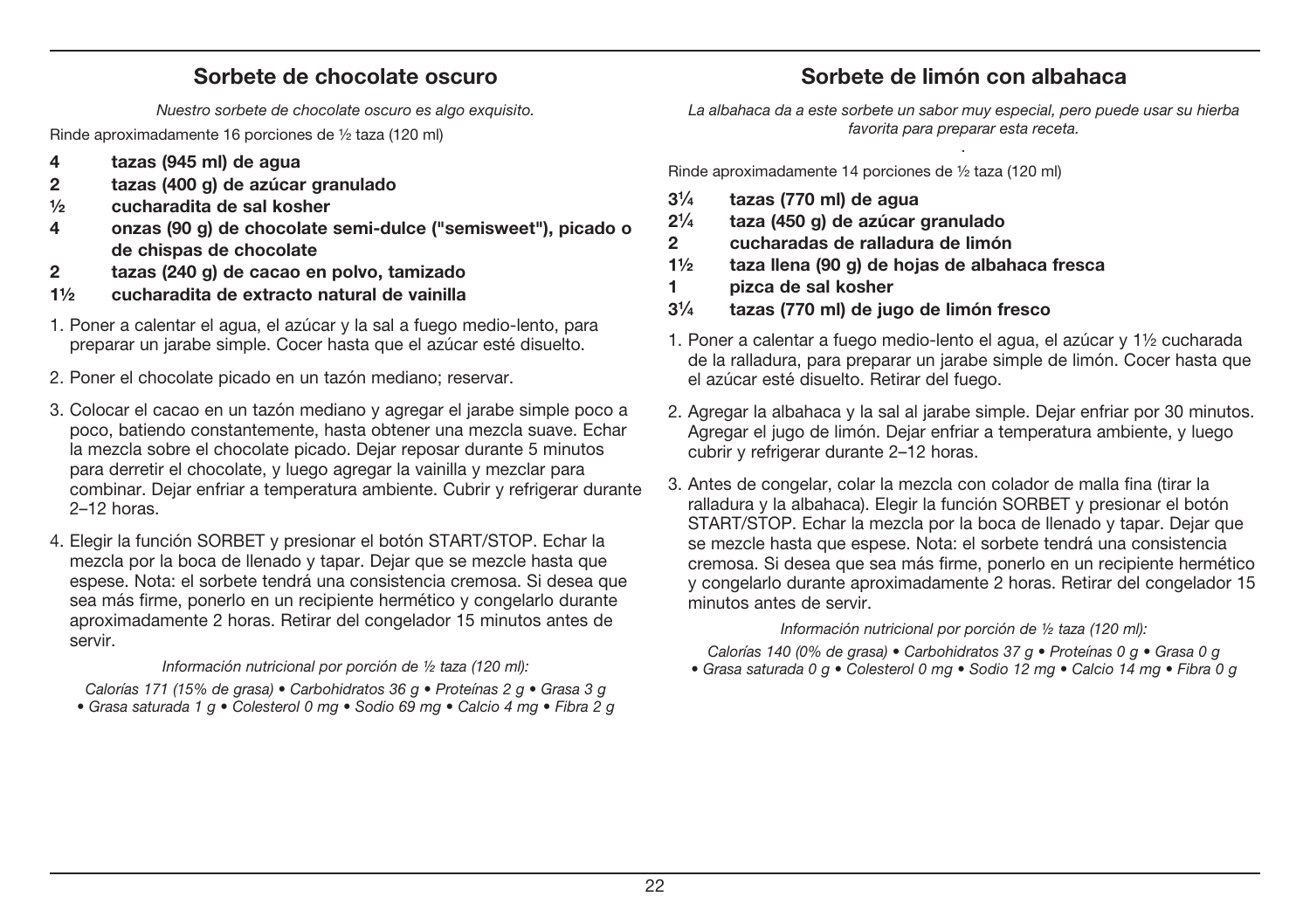### **Sorbete de frambuesa con menta**

Este postre ligero logra la combinación perfecta de sabores.

Rinde aproximadamente 16 porciones de ½ taza (120 ml)

- **3 tazas (710 ml) de agua**
- **2 tazas (400 g) de azúcar granulado**
- **1 taza llena (30 g) de hojas de menta**
- **1 pizca de sal**
- **6 tazas (750 g) de frambuesas congeladas, descongeladas**
- 1. Poner a calentar a fuego medio-lento el agua y el azúcar para preparar un jarabe simple. Cocer hasta que el azúcar esté disuelto.
- 2. Agregar la menta y la sal al jarabe simple. Dejar enfriar por 15–20 minutos. Colar, o, si desea que el sorbete tenga un sabor a menta más intenso, licuar la mezcla con una licuadora de mano Cuisinart®.
- 3. Agregar las frambuesas y seguir licuando hasta conseguir una mezcla suave. Colar con colador de malla fina, dejar enfriar a temperatura ambiente, y luego cubrir y refrigerar durante 2–12 horas.
- 4. Elegir la función SORBET y presionar el botón START/STOP. Echar la mezcla por la boca de llenado y tapar. Dejar que se mezcle hasta que espese. Nota: el sorbete tendrá una consistencia cremosa. Si desea que sea más firme, ponerlo en un recipiente hermético y congelarlo durante aproximadamente 2 horas. Retirar del congelador 15 minutos antes de servir.

#### Información nutricional por porción de ½ taza (120 ml):

Calorías 190 (1% de grasa) • Carbohidratos 50 g • Proteínas 1 g • Grasa 0 g • Grasa saturada 0 q • Colesterol 0 mq • Sodio 10 mq • Calcio 19 mq • Fibra 4 q

## **Sorbete de Prosecco y toronja**

Este postre refrescante también puede tomarse con cóctel helado.

Rinde aproximadamente 8 porciones de ½ taza (120 ml)

- **¾ taza (175 ml) de agua**
- **¾ taza (150 g) de azúcar granulado**
- **1 cucharada de ralladura de toronja**
- **1 pizca de sal kosher**
- **2 tazas (475 ml) de jugo de toronja fresco**
- **¾ taza (175 ml) de Prosecco (vino italiano espumante)**
- 1. Colocar el agua, el azúcar, la ralladura y la sal en una cacerola mediana; poner a calentar a fuego medio-lento. Cocer hasta que el azúcar esté disuelto.
- 2. Combinar el jugo de toronja a la mezcla de azúcar/ralladura, batiendo. Dejar enfriar a temperatura ambiente, y luego cubrir y refrigerar durante 2–12 horas. Colar la mezcla, y luego agregar el Prosecco, batiendo.
- 3. Elegir la función SORBET y presionar el botón START/STOP. Echar la mezcla por la boca de llenado y tapar. Dejar que se mezcle hasta que espese. Nota: el sorbete tendrá una consistencia cremosa. Si desea que sea más firme, ponerlo en un recipiente hermético y congelarlo durante aproximadamente 2 horas. Retirar del congelador 15 minutos antes de servir.

Información nutricional por porción de ½ taza (120 ml): Calorías 114 (0% de grasa) • Carbohidratos 25 g • Proteínas 0 g • Grasa 0 g • Grasa saturada 0 g • Colesterol 0 mg • Sodio 18 mg • Calcio 7 mg • Fibra 0 g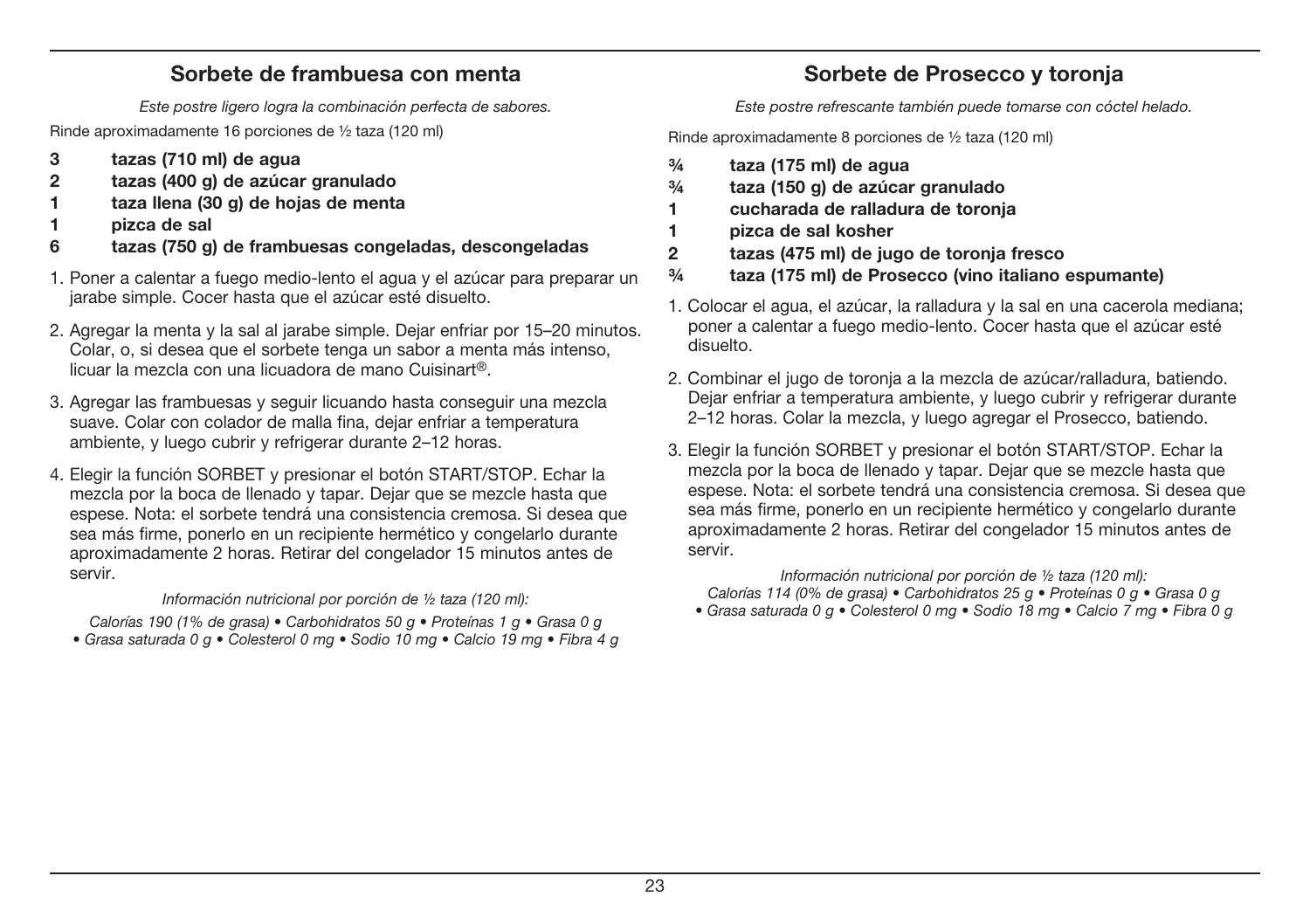### **Sorbete de piña**

Este refrescante sorbete con sabor tropical les encantará a su familia y a sus amigos. Rinde aproximadamente 14 porciones de ½ taza (120 ml)

- **2 tazas (475 ml) de agua**
- **1 taza (200 g) de azúcar granulado**
- **1 pizca de sal kosher**
- **4½ tazas (900 g) de cubos de piña (fresca o descongelada; no usar piña enlatada)**
- 1. Poner a calentar el agua, el azúcar y la sal a fuego medio-lento para preparar un jarabe simple (si usa piña fresca, incluir el corazón también). Cocer hasta que el azúcar esté disuelto. Retirar el corazón de piña y dejar enfriar a temperatura ambiente.
- 2. Licuar el jarabe simple y los cubos de piña hasta obtener una mezcla suave. Colar con colador de malla fina. Cubrir y refrigerar durante 2–12 horas.
- 3. Elegir la función SORBET y presionar el botón START/STOP. Echar la mezcla por la boca de llenado y tapar. Dejar que se mezcle hasta que espese. Nota: el sorbete tendrá una consistencia cremosa. Si desea que sea más firme, ponerlo en un recipiente hermético y congelarlo durante aproximadamente 2 horas. Retirar del congelador 15 minutos antes de servir.

Información nutricional por porción de ½ taza (120 ml): Calorías 82 (1% de grasa) • Carbohidratos 21 g • Proteínas 0 g • Grasa 0 g • Grasa saturada 0 g • Colesterol 0 mg • Sodio 12 mg • Calcio 8 mg • Fibra 1 g

### **Sándwich de helado de chocolate y pacanas**

Más allá del sándwich de helado tradicional. Si no encuentra granos de cacao asados y picados ("nibs"), puede utilizar chispas de chocolate o pacanas.

Cantidad: 24 galletas (12 sándwiches de helado)

- **1⁄3 taza (80 g) de cacao en polvo, tamizado**
- **11⁄3 taza (165 g) de harina para hacer pan**
- **¾ cucharadita de polvo de hornear**
- **¼ cucharadita de sal kosher**
- **1 cucharada de café expreso instantáneo**
- **½ taza (115 g) de mantequilla sin sal fría, en pedacitos**
- **1 taza (200 g) de azúcar granulado**
- **1 huevo grande**
- **1 cucharadita de extracto natural de vainilla**
- **3 cucharadas de granos de cacao asados y picados ("nibs") (disponibles en la mayoría de las tiendas gourmet.**
- **¼ taza (30 g) de pacanas picadas, tostadas**
- 1. Precalentar el horno a 350 °F (160 °C).
- 2. Combinar el cacao en polvo, la harina, el polvo de hornear, la sal y el café expreso en un tazón pequeño. Reservar la mezcla.
- 3. Colocar la mantequilla en el bol de una batidora de pie Cuisinart® equipada con un batidor plano. Batir a velocidad media (4–5) hasta conseguir una mezcla suave. Agregar el azúcar poco a poco y seguir mezclando hasta que la mezcla adquiera una consistencia cremosa. Agregar el huevo y la vainilla. Combinar, Agregar los ingredientes secos: mezclar a velocidad lenta (2–3) para combinar. Agregar los granos de cacao y las pacanas; seguir mezclando justo hasta combinar los ingredientes.
- 4. Formar bolas de masa de aproximadamente 2 cucharadas, usando una cuchara para servir helado de 1½ pulgada (4 cm) de diámetro. Colocarlas sobre una bandeja para hornear forrada con papel sulfurizado. Aplastar ligeramente cada galleta con el fondo de un vaso.
- 5. Meter al horno durante aproximadamente 20 minutos, hasta que las galletas parezcan secas, pero no firmes. Dejar enfriar.
- 6. Para armar: Colocar aproximadamente 2 cucharadas de su helado favorito sobre el lado plano de una galleta. Colocar otra galleta encima y oprimir hasta que el helado llegue hasta la orilla de las galletas. Preparar los demás sándwiches, usando la misma técnica. Envolver cada sándwich en una película de plástico y congelar durante aproximadamente 20 minutos, hasta que estén firmen.

Información nutricional por porción (2 galletas, sin el helado):

Calorías 200 (36% de grasa) • Carbohidratos 29 g • Proteínas 2 g • Grasa 8 g • Grasa saturada 4 g • Colesterol 30 mg • Sodio 90 mg • Calcio 15 mg • Fibra 1 g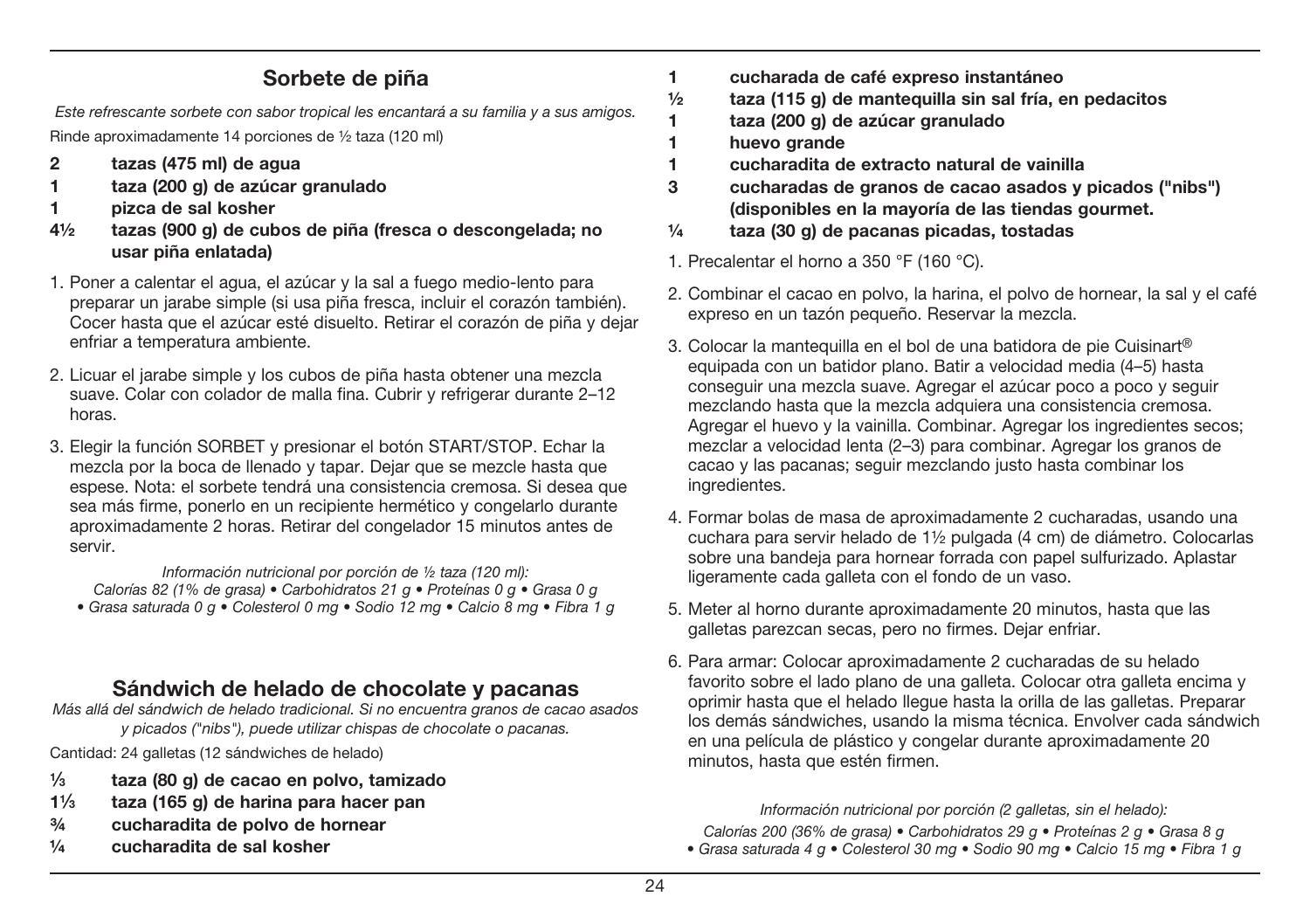### **Pastel de cumpleaños helado de pistacho**

**Salsa de caramelo** 

Nos encanta la combinación del helado de pistacho con la corteza de chocolate, pero puede sustituirle cualquier sabor.

Rinde 16 porciones

- **½ taza (115 g) de mantequilla sin sal, en pedazos**
- **6 onzas (175 g) de chocolate semi-dulce ("semisweet"), picado**
- **60 barquillos de chocolate**
- **1 receta de helado de pistacho (página 12), suave**
- **½ taza (100 g) de pistachos picados, tostados**
- 1. Derretir la mantequilla y el chocolate a baño María, revolviendo de vez en cuando. Retirar del fuego cuando esté justo derretido. Reservar.
- 2. Poner las galletas en el bol de una procesadora de alimentos Cuisinart® equipada con cuchilla de metal. Pulsar para picar finamente. Agregar el chocolate derretido por la boca de llenado y pulsar varias veces para combinar. Comprimir **2⁄3** de la mezcla en el fondo y los costados (hasta la mitad) de un molde desmontable de 10 pulgadas (20 cm) de diámetro. Congelar durante 10–15 minutos, hasta que endurezca.
- 3. Retirar del congelador y esparcir la mitad del helado sobre el fondo de torta. Cubrir con una película de plástico y congelar durante aproximadamente 30 minutos, o justo hasta que esté firme. Esparcir el resto de la mezcla de galletas picadas sobre el helado y congelar de nuevo durante aproximadamente 30 minutos. Esparcir el resto del helado sobre la torta, usando una espátula larga. Cubrir y refrigerar durante 4 horas o más. Si desea que el pastel sea muy firme, dejar en el congelador durante 12 horas.
- 4. Antes de servir, retirar el pastel del molde y esparcir los pistachos picados en los costados. Servir sobre platos refrigerados.

Información nutricional por porción:

Calorías 490 (63% de grasa) • Carbohidratos 39 g • Proteínas 8 g • Grasa 36 g • Grasa saturada 19 g · Colesterol 190 mg · Sodio 250 mg · Calcio 125 mg · Fibra 2 g Esta salsa es perfecta para servir con helado, frutas o pastel.

Rinde aproximadamente ¾ taza (175 ml)

- **¾ taza (150 g) de azúcar granulado**
- **½ cucharadita de sal kosher**
- **¼ taza (60 ml) de agua**
- **1 cucharada de jarabe de maíz claro**
- **1⁄3 taza (80 ml) de crema líquida para batir ("heavy cream")**
- **3 cucharadas (45 g) de mantequilla sin sal, en pedacitos**
- 1. Combinar, en una cacerola mediana de fondo pesado, el azúcar, la sal, el agua y el jarabe de maíz. Limpiar los costados con una brocha húmeda para que el azúcar no adhiera a ellos. Cocer a fuego medio-lento durante 15–20 minutos, hasta que la mezcla adquiera un color ambarino muy claro. Vigilar la cocción para que el caramelo no se queme.
- 2. Después de que la mezcla haya adquirido un color ambarina claro, retirar del fuego y añadir lentamente la crema. Después de haber incorporado la crema, agregar la mantequilla, pedazo por pedazo, batiendo constantemente. Usar inmediatamente o mantener caliente a baño María.

Información nutricional por porción (2 cucharadas):

Calorías 198 (46% de grasa) • Carbohidratos 27 g • Proteínas 0 g • Grasa 10 g

• Grasa saturada 7 g • Colesterol 33 mg • Sodio 184 mg • Calcio 9 mg • Fibra 0 g